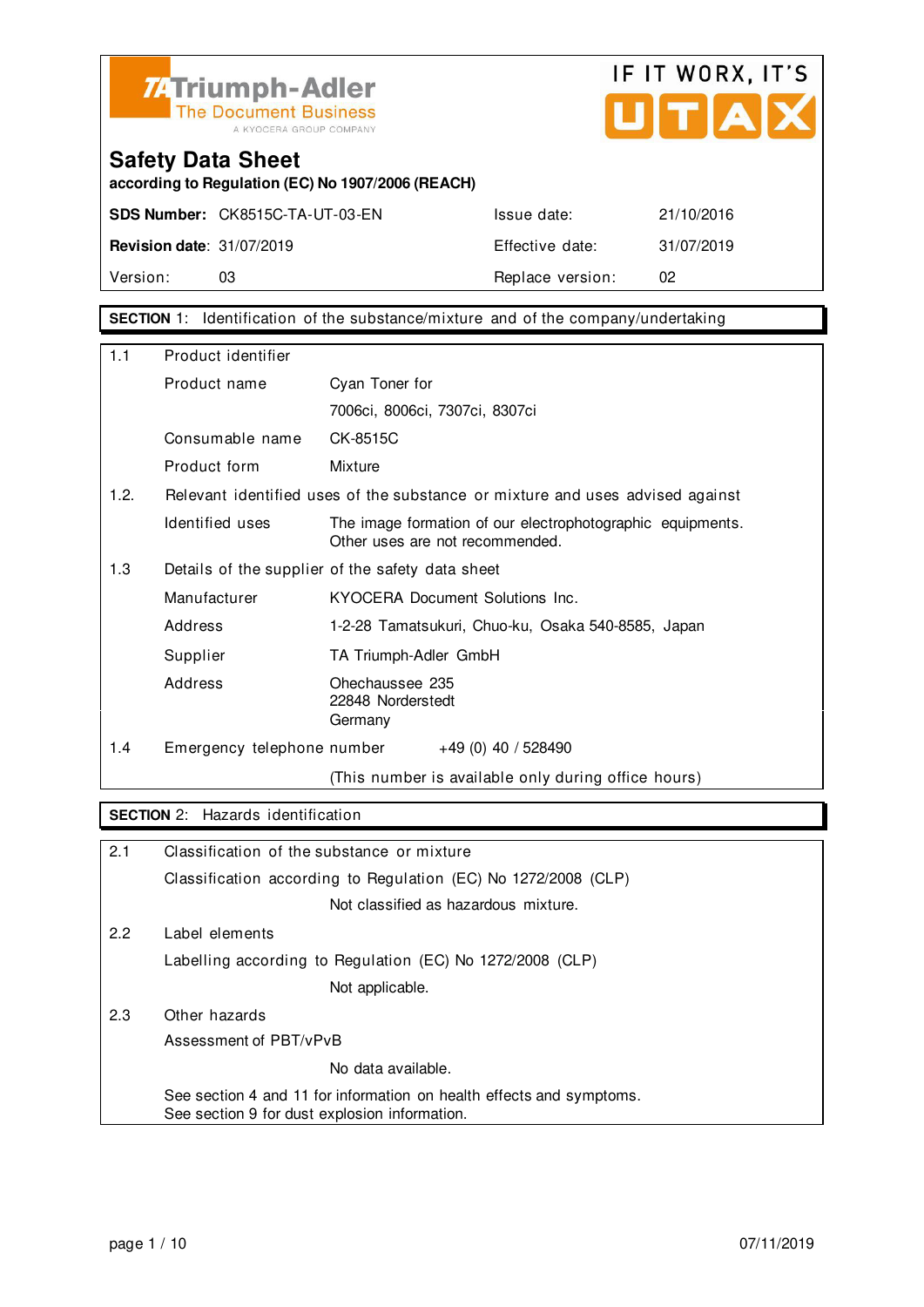

# IF IT WORX, IT'S UTAX

### **Safety Data Sheet according to Regulation (EC) No 1907/2006 (REACH)**

|                                  | <b>SDS Number: CK8515C-TA-UT-03-EN</b> | Issue date:      | 21/10/2016 |
|----------------------------------|----------------------------------------|------------------|------------|
| <b>Revision date: 31/07/2019</b> |                                        | Effective date:  | 31/07/2019 |
| Version:                         | 03                                     | Replace version: | -02        |
|                                  |                                        |                  |            |

#### **SECTION** 3: Composition/information on ingredients

| 3.2 | <b>Mixtures</b>                                                                                                               |                                                                       |                                                          |  |
|-----|-------------------------------------------------------------------------------------------------------------------------------|-----------------------------------------------------------------------|----------------------------------------------------------|--|
|     | Chemical name                                                                                                                 | CAS-No                                                                | [Weight %]                                               |  |
|     | Polyester resin (3 kinds)<br>Ferrite (Ferrite including Manganese)<br>Organic pigment<br>amorphous Silica<br>Titanium dioxide | confidential<br>66402-68-4<br>confidential<br>7631-86-9<br>13463-67-7 | 70-80<br>5-10 (as $Mn: < 2$ )<br>$3-8$<br>$1-5$<br>$1-5$ |  |
|     | Information of ingredients<br>(1) Substance, which present a health or environmental hazard within the meaning of CLP:        |                                                                       |                                                          |  |
|     | None.                                                                                                                         |                                                                       |                                                          |  |
|     | (2) Substance, which are assigned Community workplace exposure limits:                                                        |                                                                       |                                                          |  |
|     | None.                                                                                                                         |                                                                       |                                                          |  |
|     | (3) Substance, which are PBT or vPvB in accordance with the criteria set out in Annex XIII of<br>REACH:                       |                                                                       |                                                          |  |
|     | None.                                                                                                                         |                                                                       |                                                          |  |
|     | (4) Substance, which are included in the list established in accordance with Article 59(1) of<br>REACH (SVHC):                |                                                                       |                                                          |  |
|     | None.                                                                                                                         |                                                                       |                                                          |  |
|     | See section 16 for the full text of the H statements declared above.                                                          |                                                                       |                                                          |  |
|     | SECTION 4: First aid measures                                                                                                 |                                                                       |                                                          |  |
|     |                                                                                                                               |                                                                       |                                                          |  |
| 4.1 | Description of first aid measures                                                                                             |                                                                       |                                                          |  |

| Inhalation:   | Remove from exposure to fresh air and gargle with plenty of water. Consult a<br>doctor in case of such symptoms as coughing. |
|---------------|------------------------------------------------------------------------------------------------------------------------------|
| Skin contact: | Wash with soap and water.                                                                                                    |
| Eve contact:  | Flush with water immediately and see a doctor if irritating.                                                                 |
| Ingestion:    | Rinse out the mouth. Drink one or two glasses of water to dilute. Seek medical<br>treatment if necessary.                    |
|               |                                                                                                                              |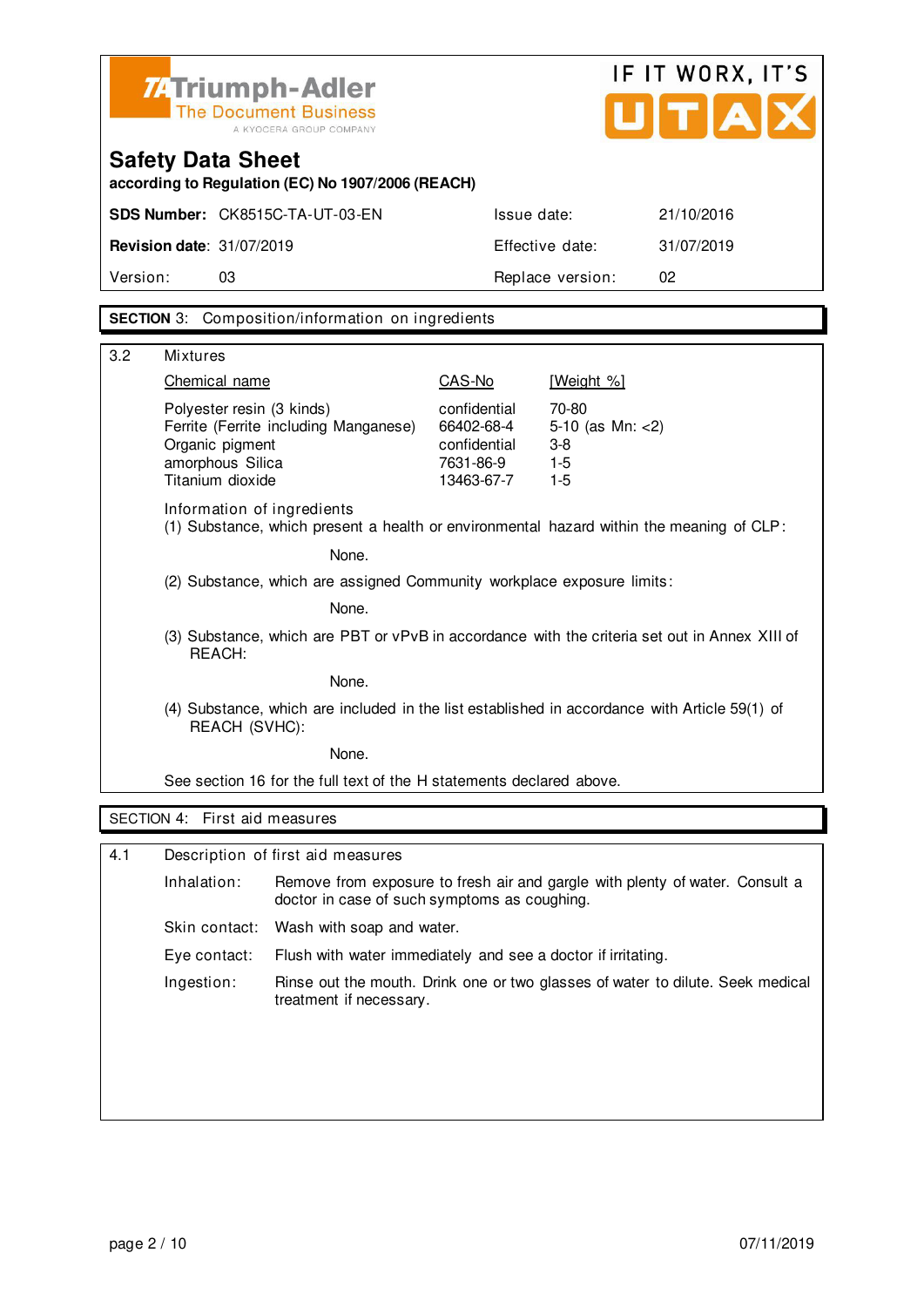



**according to Regulation (EC) No 1907/2006 (REACH)**

|                                  | <b>SDS Number: CK8515C-TA-UT-03-EN</b> | Issue date:      | 21/10/2016 |
|----------------------------------|----------------------------------------|------------------|------------|
| <b>Revision date: 31/07/2019</b> |                                        | Effective date:  | 31/07/2019 |
| Version:                         |                                        | Replace version: | 02         |

| 4.2                   | Most important symptoms and effects, both acute and delayed                |                                                                                                                                                              |
|-----------------------|----------------------------------------------------------------------------|--------------------------------------------------------------------------------------------------------------------------------------------------------------|
|                       | Potential health effects and symptoms                                      |                                                                                                                                                              |
| Inhalation:<br>dusts. |                                                                            | Prolonged inhalation of excessive dusts may cause lung damage. Use of this<br>product as intended does not result in prolonged inhalation of excessive toner |
|                       | Skin contact:                                                              | Unlikely to cause skin irritation.                                                                                                                           |
|                       | Eye contact:                                                               | May cause transient eye irritation.                                                                                                                          |
|                       | Ingestion:                                                                 | Use of this product as intended does not result in ingestion.                                                                                                |
| 4.3                   | Indication of any immediate medical attention and special treatment needed |                                                                                                                                                              |
|                       |                                                                            | No additional information available.                                                                                                                         |
|                       |                                                                            |                                                                                                                                                              |

#### SECTION 5: Firefighting measures

5.1 Extinguishing media

Suitable extinguishing media

Water spray, foam, powder, CO<sub>2</sub> or dry chemical

Unsuitable extinguishing media

None specified.

5.2 Special hazards arising from the substance or mixture

Hazardous combustion products: Carbon dioxide, Carbon monoxide

5.3 Advice for firefighters

 Pay attention not to blow away dust. Drain water off around and decrease the atmosphere temperature to extinguish the fire.

Protection equipment for firefighters

None specified.

SECTION 6: Accidental release measures

| 6.1 | Personal precautions, protective equipment and emergency procedures                                                                        |
|-----|--------------------------------------------------------------------------------------------------------------------------------------------|
|     | Avoid inhalation, ingestion, eye and skin contact in case of accidental release.<br>Avoid formation of dust. Provide adequate ventilation. |
| 6.2 | Environmental precautions                                                                                                                  |
|     | Do not allow to enter into surface water or drains.                                                                                        |
| 6.3 | Methods and material for containment and cleaning up                                                                                       |
|     | Gather the released powder not to blow away and wipe up with a wet cloth.                                                                  |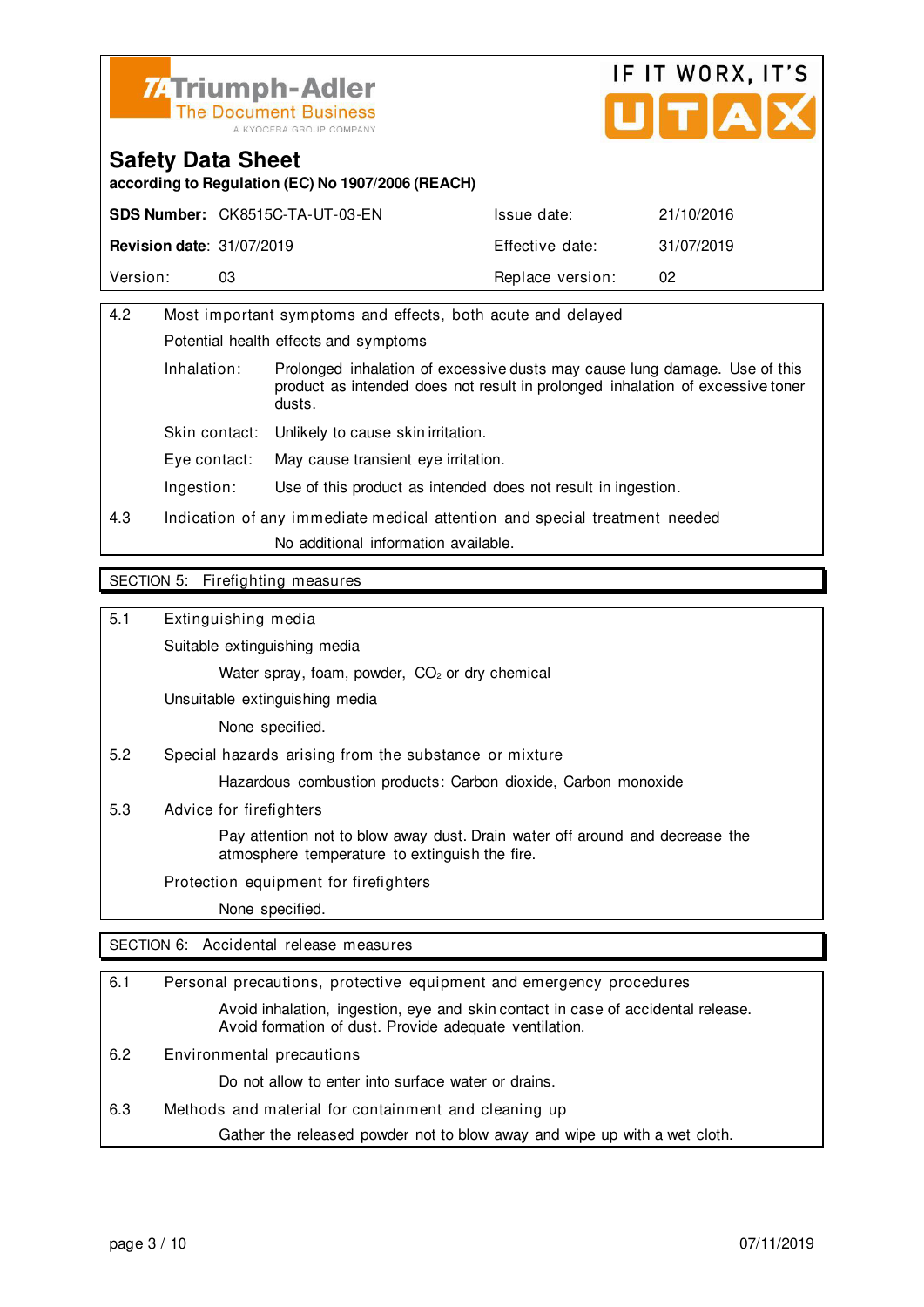

#### **Safety Data Sheet**

**according to Regulation (EC) No 1907/2006 (REACH)**

**SDS Number:** CK8515C-TA-UT-03-EN Issue date: 21/10/2016

**Revision date:** 31/07/2019 **Effective date:** 31/07/2019

Version: 03 03 Replace version: 02

6.4 Reference to other sections See section 13 for disposal information.

#### SECTION 7: Handling and storage

#### 7.1 Precautions for safe handling

 Do not attempt to force open or destroy the toner container or unit. See installation quide of this product.

7.2 Conditions for safe storage, including any incompatibilities

 Keep the toner container or unit tightly closed and store in a cool, dry and dark place. Keeping away from fire. Keep out of the reach of children.

7.3 Specific end use(s)

No additional information available.

#### SECTION 8: Exposure controls/personal protection

#### 8.1 Control parameters

US ACGIH Threshold Limit Values (TWA)

Particles: 10 mg/m<sup>3</sup> (Inhalable particles) 3 mg/m<sup>3</sup> (Respirable particles) Manganese inorganic compounds (Ferrite component): 0.1 mg/m<sup>3</sup> (Inhalable fraction) 0.02 mg/m<sup>3</sup> (Respirable fraction) (as Mn) Titanium dioxide: 10 mg/m³

#### US OSHA PEL (TWA)

Particles: 15 mg/m<sup>3</sup> (Total dust) 5 mg/m<sup>3</sup> (Respirable fraction) Manganese compounds (Ferrite component): 5 mg/m<sup>3</sup> (Ceiling) (as Mn) Amorphous silica: 80 mg/m $\frac{3}{2}$  Titanium dioxide: 15 mg/m $\frac{3}{2}$  (Total dust)

EU Occupational exposure limits: Directive (EC) 2000/39, (EC) 2006/15 und (EU) 2009/161

Not listed.

8.2 Exposure controls

Appropriate engineering controls

 Special ventilator is not required under normal intended use. Use in a well-ventilated area.

Personal protective equipment

 Respiratory protection, eye protection, hand protection, skin and body protection are not required under normal intended use.

#### Environmental exposure controls

No additional information available.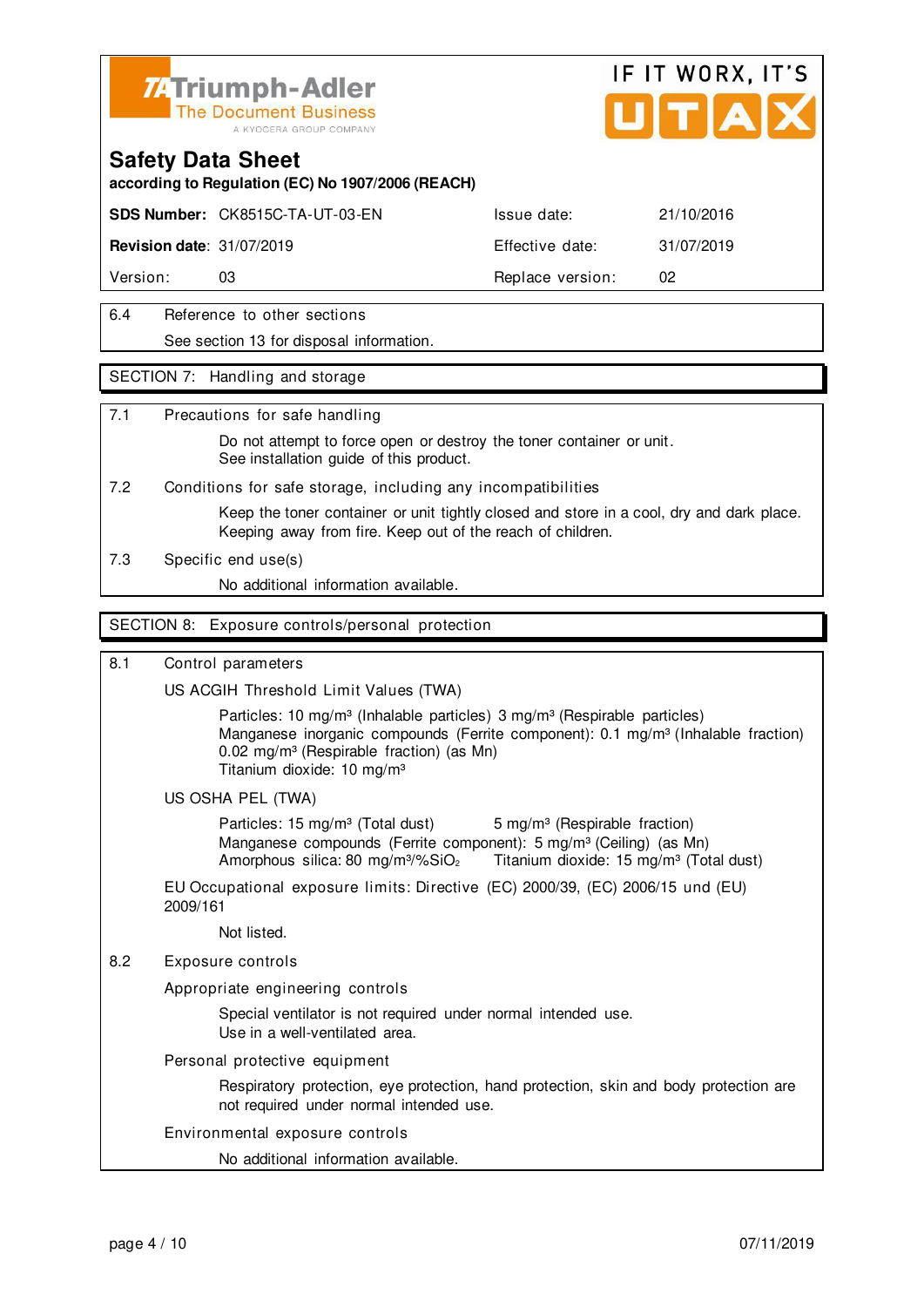



**according to Regulation (EC) No 1907/2006 (REACH)**

|                                  | <b>SDS Number: CK8515C-TA-UT-03-EN</b> | Issue date:      | 21/10/2016 |
|----------------------------------|----------------------------------------|------------------|------------|
| <b>Revision date: 31/07/2019</b> |                                        | Effective date:  | 31/07/2019 |
| Version:                         | 03                                     | Replace version: | 02         |

#### SECTION 9: Physical and chemical properties

| 9.1<br>Information on basic physical and chemical properties |                            |
|--------------------------------------------------------------|----------------------------|
| Appearance                                                   |                            |
| Physical state                                               | Solid (fine powder)        |
| Colour                                                       | Cyan                       |
| Odour                                                        | Odourless                  |
| Odour threshold                                              | No data available.         |
| рH                                                           | No data available.         |
| Melting range [°C]                                           | 100-120 (Toner)            |
| Boiling point [°C]                                           | No data available.         |
| Flash point [°C]                                             | No data available.         |
| Evaporation rate                                             | No data available.         |
| Flammability (solid, gas)                                    | No data available.         |
| Upper flammability or explosive limit                        | No data available.         |
| Lower flammability or explosive limit                        | No data available.         |
| Vapour pressure                                              | No data available.         |
| Vapour density                                               | No data available.         |
| Relative density [g/m <sup>3</sup> ]                         | 1.2-1.4 (Toner)            |
| Solubility (ies)                                             | almost insoluble in water. |
| Partition coefficient: n-octanol/water                       | No data available.         |
| Auto-ignition temperature [°C]                               | No data available.         |
| Decomposition temperature [°C]                               | No data available.         |
| <b>Viscosity</b>                                             | No data available.         |
| Explosive properties                                         | No data available.         |
| Oxidizing properties                                         | No data available.         |

#### 9.2 Other information

 Dust explosion is improbable under normal intended use. Experimental explosiveness of toner is classified into the same rank such kind of powder as flour, dry milk and resin powder according to the pressure rising speed.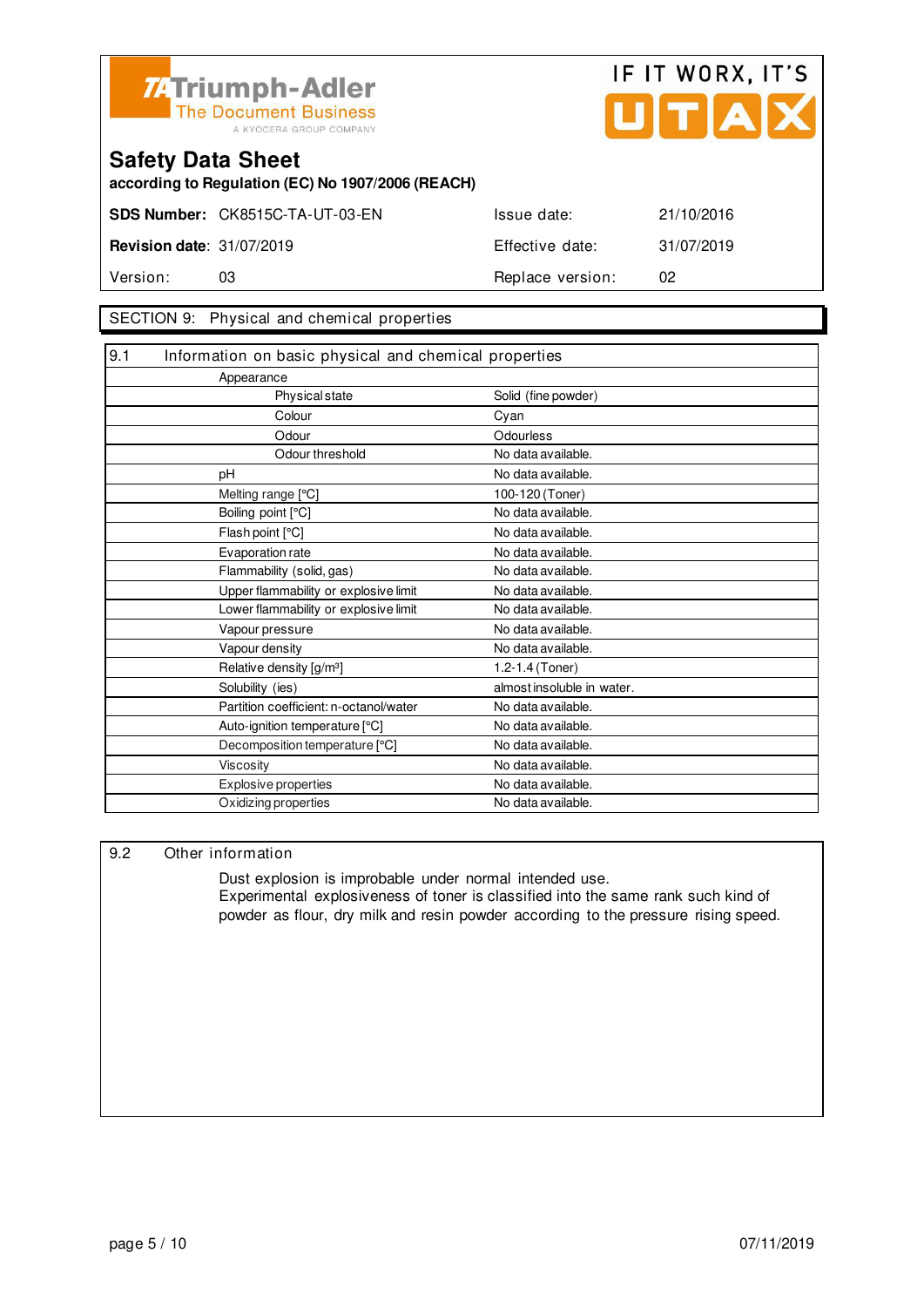

# IF IT WORX, IT'S  $\overline{\phantom{a}}$

## **Safety Data Sheet**

**according to Regulation (EC) No 1907/2006 (REACH)**

**SDS Number:** CK8515C-TA-UT-03-EN Issue date: 21/10/2016

**Revision date:** 31/07/2019 **Effective date:** 31/07/2019 Version: 03 03 Replace version: 02

### SECTION 10: Stability and reactivity

| 10.1 | Reactivity                                                         |
|------|--------------------------------------------------------------------|
|      | No data available.                                                 |
| 10.2 | Chemical stability                                                 |
|      | This product is stable under normal conditions of use and storage. |
| 10.3 | Possibility of hazardous reactions                                 |
|      | Hazardous reactions will not occur.                                |
| 10.4 | Conditions to avoid                                                |
|      | None specified.                                                    |
| 10.5 | Incompatible materials                                             |
|      | None specified.                                                    |
| 10.6 | Hazardous decomposition products                                   |
|      | Hazardous decomposition products are not to be produced.           |

#### SECTION 11: Toxicological information

| 11.1 | Information on toxicological effects                                                             |                                                                     |  |
|------|--------------------------------------------------------------------------------------------------|---------------------------------------------------------------------|--|
|      | Based on available data, the classification criteria listed below are not met.<br>Acute toxicity |                                                                     |  |
|      |                                                                                                  |                                                                     |  |
|      | Oral $(LD_{50})$                                                                                 | $>$ 2000 mg/kg (rat)* (Toner)<br>>2000 mg/kg (rat)** (Carrier)      |  |
|      | Dermal $(LD_{50})$                                                                               | No data available. (Toner)<br>No data available. (Carrier)          |  |
|      | Inhalation $(LC_{50}(4hr))$                                                                      | $>5.10$ mg/l (rat)* (Toner)                                         |  |
|      | Skin corrosion/irritation                                                                        |                                                                     |  |
|      | Acute skin irritation                                                                            | Non-irritant (rabbit)* (Toner)<br>Non-irritant (rabbit)** (Carrier) |  |
|      | Serious eye damage/irritation                                                                    |                                                                     |  |
|      | Acute eye irritation                                                                             | Mild irritant (rabbit) <sup>*</sup> . (Toner)                       |  |
|      | Respiratory or skin sensitization                                                                |                                                                     |  |
|      | Skin sensitization                                                                               | Non-sensitizer (mouse)* (Toner)<br>Non-sensitizer** (Carrier)       |  |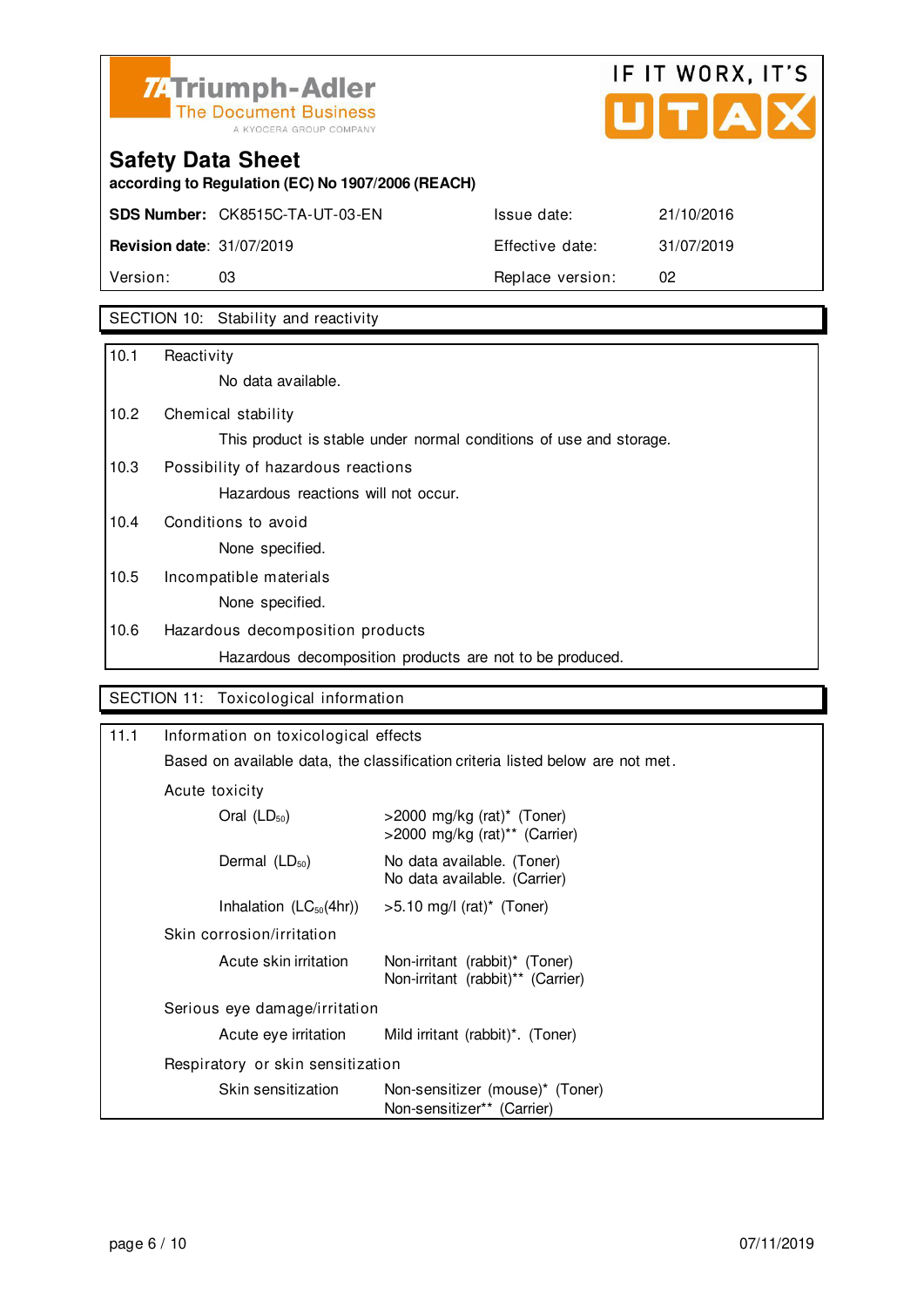



**according to Regulation (EC) No 1907/2006 (REACH)**

|                                  | <b>SDS Number: CK8515C-TA-UT-03-EN</b> | Issue date:      | 21/10/2016 |
|----------------------------------|----------------------------------------|------------------|------------|
| <b>Revision date: 31/07/2019</b> |                                        | Effective date:  | 31/07/2019 |
| Version:                         |                                        | Replace version: | 02         |
|                                  |                                        |                  |            |

| 11.1                                                                                                                                                                                                                                                                                                                                                                                                                                                                                                                                                                                                                                                                                                                              | Germ cell mutagenicity                                                                                                                                                                                                                                                                                                                                                                                                                                                                                             | Ames test is negative** (Toner)<br>Ames test is negative** (Carrier) |  |  |
|-----------------------------------------------------------------------------------------------------------------------------------------------------------------------------------------------------------------------------------------------------------------------------------------------------------------------------------------------------------------------------------------------------------------------------------------------------------------------------------------------------------------------------------------------------------------------------------------------------------------------------------------------------------------------------------------------------------------------------------|--------------------------------------------------------------------------------------------------------------------------------------------------------------------------------------------------------------------------------------------------------------------------------------------------------------------------------------------------------------------------------------------------------------------------------------------------------------------------------------------------------------------|----------------------------------------------------------------------|--|--|
|                                                                                                                                                                                                                                                                                                                                                                                                                                                                                                                                                                                                                                                                                                                                   |                                                                                                                                                                                                                                                                                                                                                                                                                                                                                                                    | *(based on test result of similar product)                           |  |  |
|                                                                                                                                                                                                                                                                                                                                                                                                                                                                                                                                                                                                                                                                                                                                   |                                                                                                                                                                                                                                                                                                                                                                                                                                                                                                                    | ** (based on test result of constituent materials)                   |  |  |
|                                                                                                                                                                                                                                                                                                                                                                                                                                                                                                                                                                                                                                                                                                                                   | Information of ingredients:                                                                                                                                                                                                                                                                                                                                                                                                                                                                                        |                                                                      |  |  |
|                                                                                                                                                                                                                                                                                                                                                                                                                                                                                                                                                                                                                                                                                                                                   |                                                                                                                                                                                                                                                                                                                                                                                                                                                                                                                    | No mutagen according to MAK, TRGS905 und (EC) No 1272/2008 Annex VI. |  |  |
|                                                                                                                                                                                                                                                                                                                                                                                                                                                                                                                                                                                                                                                                                                                                   | Carcinogenicity                                                                                                                                                                                                                                                                                                                                                                                                                                                                                                    |                                                                      |  |  |
|                                                                                                                                                                                                                                                                                                                                                                                                                                                                                                                                                                                                                                                                                                                                   | Information of ingredients:                                                                                                                                                                                                                                                                                                                                                                                                                                                                                        |                                                                      |  |  |
|                                                                                                                                                                                                                                                                                                                                                                                                                                                                                                                                                                                                                                                                                                                                   | No carcinogen or potential carcinogen (except Titanium dioxide) according to IARC,<br>Japan Association on Industrial Health, ACGIH, EPA, OSHA, NTP, MAK, California<br>Proposition 65, TRGS 905 and (EC) No 1272/2008 Annex VI.                                                                                                                                                                                                                                                                                   |                                                                      |  |  |
| The IARC re-evaluated Titanium dioxide as a Group 2B carcinogen (possibly carcinogenic to<br>humans) as the result of inhalation exposure test in rats. But, oral/skin test does not show<br>carcinogenicity (2). In the animal chronic inhalation studies for Titanium dioxide, the lung<br>tumour was observed only in rats. It is estimated that this is attributed to the overload of rat's<br>lung clearance mechanism (overload phenomenon) (3). The inhalation of excessive<br>Titanium dioxide does not occur in normal use of this product. Also, epidemiological studies to<br>date have not revealed any evidence of the relation between occupational exposure to<br>Titanium dioxide and respiratory tract diseases. |                                                                                                                                                                                                                                                                                                                                                                                                                                                                                                                    |                                                                      |  |  |
| Reproductive toxicity                                                                                                                                                                                                                                                                                                                                                                                                                                                                                                                                                                                                                                                                                                             |                                                                                                                                                                                                                                                                                                                                                                                                                                                                                                                    |                                                                      |  |  |
|                                                                                                                                                                                                                                                                                                                                                                                                                                                                                                                                                                                                                                                                                                                                   | Information of ingredients:                                                                                                                                                                                                                                                                                                                                                                                                                                                                                        |                                                                      |  |  |
| No reproductive toxicant according to MAK, California Proposition 65, TRGS 905 und<br>(EC) No 1272/2008 Annex VI.                                                                                                                                                                                                                                                                                                                                                                                                                                                                                                                                                                                                                 |                                                                                                                                                                                                                                                                                                                                                                                                                                                                                                                    |                                                                      |  |  |
|                                                                                                                                                                                                                                                                                                                                                                                                                                                                                                                                                                                                                                                                                                                                   | STOT-single exposure                                                                                                                                                                                                                                                                                                                                                                                                                                                                                               | No data available.                                                   |  |  |
|                                                                                                                                                                                                                                                                                                                                                                                                                                                                                                                                                                                                                                                                                                                                   | STOT-repeated exposure                                                                                                                                                                                                                                                                                                                                                                                                                                                                                             | No data available.                                                   |  |  |
|                                                                                                                                                                                                                                                                                                                                                                                                                                                                                                                                                                                                                                                                                                                                   | Aspiration hazard                                                                                                                                                                                                                                                                                                                                                                                                                                                                                                  | No data available.                                                   |  |  |
|                                                                                                                                                                                                                                                                                                                                                                                                                                                                                                                                                                                                                                                                                                                                   | Chronic effects                                                                                                                                                                                                                                                                                                                                                                                                                                                                                                    |                                                                      |  |  |
|                                                                                                                                                                                                                                                                                                                                                                                                                                                                                                                                                                                                                                                                                                                                   | In a study in rats by chronic inhalation exposure to a typical toner, a mild to moderate degree<br>of lung fibrosis was observed in 92% of the rats in the high concentration (16 mg/m <sup>3</sup> )<br>exposure group, and a minimal to mild degree of fibrosis was noted in 22% of the animal in the<br>middle (4mg/m <sup>3</sup> ) exposure group (1). However, no pulmonary change was reported in the<br>lowest (1mg/m <sup>3</sup> ) exposure group, the most relevant level to potential human exposures. |                                                                      |  |  |
|                                                                                                                                                                                                                                                                                                                                                                                                                                                                                                                                                                                                                                                                                                                                   | Other information                                                                                                                                                                                                                                                                                                                                                                                                                                                                                                  | No data available.                                                   |  |  |
|                                                                                                                                                                                                                                                                                                                                                                                                                                                                                                                                                                                                                                                                                                                                   |                                                                                                                                                                                                                                                                                                                                                                                                                                                                                                                    |                                                                      |  |  |
|                                                                                                                                                                                                                                                                                                                                                                                                                                                                                                                                                                                                                                                                                                                                   |                                                                                                                                                                                                                                                                                                                                                                                                                                                                                                                    |                                                                      |  |  |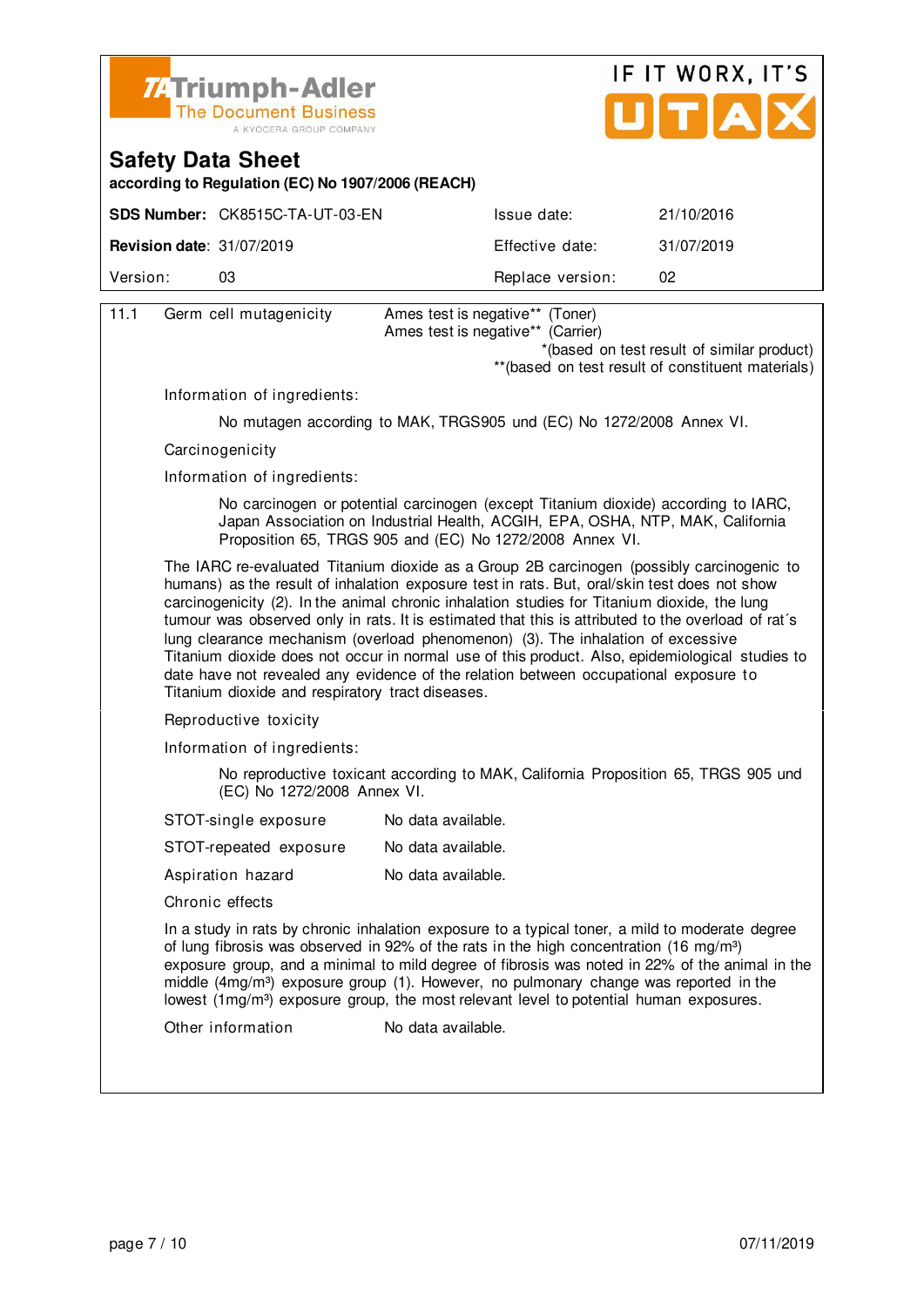

## **Safety Data Sheet according to Regulation (EC) No 1907/2006 (REACH) SDS Number:** CK8515C-TA-UT-03-EN Issue date: 21/10/2016 **Revision date**: 31/07/2019 **Effective date:** 31/07/2019

Version: 03 **Replace version:** 02

#### SECTION 12: Ecological information

| 12.1 | Toxicity                             |
|------|--------------------------------------|
|      | No data available.                   |
| 12.2 | Persistence and degradability        |
|      | No data available.                   |
| 12.3 | Bio accumulative potential           |
|      | No data available.                   |
| 12.4 | Mobility in soil                     |
|      | No data available.                   |
| 12.5 | Results of PBT and vPvB assessment   |
|      | No data available.                   |
| 12.6 | Other adverse effects                |
|      | No additional information available. |

#### SECTION 13: Disposal considerations

#### 13.1 Waste treatment methods

 Do not attempt to incinerate the toner container or unit and the waste toner yourself. Dangerous sparks may cause burn. Any disposal practice should be done under conditions , which meet local, state and federal laws and regulations relating to waste (contact local or state environmental agency for specific rules).

#### SECTION 14: Transport information

14.1 UN-number

None.

14.2 UN Proper shipping name

None.

14.3 Transport hazard class(es)

None.

14.4 Packing group

None.

#### 14.5 Environmental hazards

#### None.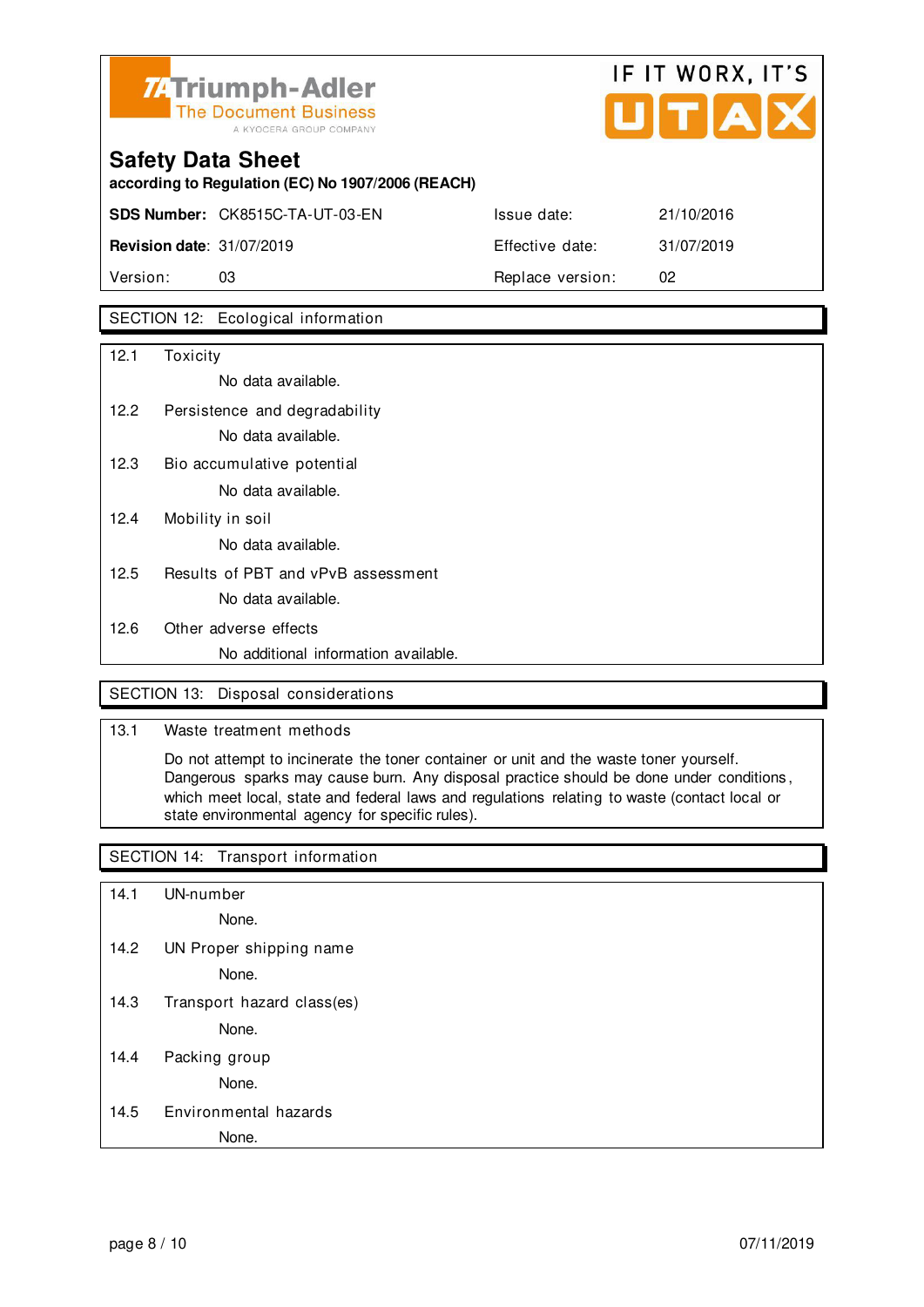



**according to Regulation (EC) No 1907/2006 (REACH)**

|                                  | <b>SDS Number: CK8515C-TA-UT-03-EN</b> | Issue date:      | 21/10/2016 |
|----------------------------------|----------------------------------------|------------------|------------|
| <b>Revision date: 31/07/2019</b> |                                        | Effective date:  | 31/07/2019 |
| Version:                         |                                        | Replace version: | 02         |
|                                  |                                        |                  |            |

#### 14.6 Special precautions for user

No additional information available.

14.7 Transport in bulk according to Annex II of MARPOL73/78 and the IBC Code Not applicable.

SECTION 15: Regulatory information

| Safety, health and environmental regulations/legislation specific for the substance or<br>mixture                     |
|-----------------------------------------------------------------------------------------------------------------------|
| EU-regulations                                                                                                        |
| Regulation (EC) No 1005 / 2009 (on substances that deplete the ozone layer, Annex I and II):                          |
| Not listed.                                                                                                           |
| Regulation (EU) No 850 / 2004 (on persistent organic pollutants, Annex I as amended):                                 |
| Not listed.                                                                                                           |
| Regulation (EU) No 649 / 2012 (concerning the export and import of dangerous chemicals,<br>Annex I and V as amended): |
| Not listed.                                                                                                           |
| Regulation (EC) No 1907 / 2006 REACH Annex XVII as amended (Restrictions on use):                                     |
| Not listed.                                                                                                           |
| Regulation (EC) No 1907 / 2006 REACH Annex XIV as amended (Authorizations):                                           |
| Not listed.                                                                                                           |
| US-regulations                                                                                                        |
| All ingredients in this product comply with order under TSCA.                                                         |
| Canada regulations                                                                                                    |
| This product is not a WHMIS-controlled product, since we consider it as a<br>manufactured article.                    |
| <b>Chemical Safety Assessment</b>                                                                                     |
| No data available.                                                                                                    |
|                                                                                                                       |
|                                                                                                                       |
|                                                                                                                       |
|                                                                                                                       |
|                                                                                                                       |
|                                                                                                                       |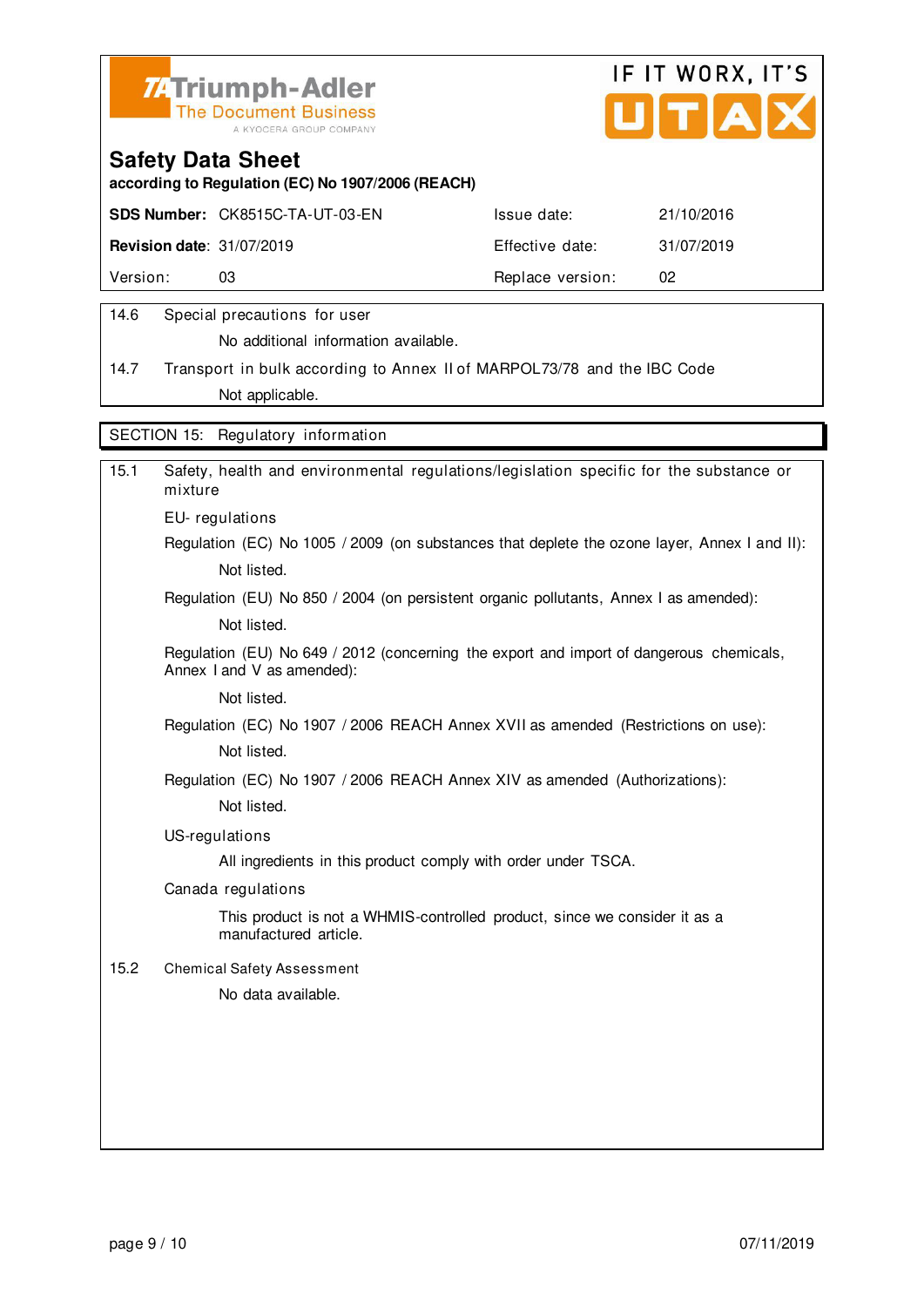

| <b>Safety Data Sheet</b><br>according to Regulation (EC) No 1907/2006 (REACH) |                                        |                  |            |
|-------------------------------------------------------------------------------|----------------------------------------|------------------|------------|
|                                                                               | <b>SDS Number: CK8515C-TA-UT-03-EN</b> | Issue date:      | 21/10/2016 |
| <b>Revision date: 31/07/2019</b>                                              |                                        | Effective date:  | 31/07/2019 |
| Version:                                                                      | 03                                     | Replace version: | 02         |
|                                                                               |                                        |                  |            |

SECTION 16: Other information

| To the best of our knowledge, the information contained herein is accurate. However, we<br>cannot assume any liability whatsoever for the accuracy or completeness of the information<br>contained herein. The contents and format of this SDS are in accordance with Regulation<br>(EC) No 1907/2006, Annex II as amended by Regulation (EU) No 830/2015 with respect to<br>SDSs.        |                                                                                                                                                                                                                                                                                                                                      |                                                                                                                                                                                                                                                                                                                                                                                                                                                                                                                                             |  |  |
|-------------------------------------------------------------------------------------------------------------------------------------------------------------------------------------------------------------------------------------------------------------------------------------------------------------------------------------------------------------------------------------------|--------------------------------------------------------------------------------------------------------------------------------------------------------------------------------------------------------------------------------------------------------------------------------------------------------------------------------------|---------------------------------------------------------------------------------------------------------------------------------------------------------------------------------------------------------------------------------------------------------------------------------------------------------------------------------------------------------------------------------------------------------------------------------------------------------------------------------------------------------------------------------------------|--|--|
|                                                                                                                                                                                                                                                                                                                                                                                           |                                                                                                                                                                                                                                                                                                                                      | Revision information: product name                                                                                                                                                                                                                                                                                                                                                                                                                                                                                                          |  |  |
|                                                                                                                                                                                                                                                                                                                                                                                           |                                                                                                                                                                                                                                                                                                                                      | Full text of H statements under sections 3:<br>Not applicable                                                                                                                                                                                                                                                                                                                                                                                                                                                                               |  |  |
|                                                                                                                                                                                                                                                                                                                                                                                           |                                                                                                                                                                                                                                                                                                                                      | Abbreviations and acronyms                                                                                                                                                                                                                                                                                                                                                                                                                                                                                                                  |  |  |
| ACGIH<br>TLVs and BEIs<br>CAS<br><b>CLP</b><br>DFG<br>EPA<br><b>IARC</b>                                                                                                                                                                                                                                                                                                                  |                                                                                                                                                                                                                                                                                                                                      | American Conference of Governmental Industrial Hygienists (2010)<br>Threshold Limit Values for Chemical Substances and Physical Agents and Biological Exposure Indices<br><b>Chemical Abstracts Service</b><br>Regulation (EC) No 1272/2008 on classification, labelling and packaging of substances and mixtures<br>Deutsche Forschungsgemeinschaft<br>Environmental Protection Agency (Integrated Risk Information System) (USA)<br>International Agency for Research on Cancer (IARC Monographs on the Evaluations of Carcinogenic Risks |  |  |
| MAK<br>NTP<br><b>OSHA</b><br>PBT<br>PEL                                                                                                                                                                                                                                                                                                                                                   |                                                                                                                                                                                                                                                                                                                                      | to Humans)<br>Maximale Arbeitsplatzkonzentration der Deutschen Forschungsgesellschaft (2011)<br>National Toxicology Program (Report on Carcinogens) (USA)<br>Occupational Safety and Health Administration (29 CFR Part 1910 Subpart Z)<br>Persistent, Bio accumulative and Toxic<br>Permissible Exposure Limits                                                                                                                                                                                                                            |  |  |
| Proposition 65<br>California, Safe Drinking Water and Toxic Enforcement Act of 1986<br><b>REACH</b><br>Chemicals<br><b>STOT</b><br>Specific target organ toxicity<br>SVHC<br>Substances of Very High Concern<br><b>TRGS 905</b><br>Technische Regeln für Gefahrstoffe (Deutschland)<br>TSCA<br>Toxic Substances Control Act (USA)<br>TWA<br>Time Weighted Average<br>UN<br>United Nations |                                                                                                                                                                                                                                                                                                                                      | Regulation (EC) No 1907/2006 concerning the Registration, Evaluation, Authorization and Restriction of                                                                                                                                                                                                                                                                                                                                                                                                                                      |  |  |
| vPvB<br><b>WHMIS</b>                                                                                                                                                                                                                                                                                                                                                                      |                                                                                                                                                                                                                                                                                                                                      | very Persistent and very Bio accumulative<br>Workplace Hazardous Materials Information System (Canada)                                                                                                                                                                                                                                                                                                                                                                                                                                      |  |  |
|                                                                                                                                                                                                                                                                                                                                                                                           |                                                                                                                                                                                                                                                                                                                                      | Key literature references and sources for data                                                                                                                                                                                                                                                                                                                                                                                                                                                                                              |  |  |
| (1)                                                                                                                                                                                                                                                                                                                                                                                       | Pulmonary Response to Toner upon Chronic Inhalation Exposure in Rats, H. Muhle et al., Fundamental and Applied<br>Toxicology 17.280-299 (1991) Lung Clearance and Retention of Toner, Utilizing a Tracer Technique, during Chronic<br>Inhalation Exposure in Rats, B. Bellmann, Fundamental and Applied Toxicology 17.300-313 (1991) |                                                                                                                                                                                                                                                                                                                                                                                                                                                                                                                                             |  |  |
| (2)<br>(3)                                                                                                                                                                                                                                                                                                                                                                                | IARC Monograph on the Evaluation of the Carcinogenic Risk of Chemicals to Humans, Vol. 93<br>NIOSH CURRENT INTELLIGENCE BULLETIN "Evaluation of Health Hazard and Recommendation for Occupational                                                                                                                                    |                                                                                                                                                                                                                                                                                                                                                                                                                                                                                                                                             |  |  |
| (4)                                                                                                                                                                                                                                                                                                                                                                                       | Exposure to Titanium Dioxide DRAFT"<br>The contents are in accordance with Material Safety Data Sheet "CK8515C-TA-UT-03-EN"; 31/07/2019 of the                                                                                                                                                                                       |                                                                                                                                                                                                                                                                                                                                                                                                                                                                                                                                             |  |  |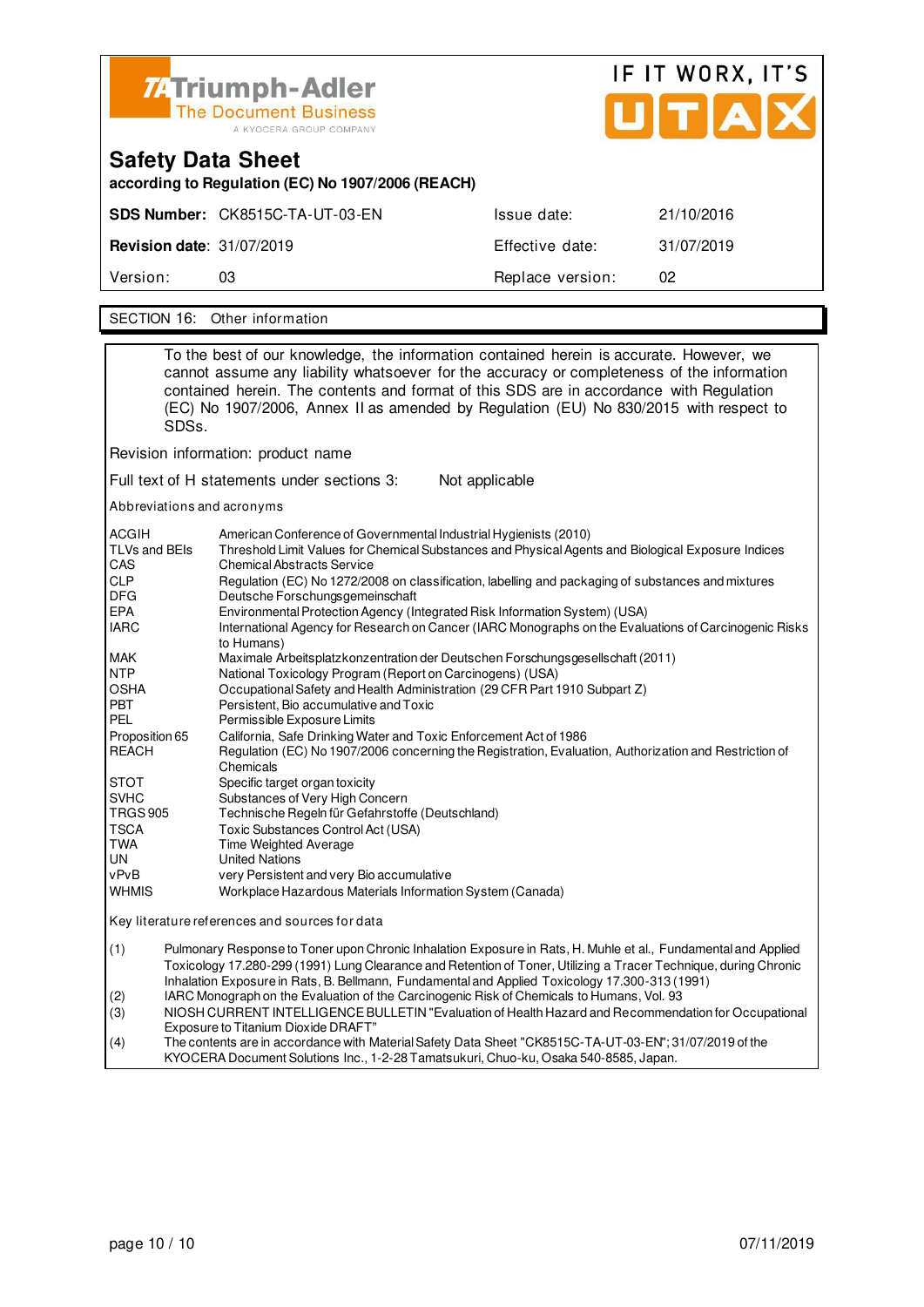



**according to Regulation (EC) No 1907/2006 (REACH)**

|                                  | <b>SDS Number: CK8515K-TA-UT-03-EN</b> | Issue date:      | 21/10/2016 |
|----------------------------------|----------------------------------------|------------------|------------|
| <b>Revision date: 31/07/2019</b> |                                        | Effective date:  | 31/07/2019 |
| Version:                         | 03                                     | Replace version: | 02         |

**SECTION** 1: Identification of the substance/mixture and of the company/undertaking

| 1.1  | Product identifier         |                                                                                               |  |  |
|------|----------------------------|-----------------------------------------------------------------------------------------------|--|--|
|      | Product name               | <b>Black Toner for</b>                                                                        |  |  |
|      |                            | 7006ci, 8006ci, 7307ci, 8307ci                                                                |  |  |
|      | Consumable name            | CK-8515K                                                                                      |  |  |
|      | Product form               | Mixture                                                                                       |  |  |
| 1.2. |                            | Relevant identified uses of the substance or mixture and uses advised against                 |  |  |
|      | Identified uses            | The image formation of our electrophotographic equipments.<br>Other uses are not recommended. |  |  |
| 1.3  |                            | Details of the supplier of the safety data sheet                                              |  |  |
|      | Manufacturer               | KYOCERA Document Solutions Inc.                                                               |  |  |
|      | Address                    | 1-2-28 Tamatsukuri, Chuo-ku, Osaka 540-8585, Japan                                            |  |  |
|      | Supplier                   | TA Triumph-Adler GmbH                                                                         |  |  |
|      | Address                    | Ohechaussee 235<br>22848 Norderstedt<br>Germany                                               |  |  |
| 1.4  | Emergency telephone number | $+49(0)$ 40 / 528490                                                                          |  |  |
|      |                            | (This number is available only during office hours)                                           |  |  |

#### **SECTION** 2: Hazards identification

| 2.1 | Classification of the substance or mixture                                                                            |  |
|-----|-----------------------------------------------------------------------------------------------------------------------|--|
|     | Classification according to Regulation (EC) No 1272/2008 (CLP)                                                        |  |
|     | Not classified as hazardous mixture.                                                                                  |  |
| 2.2 | Label elements                                                                                                        |  |
|     | Labelling according to Regulation (EC) No 1272/2008 (CLP)                                                             |  |
|     | Not applicable.                                                                                                       |  |
| 2.3 | Other hazards                                                                                                         |  |
|     | Assessment of PBT/vPvB                                                                                                |  |
|     | No data available.                                                                                                    |  |
|     | See section 4 and 11 for information on health effects and symptoms.<br>See section 9 for dust explosion information. |  |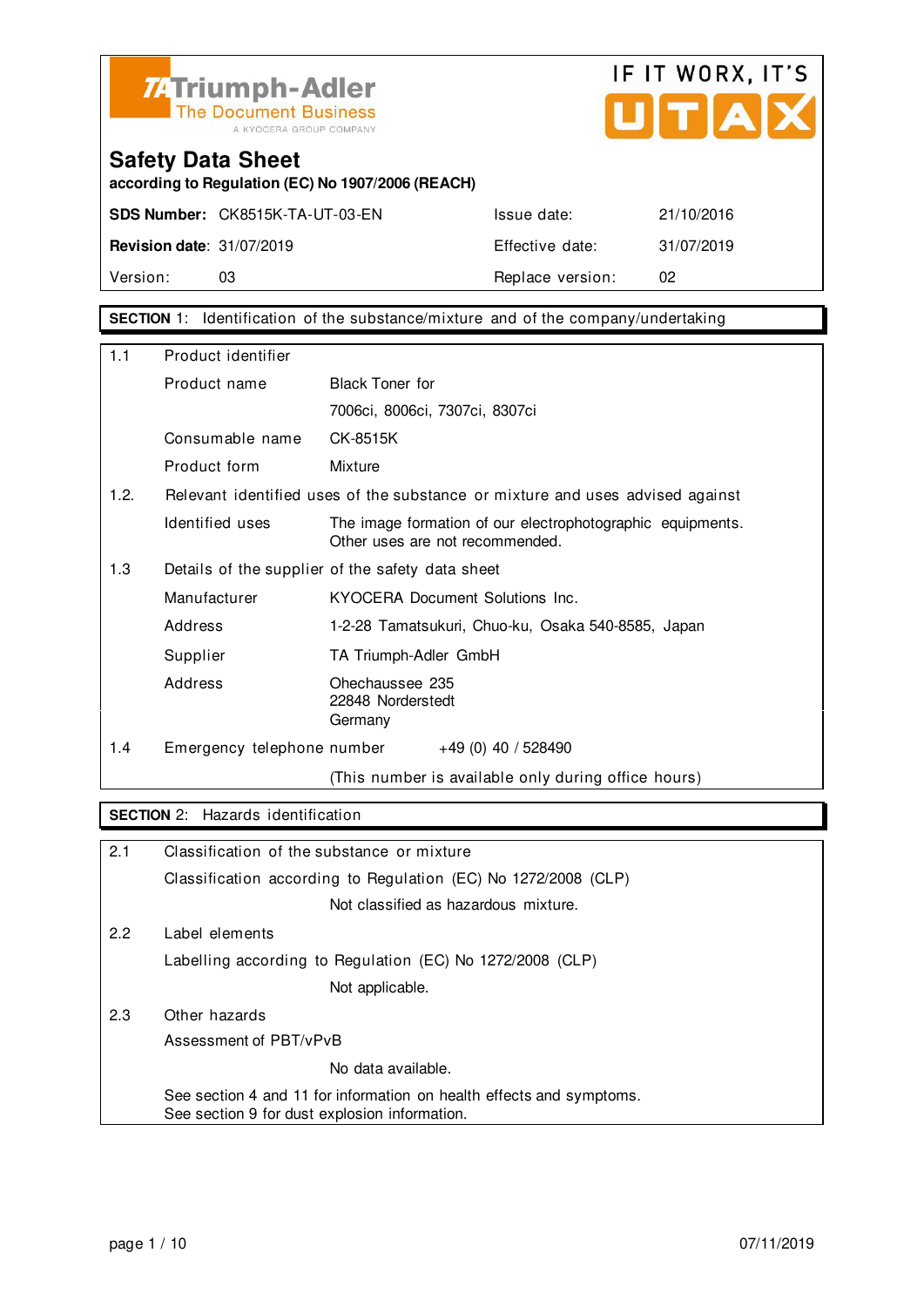

# IF IT WORX, IT'S UTAX

## **Safety Data Sheet**

**according to Regulation (EC) No 1907/2006 (REACH)**

|                                  | <b>SDS Number: CK8515K-TA-UT-03-EN</b> | Issue date:      | 21/10/2016 |
|----------------------------------|----------------------------------------|------------------|------------|
| <b>Revision date: 31/07/2019</b> |                                        | Effective date:  | 31/07/2019 |
| Version:                         | 03                                     | Replace version: | 02         |
|                                  |                                        |                  |            |

#### **SECTION** 3: Composition/information on ingredients

| 3.2 | Mixtures                                                                                                                   |                                                                    |                                                          |  |
|-----|----------------------------------------------------------------------------------------------------------------------------|--------------------------------------------------------------------|----------------------------------------------------------|--|
|     | Chemical name                                                                                                              | CAS-No                                                             | [Weight %]                                               |  |
|     | Polyester resin (3 kinds)<br>Ferrite (Ferrite including Manganese)<br>Carbon Black<br>amorphous Silica<br>Titanium dioxide | confidential<br>66402-68-4<br>1333-86-4<br>7631-86-9<br>13463-67-7 | 70-80<br>5-10 (as $Mn: < 2$ )<br>$3-8$<br>$1-5$<br>$1-5$ |  |
|     | Information of ingredients<br>(1) Substance, which present a health or environmental hazard within the meaning of CLP:     |                                                                    |                                                          |  |
|     | None.                                                                                                                      |                                                                    |                                                          |  |
|     | (2) Substance, which are assigned Community workplace exposure limits:<br>None.                                            |                                                                    |                                                          |  |
|     |                                                                                                                            |                                                                    |                                                          |  |
|     | (3) Substance, which are PBT or vPvB in accordance with the criteria set out in Annex XIII of<br>REACH:                    |                                                                    |                                                          |  |
|     | None.                                                                                                                      |                                                                    |                                                          |  |
|     | (4) Substance, which are included in the list established in accordance with Article 59(1) of<br><b>REACH (SVHC):</b>      |                                                                    |                                                          |  |
|     | None.                                                                                                                      |                                                                    |                                                          |  |
|     | See section 16 for the full text of the H statements declared above.                                                       |                                                                    |                                                          |  |
|     |                                                                                                                            |                                                                    |                                                          |  |
|     | SECTION 4: First aid measures                                                                                              |                                                                    |                                                          |  |
| 4.1 | Description of first aid measures                                                                                          |                                                                    |                                                          |  |

| Inhalation:   | Remove from exposure to fresh air and gargle with plenty of water. Consult a<br>doctor in case of such symptoms as coughing. |
|---------------|------------------------------------------------------------------------------------------------------------------------------|
| Skin contact: | Wash with soap and water.                                                                                                    |
| Eve contact:  | Flush with water immediately and see a doctor if irritating.                                                                 |
| Ingestion:    | Rinse out the mouth. Drink one or two glasses of water to dilute. Seek medical<br>treatment if necessary.                    |
|               |                                                                                                                              |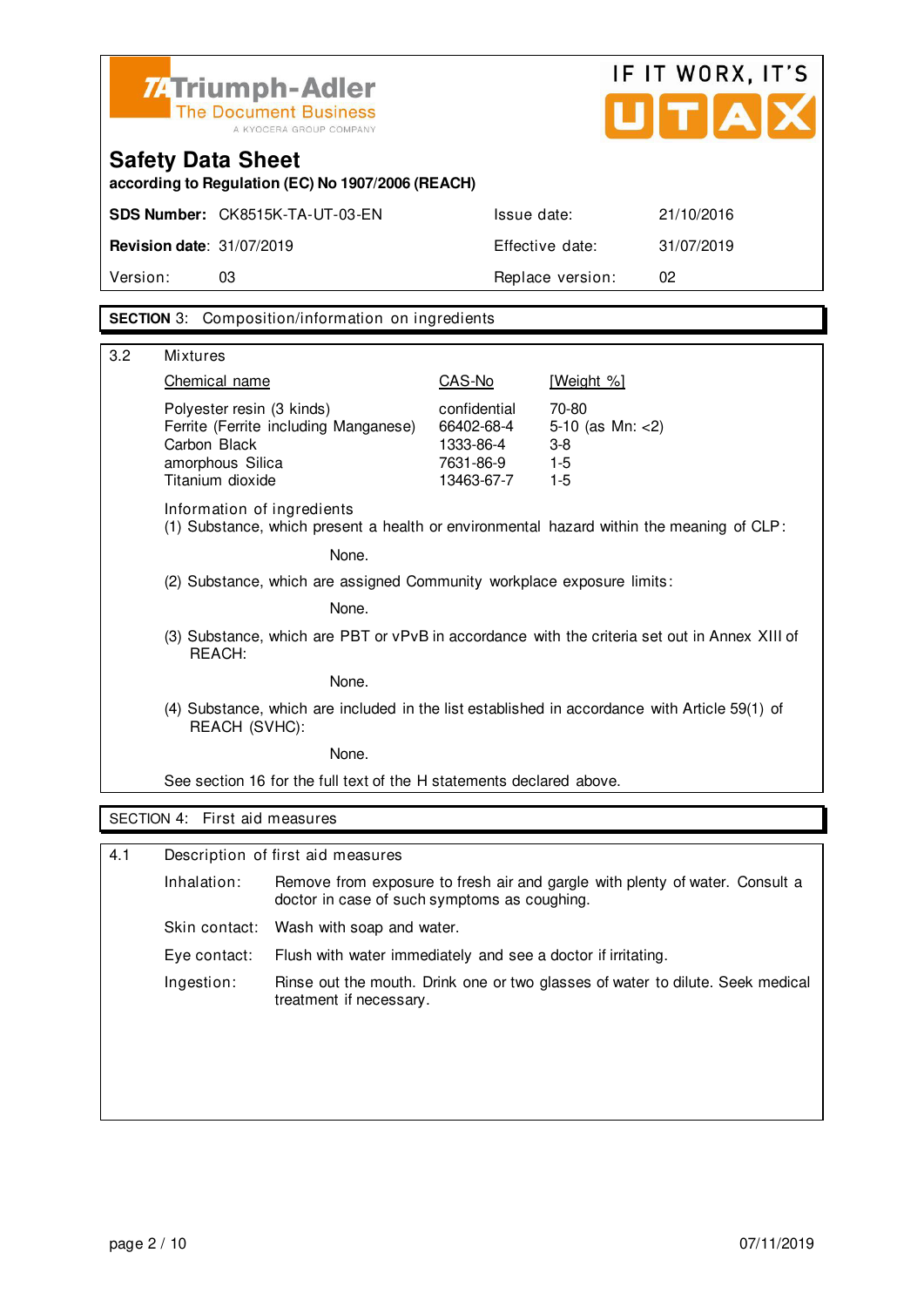



**according to Regulation (EC) No 1907/2006 (REACH)**

|                                  | <b>SDS Number: CK8515K-TA-UT-03-EN</b> | Issue date:      | 21/10/2016 |
|----------------------------------|----------------------------------------|------------------|------------|
| <b>Revision date: 31/07/2019</b> |                                        | Effective date:  | 31/07/2019 |
| Version:                         |                                        | Replace version: | 02         |

| 4.2 | Most important symptoms and effects, both acute and delayed                                                                                                                           |                                                                            |  |
|-----|---------------------------------------------------------------------------------------------------------------------------------------------------------------------------------------|----------------------------------------------------------------------------|--|
|     |                                                                                                                                                                                       | Potential health effects and symptoms                                      |  |
|     | Inhalation:<br>Prolonged inhalation of excessive dusts may cause lung damage. Use of this<br>product as intended does not result in prolonged inhalation of excessive toner<br>dusts. |                                                                            |  |
|     | Skin contact:                                                                                                                                                                         | Unlikely to cause skin irritation.                                         |  |
|     | May cause transient eve irritation.<br>Eye contact:                                                                                                                                   |                                                                            |  |
|     | Ingestion:                                                                                                                                                                            | Use of this product as intended does not result in ingestion.              |  |
| 4.3 |                                                                                                                                                                                       | Indication of any immediate medical attention and special treatment needed |  |
|     | No additional information available.                                                                                                                                                  |                                                                            |  |
|     |                                                                                                                                                                                       |                                                                            |  |

#### SECTION 5: Firefighting measures

5.1 Extinguishing media

Suitable extinguishing media

Water spray, foam, powder, CO<sub>2</sub> or dry chemical

Unsuitable extinguishing media

None specified.

5.2 Special hazards arising from the substance or mixture

Hazardous combustion products: Carbon dioxide, Carbon monoxide

5.3 Advice for firefighters

 Pay attention not to blow away dust. Drain water off around and decrease the atmosphere temperature to extinguish the fire.

Protection equipment for firefighters

None specified.

SECTION 6: Accidental release measures

| 6.1 | Personal precautions, protective equipment and emergency procedures                                                                        |
|-----|--------------------------------------------------------------------------------------------------------------------------------------------|
|     | Avoid inhalation, ingestion, eye and skin contact in case of accidental release.<br>Avoid formation of dust. Provide adequate ventilation. |
| 6.2 | Environmental precautions                                                                                                                  |
|     | Do not allow to enter into surface water or drains.                                                                                        |
| 6.3 | Methods and material for containment and cleaning up                                                                                       |
|     | Gather the released powder not to blow away and wipe up with a wet cloth.                                                                  |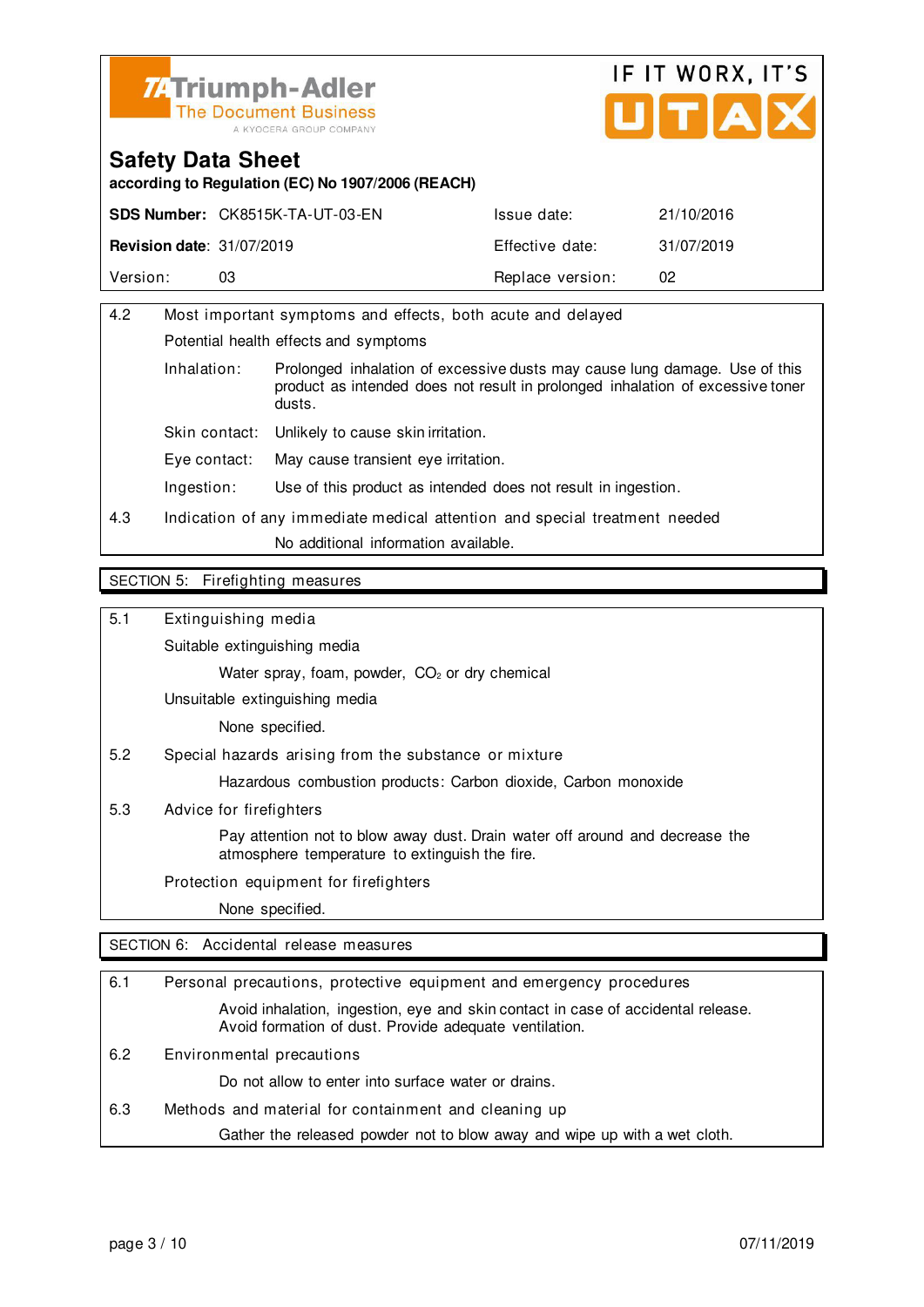

#### **Safety Data Sheet**

**according to Regulation (EC) No 1907/2006 (REACH)**

**SDS Number:** CK8515K-TA-UT-03-EN Issue date: 21/10/2016

**Revision date:** 31/07/2019 **Effective date:** 31/07/2019

Version: 03 03 Replace version: 02

6.4 Reference to other sections

See section 13 for disposal information.

#### SECTION 7: Handling and storage

#### 7.1 Precautions for safe handling

 Do not attempt to force open or destroy the toner container or unit. See installation quide of this product.

7.2 Conditions for safe storage, including any incompatibilities

 Keep the toner container or unit tightly closed and store in a cool, dry and dark place. Keeping away from fire. Keep out of the reach of children.

7.3 Specific end use(s)

No additional information available.

#### SECTION 8: Exposure controls/personal protection

#### 8.1 Control parameters

US ACGIH Threshold Limit Values (TWA)

Particles: 10 mg/m<sup>3</sup> (Inhalable particles) 3 mg/m<sup>3</sup> (Respirable particles) Manganese inorganic compounds (Ferrite component): 0.1 mg/m<sup>3</sup> (Inhalable fraction) 0.02 mg/m<sup>3</sup> (Respirable fraction) (as Mn) Carbon Black: 3 mg/m³ (Inhalable fraction) Titanium dioxide: 10 mg/m³

US OSHA PEL (TWA)

Particles: 15 mg/m<sup>3</sup> (Total dust) 5 mg/m<sup>3</sup> (Respirable fraction) Manganese compounds (Ferrite component): 5 mg/m<sup>3</sup> (Ceiling) (as Mn) Carbon Black: 3.5 mg/m³ Amorphous silica: 80 mg/m $\frac{3}{2}$  Titanium dioxide: 15 mg/m $\frac{3}{2}$  (Total dust)

EU Occupational exposure limits: Directive (EC) 2000/39, (EC) 2006/15 und (EU) 2009/161

Not listed.

#### 8.2 Exposure controls

Appropriate engineering controls

 Special ventilator is not required under normal intended use. Use in a well-ventilated area.

#### Personal protective equipment

 Respiratory protection, eye protection, hand protection, skin and body protection are not required under normal intended use.

Environmental exposure controls

No additional information available.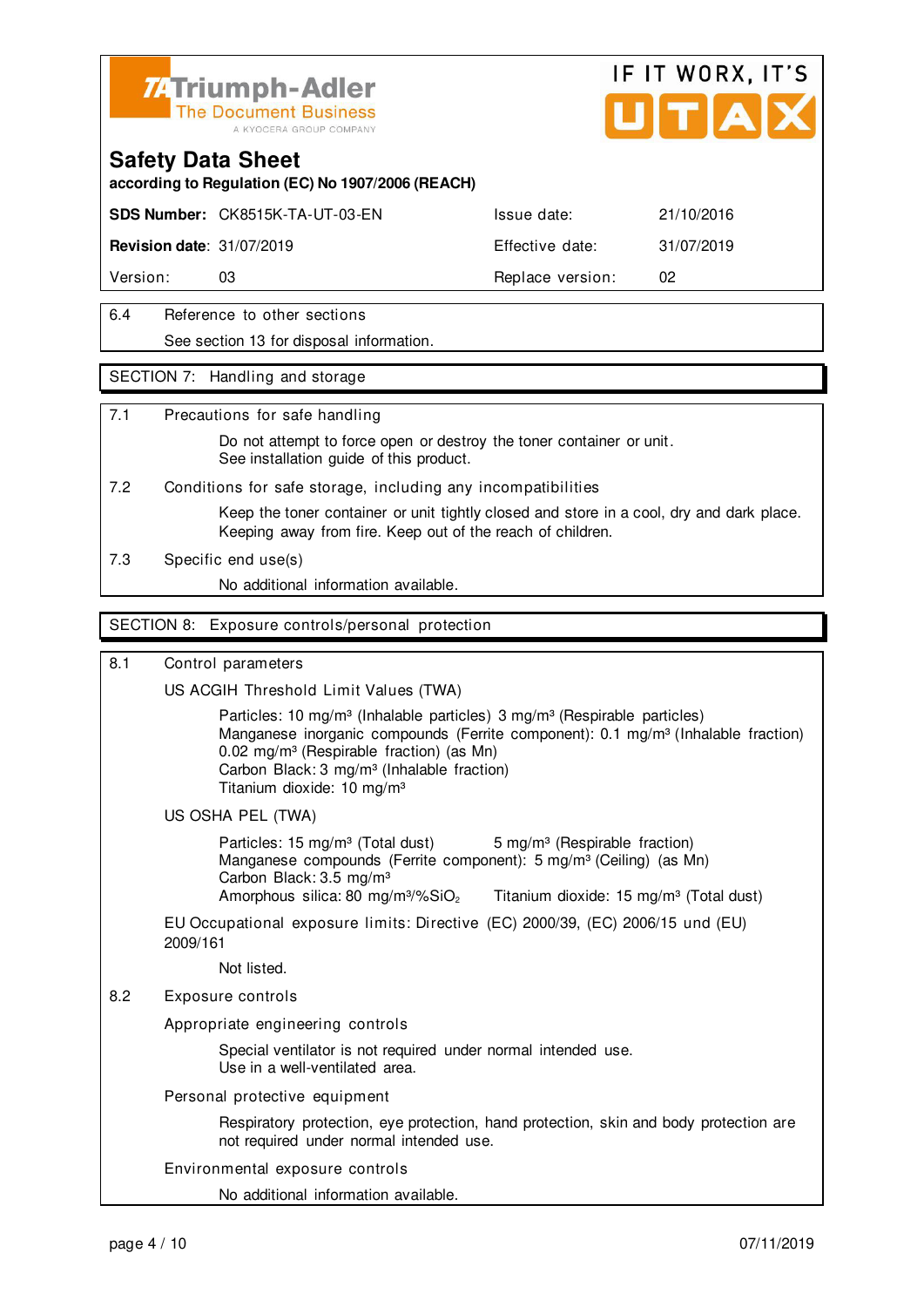



**according to Regulation (EC) No 1907/2006 (REACH)**

**SDS Number:** CK8515K-TA-UT-03-EN Issue date: 21/10/2016

**Revision date:** 31/07/2019 **Effective date:** 31/07/2019 Version: 03 03 Replace version: 02

#### SECTION 9: Physical and chemical properties

| 9.1<br>Information on basic physical and chemical properties |                            |
|--------------------------------------------------------------|----------------------------|
| Appearance                                                   |                            |
| <b>Physical state</b>                                        | Solid (fine powder)        |
| Colour                                                       | <b>Black</b>               |
| Odour                                                        | Odourless                  |
| Odour threshold                                              | No data available.         |
| рH                                                           | No data available.         |
| Melting range [°C]                                           | 100-120 (Toner)            |
| Boiling point [°C]                                           | No data available.         |
| Flash point [°C]                                             | No data available.         |
| Evaporation rate                                             | No data available.         |
| Flammability (solid, gas)                                    | No data available.         |
| Upper flammability or explosive limit                        | No data available.         |
| Lower flammability or explosive limit                        | No data available.         |
| Vapour pressure                                              | No data available.         |
| Vapour density                                               | No data available.         |
| Relative density [g/m <sup>3</sup> ]                         | 1.2-1.4 (Toner)            |
| Solubility (ies)                                             | almost insoluble in water. |
| Partition coefficient: n-octanol/water                       | No data available.         |
| Auto-ignition temperature [°C]                               | No data available.         |
| Decomposition temperature [°C]                               | No data available.         |
| <b>Viscosity</b>                                             | No data available.         |
| Explosive properties                                         | No data available.         |
| Oxidizing properties                                         | No data available.         |

#### 9.2 Other information

 Dust explosion is improbable under normal intended use. Experimental explosiveness of toner is classified into the same rank such kind of powder as flour, dry milk and resin powder according to the pressure rising speed.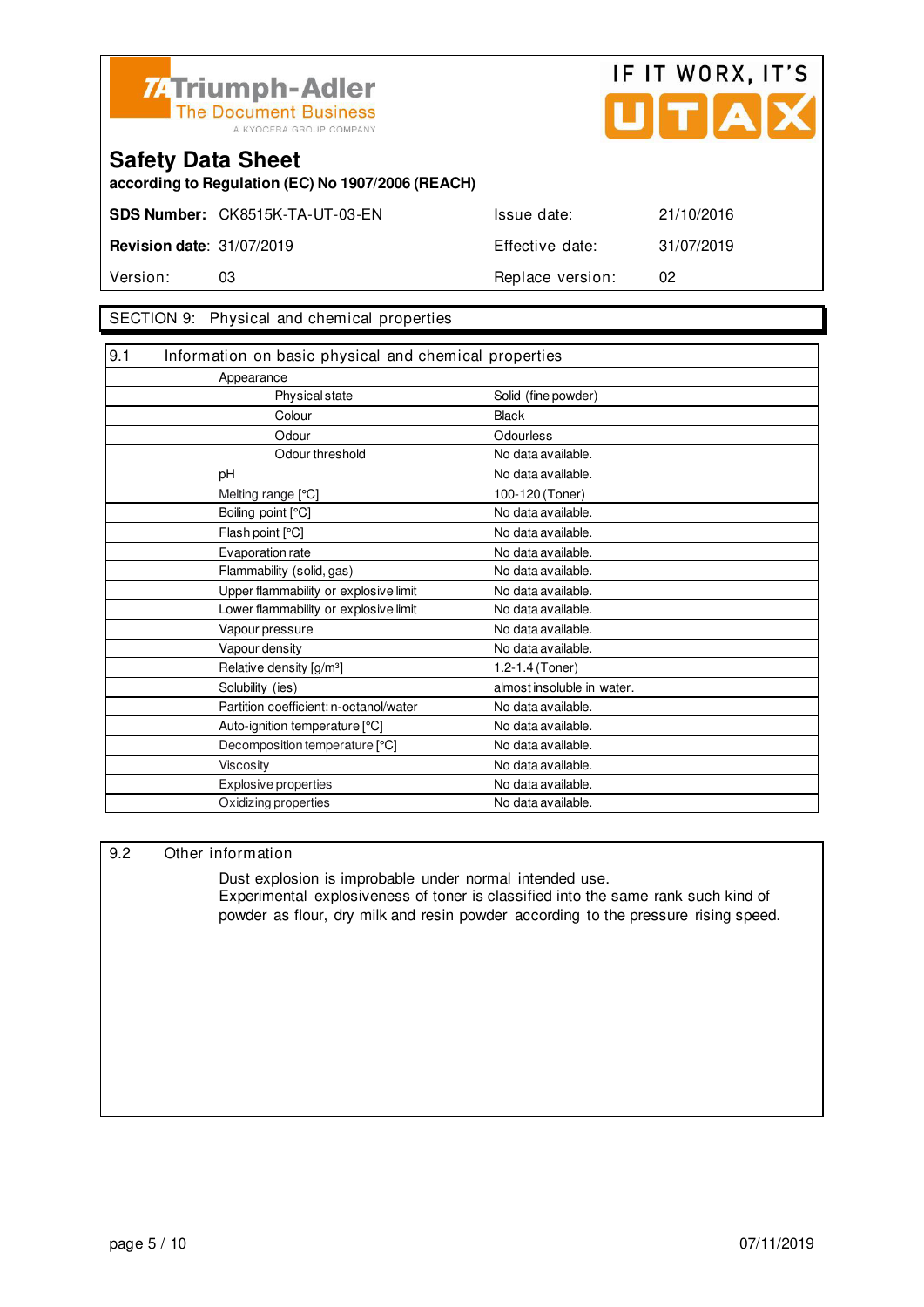

# IF IT WORX, IT'S  $\overline{\phantom{a}}$

## **Safety Data Sheet**

**according to Regulation (EC) No 1907/2006 (REACH)**

# **SDS Number:** CK8515K-TA-UT-03-EN Issue date: 21/10/2016 **Revision date:** 31/07/2019 **Effective date:** 31/07/2019 Version: 03 03 Replace version: 02

### SECTION 10: Stability and reactivity

| 10.1 | Reactivity                                                         |
|------|--------------------------------------------------------------------|
|      | No data available.                                                 |
| 10.2 | Chemical stability                                                 |
|      | This product is stable under normal conditions of use and storage. |
| 10.3 | Possibility of hazardous reactions                                 |
|      | Hazardous reactions will not occur.                                |
| 10.4 | Conditions to avoid                                                |
|      | None specified.                                                    |
| 10.5 | Incompatible materials                                             |
|      | None specified.                                                    |
| 10.6 | Hazardous decomposition products                                   |
|      | Hazardous decomposition products are not to be produced.           |

### SECTION 11: Toxicological information

| 11.1 | Information on toxicological effects                                           |                                                                     |  |
|------|--------------------------------------------------------------------------------|---------------------------------------------------------------------|--|
|      | Based on available data, the classification criteria listed below are not met. |                                                                     |  |
|      | Acute toxicity                                                                 |                                                                     |  |
|      | Oral $(LD_{50})$                                                               | $>$ 2000 mg/kg (rat)* (Toner)<br>>2000 mg/kg (rat)** (Carrier)      |  |
|      | Dermal $(LD_{50})$                                                             | No data available. (Toner)<br>No data available. (Carrier)          |  |
|      | Inhalation $(LC_{50}(4hr))$                                                    | $>5.09$ mg/l (rat)* (Toner)                                         |  |
|      | Skin corrosion/irritation                                                      |                                                                     |  |
|      | Acute skin irritation                                                          | Non-irritant (rabbit)* (Toner)<br>Non-irritant (rabbit)** (Carrier) |  |
|      | Serious eye damage/irritation                                                  |                                                                     |  |
|      | Acute eye irritation                                                           | Mild irritant (rabbit) <sup>*</sup> . (Toner)                       |  |
|      | Respiratory or skin sensitization                                              |                                                                     |  |
|      | Skin sensitization                                                             | Non-sensitizer (mouse)* (Toner)<br>Non-sensitizer** (Carrier)       |  |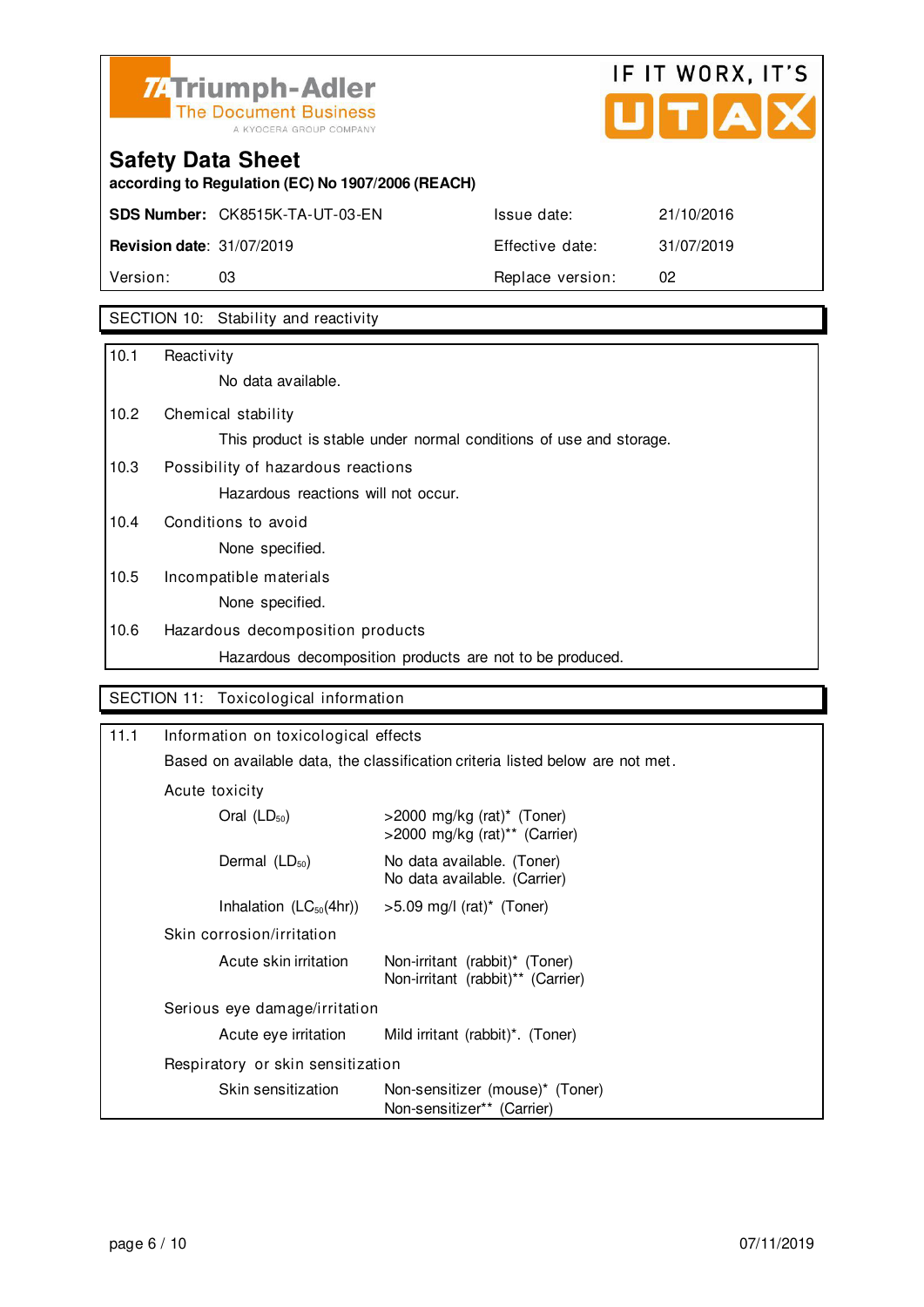



**according to Regulation (EC) No 1907/2006 (REACH)**

|                                  | <b>SDS Number: CK8515K-TA-UT-03-EN</b> | Issue date:      | 21/10/2016 |
|----------------------------------|----------------------------------------|------------------|------------|
| <b>Revision date: 31/07/2019</b> |                                        | Effective date:  | 31/07/2019 |
| Version:                         | 03                                     | Replace version: | 02         |
|                                  |                                        |                  |            |

| 11.1 | Germ cell mutagenicity | Ames test is negative** (Toner)   |  |
|------|------------------------|-----------------------------------|--|
|      |                        | Ames test is negative** (Carrier) |  |

\*(based on test result of similar product)

\*\*(based on test result of constituent materials)

Information of ingredients:

No mutagen according to MAK, TRGS905 und (EC) No 1272/2008 Annex VI.

**Carcinogenicity** 

Information of ingredients:

 No carcinogen or potential carcinogen (except Titanium dioxide and Carbon Black) according to IARC, Japan Association on Industrial Health, ACGIH, EPA, OSHA, NTP, MAK, California Proposition 65, TRGS 905 and (EC) No 1272/2008 Annex VI.

 The IARC re-evaluated Titanium dioxide and Carbon Black as a Group 2B carcinogen (possibly carcinogenic to humans) as the result of inhalation exposure test in rats. But, oral/skin test does not show carcinogenicity (2). The evaluation of Carbon Black is based upon the development of lung tumours in rat receiving chronic inhalation exposures to free Carbon Black at level that induce particle overload of the lung. The studies performed in animal models other than rats have not demonstrated an association between Carbon Black and lung tumours. Moreover, a two years cancer bioassay using a typical toner preparation containing Carbon Black demonstrated no association between toner exposure and tumour development in rats (1). In the animal chronic inhalation studies for Titanium dioxide, the lung tumour was observed only in rats. It is estimated that this is attributed to the overload of rat´s lung clearance mechanism (overload phenomenon) (3). The inhalation of excessive Titanium dioxide does not occur in normal use of this product. Also, epidemiological studies to date have not revealed any evidence of the relation between occupational exposure to Titanium dioxide and respiratory tract diseases.

Reproductive toxicity

Information of ingredients:

 No reproductive toxicant according to MAK, California Proposition 65, TRGS 905 und (EC) No 1272/2008 Annex VI.

| STOT-single exposure | No data available. |
|----------------------|--------------------|
|----------------------|--------------------|

| STOT-repeated exposure |
|------------------------|
|------------------------|

Aspiration hazard No data available.

Chronic effects

 In a study in rats by chronic inhalation exposure to a typical toner, a mild to moderate degree of lung fibrosis was observed in 92% of the rats in the high concentration (16 mg/m<sup>3</sup>) exposure group, and a minimal to mild degree of fibrosis was noted in 22% of the animal in the middle  $(4mg/m<sup>3</sup>)$  exposure group  $(1)$ . However, no pulmonary change was reported in the lowest (1mg/m<sup>3</sup>) exposure group, the most relevant level to potential human exposures.

Other information No data available.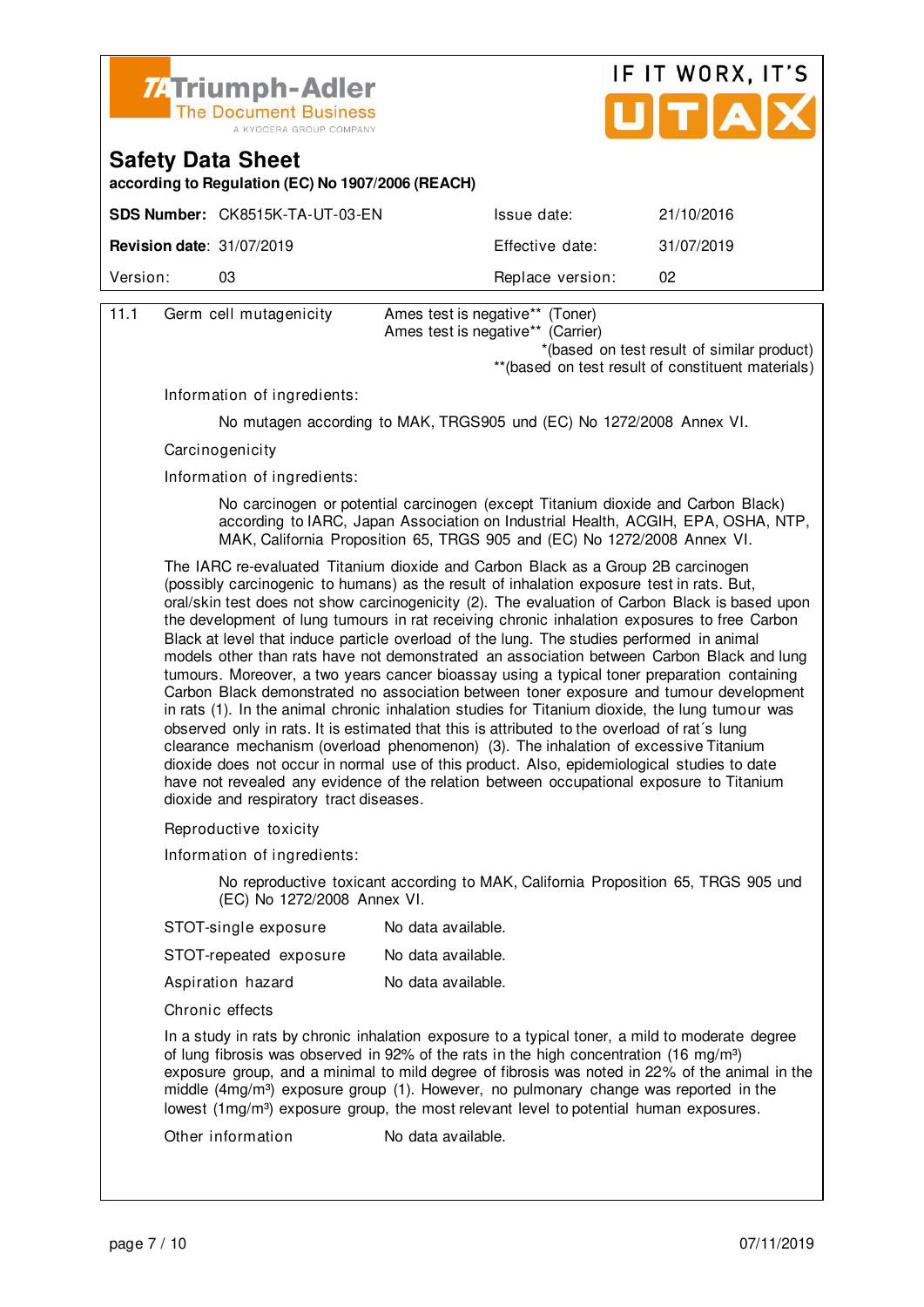

# **Safety Data Sheet according to Regulation (EC) No 1907/2006 (REACH) SDS Number:** CK8515K-TA-UT-03-EN Issue date: 21/10/2016 **Revision date:** 31/07/2019 **Effective date:** 31/07/2019

Version: 03 **Replace version:** 02

#### SECTION 12: Ecological information

| 12.1 | Toxicity                             |
|------|--------------------------------------|
|      | No data available.                   |
| 12.2 | Persistence and degradability        |
|      | No data available.                   |
| 12.3 | Bio accumulative potential           |
|      | No data available.                   |
| 12.4 | Mobility in soil                     |
|      | No data available.                   |
| 12.5 | Results of PBT and vPvB assessment   |
|      | No data available.                   |
| 12.6 | Other adverse effects                |
|      | No additional information available. |

#### SECTION 13: Disposal considerations

#### 13.1 Waste treatment methods

 Do not attempt to incinerate the toner container or unit and the waste toner yourself. Dangerous sparks may cause burn. Any disposal practice should be done under conditions , which meet local, state and federal laws and regulations relating to waste (contact local or state environmental agency for specific rules).

#### SECTION 14: Transport information

14.1 UN-number

None.

14.2 UN Proper shipping name

None.

14.3 Transport hazard class(es)

None.

14.4 Packing group

None.

#### 14.5 Environmental hazards

#### None.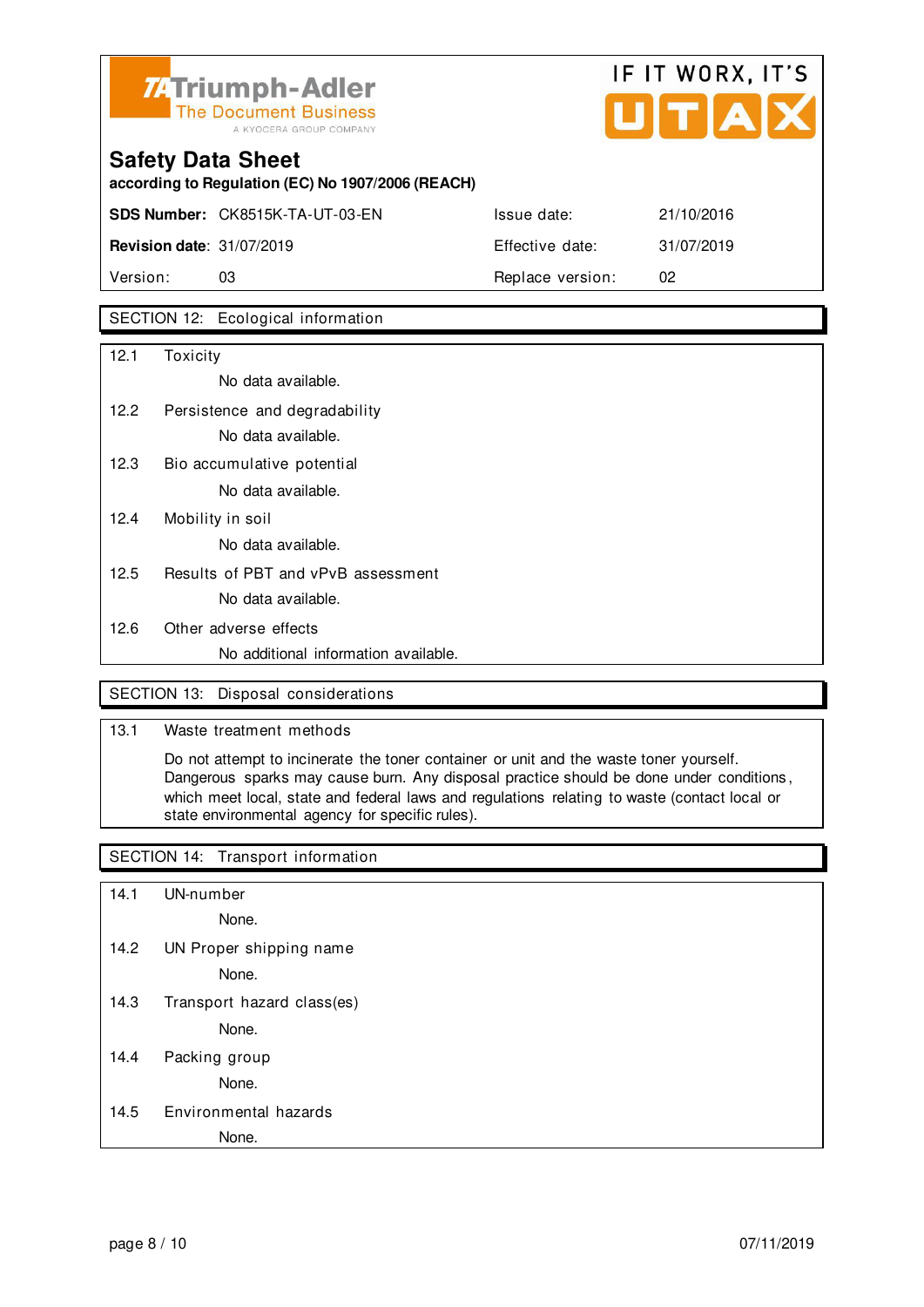



**according to Regulation (EC) No 1907/2006 (REACH)**

|                                  | <b>SDS Number: CK8515K-TA-UT-03-EN</b> | Issue date:      | 21/10/2016 |
|----------------------------------|----------------------------------------|------------------|------------|
| <b>Revision date: 31/07/2019</b> |                                        | Effective date:  | 31/07/2019 |
| Version:                         | DЗ                                     | Replace version: | 02         |
|                                  |                                        |                  |            |

#### 14.6 Special precautions for user

No additional information available.

14.7 Transport in bulk according to Annex II of MARPOL73/78 and the IBC Code Not applicable.

SECTION 15: Regulatory information

| 15.1 | Safety, health and environmental regulations/legislation specific for the substance or<br>mixture                     |
|------|-----------------------------------------------------------------------------------------------------------------------|
|      | EU-regulations                                                                                                        |
|      | Regulation (EC) No 1005 / 2009 (on substances that deplete the ozone layer, Annex I and II):                          |
|      | Not listed.                                                                                                           |
|      | Regulation (EU) No 850 / 2004 (on persistent organic pollutants, Annex I as amended):                                 |
|      | Not listed.                                                                                                           |
|      | Regulation (EU) No 649 / 2012 (concerning the export and import of dangerous chemicals,<br>Annex I and V as amended): |
|      | Not listed.                                                                                                           |
|      | Regulation (EC) No 1907 / 2006 REACH Annex XVII as amended (Restrictions on use):                                     |
|      | Not listed.                                                                                                           |
|      | Regulation (EC) No 1907 / 2006 REACH Annex XIV as amended (Authorizations):                                           |
|      | Not listed.                                                                                                           |
|      | US-regulations                                                                                                        |
|      | All ingredients in this product comply with order under TSCA.                                                         |
|      | Canada regulations                                                                                                    |
|      | This product is not a WHMIS-controlled product, since we consider it as a<br>manufactured article.                    |
| 15.2 | <b>Chemical Safety Assessment</b>                                                                                     |
|      | No data available.                                                                                                    |
|      |                                                                                                                       |
|      |                                                                                                                       |
|      |                                                                                                                       |
|      |                                                                                                                       |
|      |                                                                                                                       |
|      |                                                                                                                       |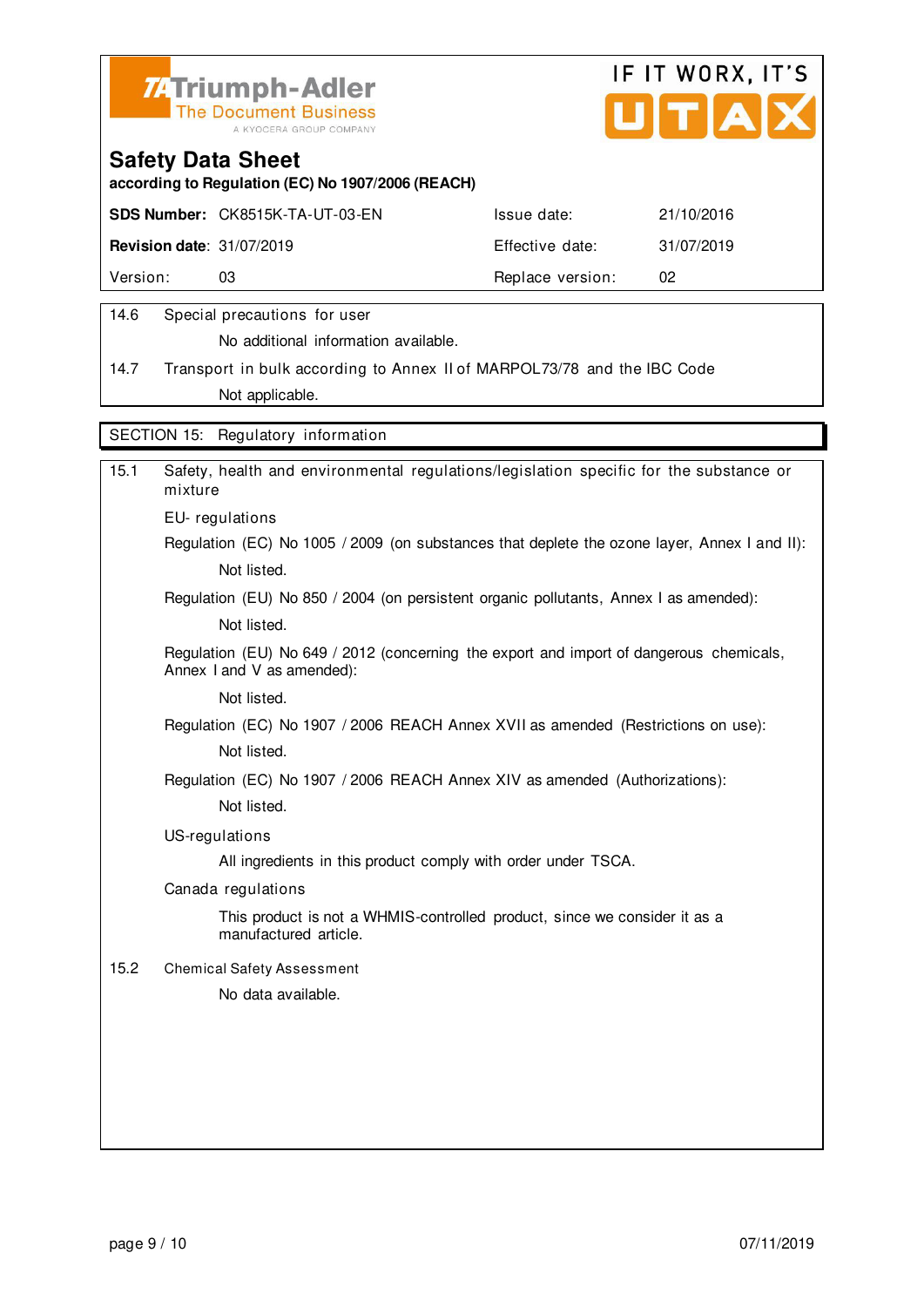

| <b>Safety Data Sheet</b><br>according to Regulation (EC) No 1907/2006 (REACH) |                                 |                  |            |
|-------------------------------------------------------------------------------|---------------------------------|------------------|------------|
|                                                                               | SDS Number: CK8515K-TA-UT-03-EN | Issue date:      | 21/10/2016 |
| <b>Revision date: 31/07/2019</b>                                              |                                 | Effective date:  | 31/07/2019 |
| Version:                                                                      | 03                              | Replace version: | 02         |
|                                                                               |                                 |                  |            |

SECTION 16: Other information

To the best of our knowledge, the information contained herein is accurate. However, we cannot assume any liability whatsoever for the accuracy or completeness of the information contained herein. The contents and format of this SDS are in accordance with Regulation (EC) No 1907/2006, Annex II as amended by Regulation (EU) No 830/2015 with respect to SDSs. Revision information: Product name Full text of H statements under sections 3: Not applicable Abbreviations and acronyms ACGIH American Conference of Governmental Industrial Hygienists (2010)<br>TLVs and BEIs Threshold Limit Values for Chemical Substances and Physical Agen Threshold Limit Values for Chemical Substances and Physical Agents and Biological Exposure Indices CAS Chemical Abstracts Service<br>CLP Requlation (EC) No 1272/20 CLP Regulation (EC) No 1272/2008 on classification, labelling and packaging of substances and mixtures<br>DEG Deutsche Forschungsgemeinschaft DFG Deutsche Forschungsgemeinschaft<br>EPA Environmental Protection Agency (In EPA Environmental Protection Agency (Integrated Risk Information System) (USA) International Agency for Research on Cancer (IARC Monographs on the Evaluations of Carcinogenic Risks to Humans)<br>MAK Maximale A MAK Maximale Arbeitsplatzkonzentration der Deutschen Forschungsgesellschaft (2011) NTP National Toxicology Program (Report on Carcinogens) (USA) OSHA Occupational Safety and Health Administration (29 CFR Part 1910 Subpart Z)<br>PBT Persistent, Bio accumulative and Toxic Persistent, Bio accumulative and Toxic PEL Permissible Exposure Limits Proposition 65 California, Safe Drinking Water and Toxic Enforcement Act of 1986 REACH Regulation (EC) No 1907/2006 concerning the Registration, Evaluation, Authorization and Restriction of Chemicals STOT Specific target organ toxicity<br>SVHC Substances of Very High Co Substances of Very High Concern TRGS 905 Technische Regeln für Gefahrstoffe (Deutschland) TSCA Toxic Substances Control Act (USA)<br>
TWA Time Weighted Average TWA Time Weighted Average<br>
UN United Nations UN United Nations<br>
vPvB very Persistent very Persistent and very Bio accumulative WHMIS Workplace Hazardous Materials Information System (Canada) Key literature references and sources for data (1) Pulmonary Response to Toner upon Chronic Inhalation Exposure in Rats, H. Muhle et al., Fundamental and Applied Toxicology 17.280-299 (1991) Lung Clearance and Retention of Toner, Utilizing a Tracer Technique, during Chronic Inhalation Exposure in Rats, B. Bellmann, Fundamental and Applied Toxicology 17.300-313 (1991) (2) IARC Monograph on the Evaluation of the Carcinogenic Risk of Chemicals to Humans, Vol. 93 (3) NIOSH CURRENT INTELLIGENCE BULLETIN "Evaluation of Health Hazard and Recommendation for Occupational Exposure to Titanium Dioxide DRAFT<br>(4) The contents are in accordance with N The contents are in accordance with Material Safety Data Sheet "CK8515K-TA-UT-03-EN"; 31/07/2019 of the

KYOCERA Document Solutions Inc., 1-2-28 Tamatsukuri, Chuo-ku, Osaka 540-8585, Japan.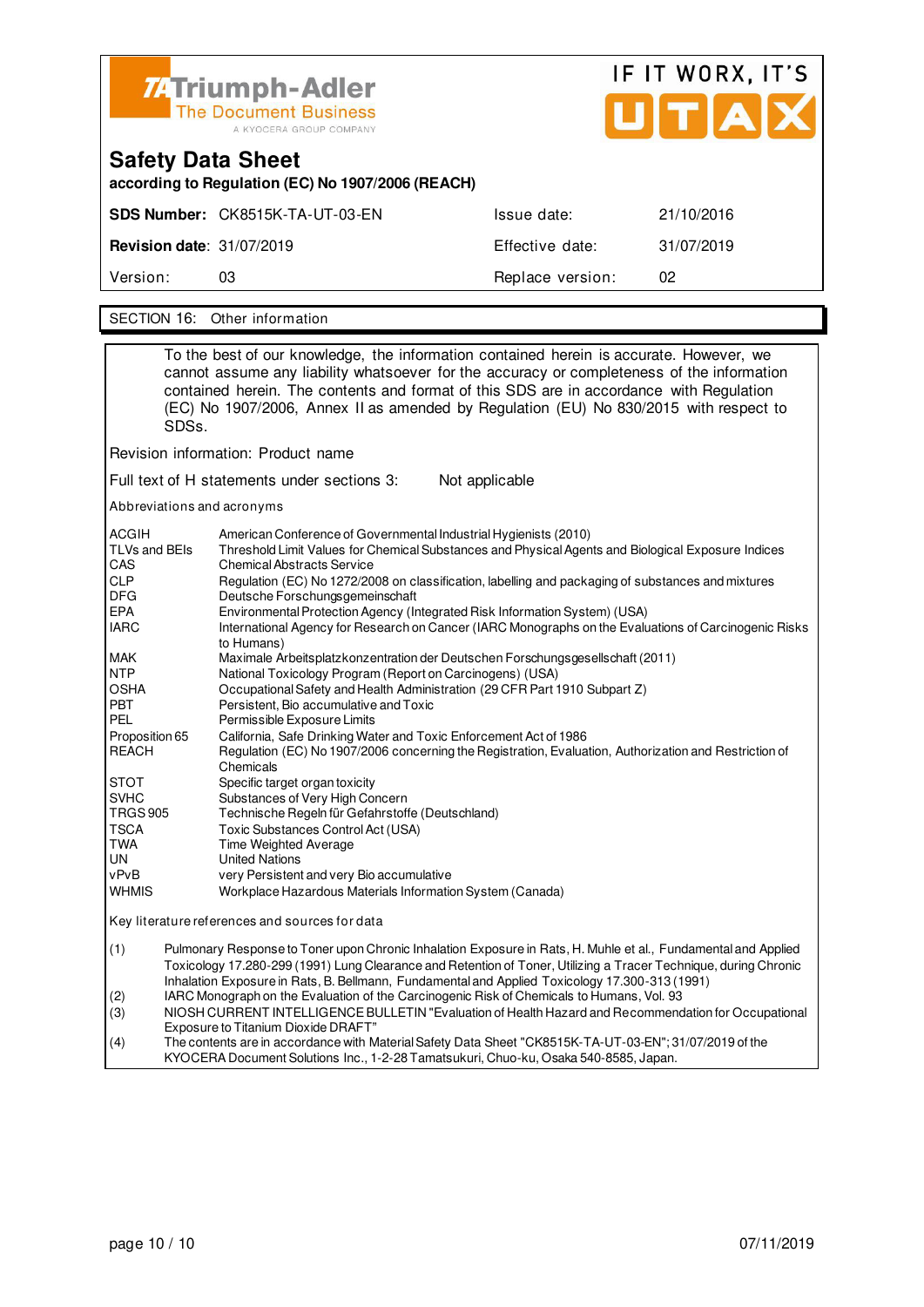



**according to Regulation (EC) No 1907/2006 (REACH)**

|                                  | <b>SDS Number: CK8515M-TA-UT-03-EN</b> | Issue date:      | 21/10/2016 |
|----------------------------------|----------------------------------------|------------------|------------|
| <b>Revision date: 31/07/2019</b> |                                        | Effective date:  | 31/07/2019 |
| Version:                         | 03                                     | Replace version: | 02         |

**SECTION** 1: Identification of the substance/mixture and of the company/undertaking

| 1.1                                                     | Product identifier         |                                                                                               |
|---------------------------------------------------------|----------------------------|-----------------------------------------------------------------------------------------------|
|                                                         | Product name               | Magenta Toner for                                                                             |
|                                                         |                            | 7006ci, 8006ci, 7307ci, 8307ci                                                                |
|                                                         | Consumable name            | CK-8515M                                                                                      |
|                                                         | Product form               | Mixture                                                                                       |
| 1.2.                                                    |                            | Relevant identified uses of the substance or mixture and uses advised against                 |
|                                                         | Identified uses            | The image formation of our electrophotographic equipments.<br>Other uses are not recommended. |
| 1.3<br>Details of the supplier of the safety data sheet |                            |                                                                                               |
|                                                         | Manufacturer               | KYOCERA Document Solutions Inc.                                                               |
|                                                         | Address                    | 1-2-28 Tamatsukuri, Chuo-ku, Osaka 540-8585, Japan                                            |
|                                                         | Supplier                   | TA Triumph-Adler GmbH                                                                         |
|                                                         | Address                    | Ohechaussee 235<br>22848 Norderstedt<br>Germany                                               |
| 1.4                                                     | Emergency telephone number | $+49(0)$ 40 / 528490                                                                          |
|                                                         |                            | (This number is available only during office hours)                                           |

#### **SECTION** 2: Hazards identification

| 2.1 | Classification of the substance or mixture                                                                            |
|-----|-----------------------------------------------------------------------------------------------------------------------|
|     | Classification according to Regulation (EC) No 1272/2008 (CLP)                                                        |
|     | Not classified as hazardous mixture.                                                                                  |
| 2.2 | Label elements                                                                                                        |
|     | Labelling according to Regulation (EC) No 1272/2008 (CLP)                                                             |
|     | Not applicable.                                                                                                       |
| 2.3 | Other hazards                                                                                                         |
|     | Assessment of PBT/vPvB                                                                                                |
|     | No data available.                                                                                                    |
|     | See section 4 and 11 for information on health effects and symptoms.<br>See section 9 for dust explosion information. |
|     |                                                                                                                       |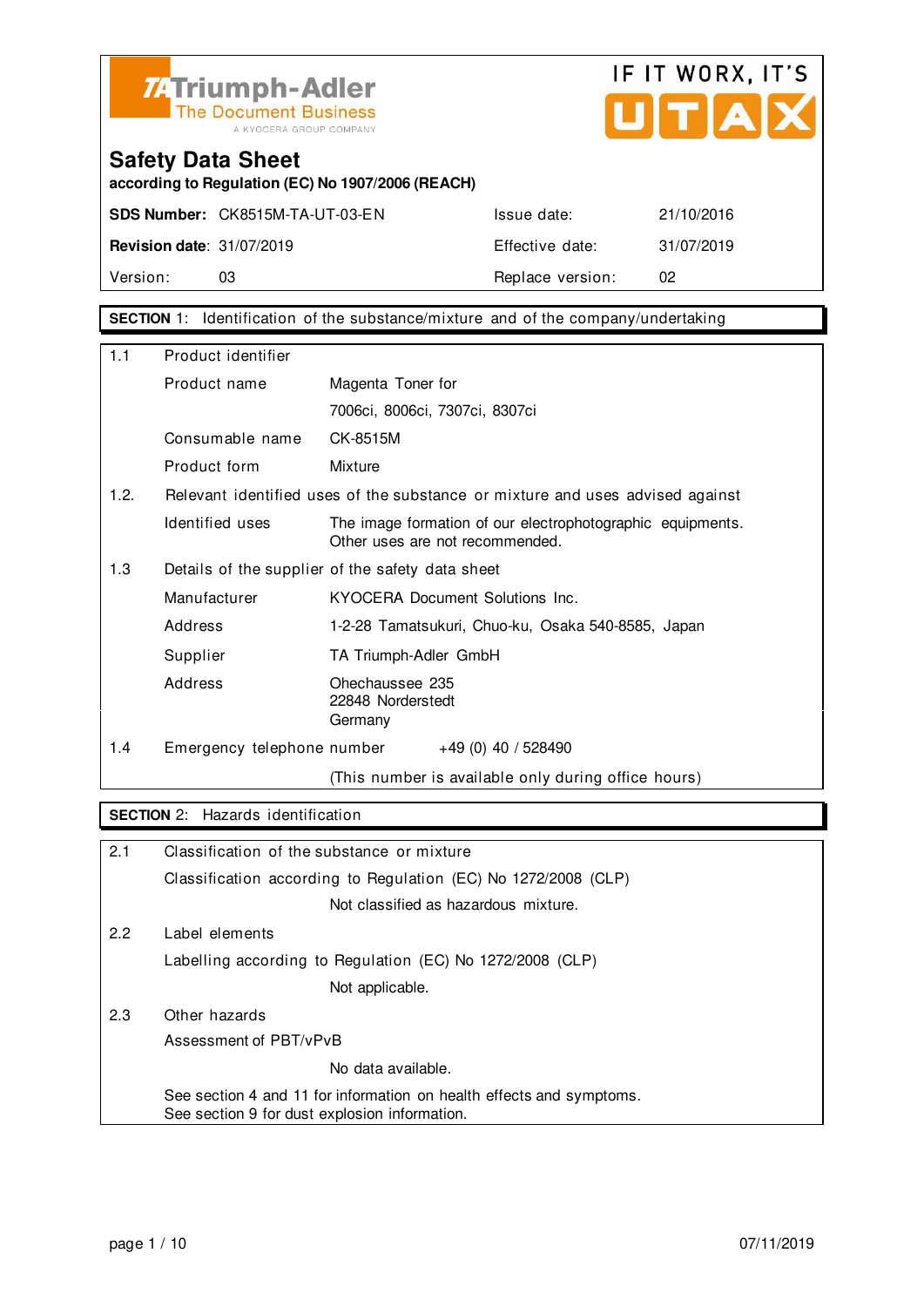

| <b>Safety Data Sheet</b>                          |
|---------------------------------------------------|
| according to Regulation (EC) No 1907/2006 (REACH) |

| <b>Revision date: 31/07/2019</b> | 31/07/2019<br>Effective date: |
|----------------------------------|-------------------------------|
| Version:                         | Replace version:              |
| 03                               | 02                            |

**SECTION** 3: Composition/information on ingredients

| 3.2 | <b>Mixtures</b>                                                                                                               |                                                                       |                                                          |  |
|-----|-------------------------------------------------------------------------------------------------------------------------------|-----------------------------------------------------------------------|----------------------------------------------------------|--|
|     | Chemical name                                                                                                                 | CAS-No                                                                | [Weight %]                                               |  |
|     | Polyester resin (3 kinds)<br>Ferrite (Ferrite including Manganese)<br>Organic pigment<br>amorphous Silica<br>Titanium dioxide | confidential<br>66402-68-4<br>confidential<br>7631-86-9<br>13463-67-7 | 70-80<br>5-10 (as $Mn: < 2$ )<br>$3-8$<br>$1-5$<br>$1-5$ |  |
|     | Information of ingredients<br>(1) Substance, which present a health or environmental hazard within the meaning of CLP:        |                                                                       |                                                          |  |
|     | None.                                                                                                                         |                                                                       |                                                          |  |
|     | (2) Substance, which are assigned Community workplace exposure limits:                                                        |                                                                       |                                                          |  |
|     | None.                                                                                                                         |                                                                       |                                                          |  |
|     | (3) Substance, which are PBT or vPvB in accordance with the criteria set out in Annex XIII of<br>REACH:                       |                                                                       |                                                          |  |
|     | None.                                                                                                                         |                                                                       |                                                          |  |
|     | (4) Substance, which are included in the list established in accordance with Article 59(1) of<br>REACH (SVHC):                |                                                                       |                                                          |  |
|     | None.                                                                                                                         |                                                                       |                                                          |  |
|     | See section 16 for the full text of the H statements declared above.                                                          |                                                                       |                                                          |  |
|     | SECTION 4: First aid measures                                                                                                 |                                                                       |                                                          |  |
|     |                                                                                                                               |                                                                       |                                                          |  |
| 4.1 | Description of first aid measures                                                                                             |                                                                       |                                                          |  |

| Inhalation:  | Remove from exposure to fresh air and gargle with plenty of water. Consult a<br>doctor in case of such symptoms as coughing. |
|--------------|------------------------------------------------------------------------------------------------------------------------------|
|              | Skin contact: Wash with soap and water.                                                                                      |
| Eye contact: | Flush with water immediately and see a doctor if irritating.                                                                 |
| Ingestion:   | Rinse out the mouth. Drink one or two glasses of water to dilute. Seek medical<br>treatment if necessary.                    |
|              |                                                                                                                              |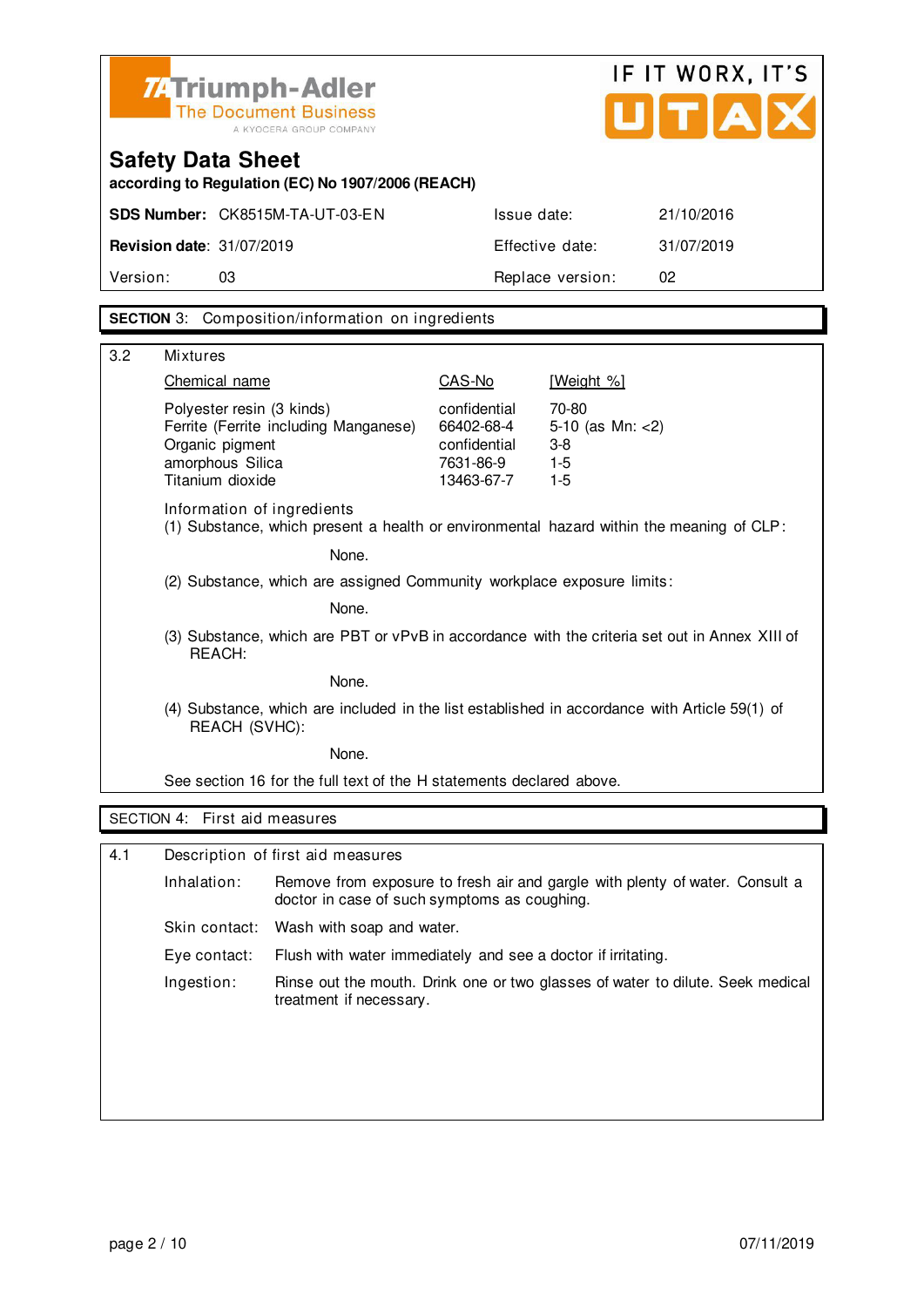



**according to Regulation (EC) No 1907/2006 (REACH)**

|                                  | <b>SDS Number: CK8515M-TA-UT-03-EN</b> | Issue date:      | 21/10/2016 |
|----------------------------------|----------------------------------------|------------------|------------|
| <b>Revision date: 31/07/2019</b> |                                        | Effective date:  | 31/07/2019 |
| Version:                         |                                        | Replace version: | 02         |

| 4.2 | Most important symptoms and effects, both acute and delayed                |                                                                                                                                                                        |  |
|-----|----------------------------------------------------------------------------|------------------------------------------------------------------------------------------------------------------------------------------------------------------------|--|
|     | Potential health effects and symptoms                                      |                                                                                                                                                                        |  |
|     | Inhalation:                                                                | Prolonged inhalation of excessive dusts may cause lung damage. Use of this<br>product as intended does not result in prolonged inhalation of excessive toner<br>dusts. |  |
|     | Skin contact:                                                              | Unlikely to cause skin irritation.                                                                                                                                     |  |
|     | Eve contact:                                                               | May cause transient eve irritation.                                                                                                                                    |  |
|     | Ingestion:                                                                 | Use of this product as intended does not result in ingestion.                                                                                                          |  |
| 4.3 | Indication of any immediate medical attention and special treatment needed |                                                                                                                                                                        |  |
|     |                                                                            | No additional information available.                                                                                                                                   |  |
|     |                                                                            |                                                                                                                                                                        |  |

#### SECTION 5: Firefighting measures

5.1 Extinguishing media

Suitable extinguishing media

Water spray, foam, powder, CO<sub>2</sub> or dry chemical

Unsuitable extinguishing media

None specified.

5.2 Special hazards arising from the substance or mixture

Hazardous combustion products: Carbon dioxide, Carbon monoxide

5.3 Advice for firefighters

 Pay attention not to blow away dust. Drain water off around and decrease the atmosphere temperature to extinguish the fire.

Protection equipment for firefighters

None specified.

SECTION 6: Accidental release measures

| 6.1 | Personal precautions, protective equipment and emergency procedures                                                                        |
|-----|--------------------------------------------------------------------------------------------------------------------------------------------|
|     | Avoid inhalation, ingestion, eye and skin contact in case of accidental release.<br>Avoid formation of dust. Provide adequate ventilation. |
| 6.2 | Environmental precautions                                                                                                                  |
|     | Do not allow to enter into surface water or drains.                                                                                        |
| 6.3 | Methods and material for containment and cleaning up                                                                                       |
|     | Gather the released powder not to blow away and wipe up with a wet cloth.                                                                  |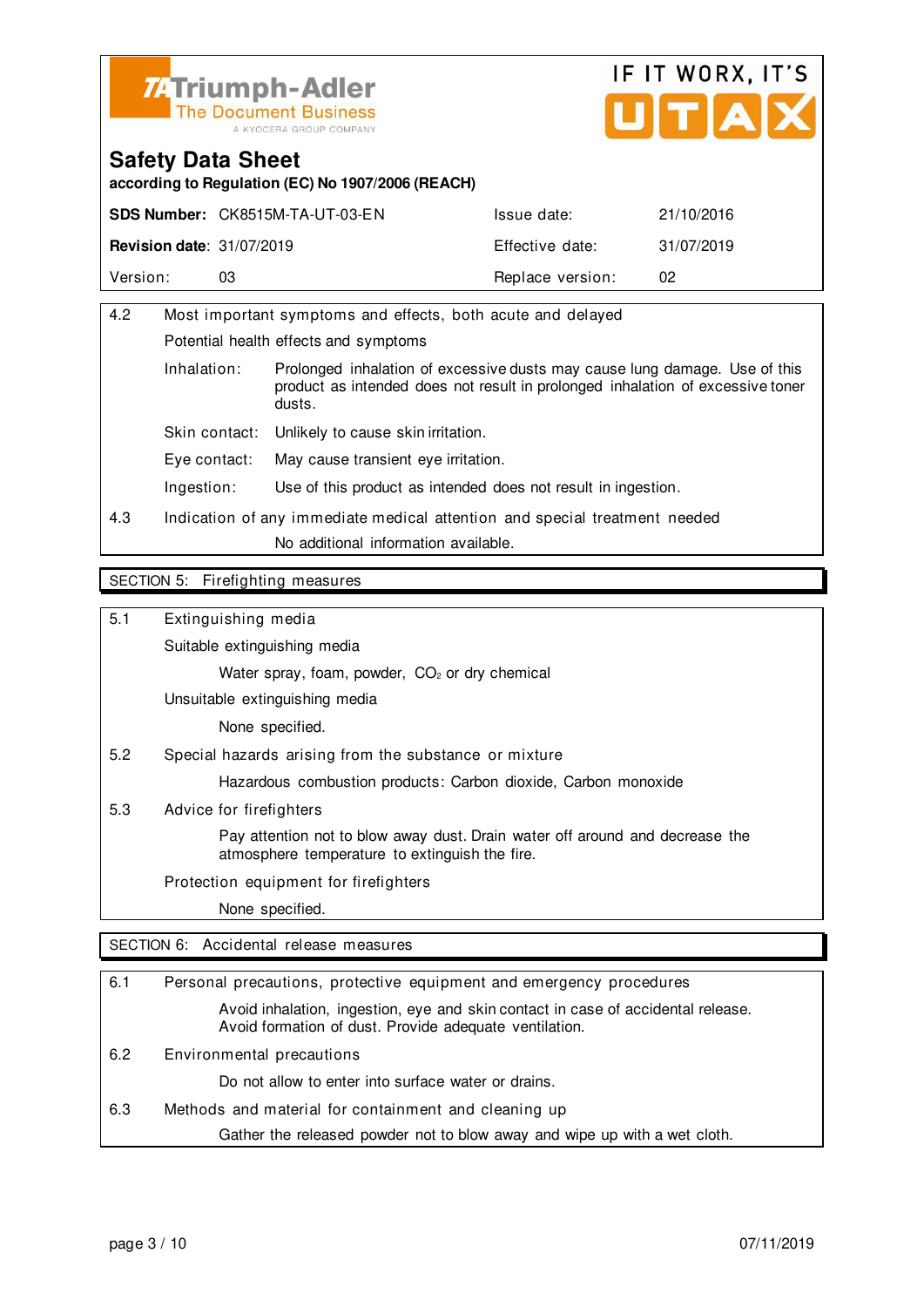

#### **Safety Data Sheet**

**according to Regulation (EC) No 1907/2006 (REACH)**

**SDS Number:** CK8515M-TA-UT-03-EN Issue date: 21/10/2016

**Revision date:** 31/07/2019 **Effective date:** 31/07/2019

Version: 03 03 Replace version: 02

6.4 Reference to other sections See section 13 for disposal information.

#### SECTION 7: Handling and storage

#### 7.1 Precautions for safe handling

 Do not attempt to force open or destroy the toner container or unit. See installation quide of this product.

7.2 Conditions for safe storage, including any incompatibilities

 Keep the toner container or unit tightly closed and store in a cool, dry and dark place. Keeping away from fire. Keep out of the reach of children.

7.3 Specific end use(s)

No additional information available.

#### SECTION 8: Exposure controls/personal protection

#### 8.1 Control parameters

US ACGIH Threshold Limit Values (TWA)

Particles: 10 mg/m<sup>3</sup> (Inhalable particles) 3 mg/m<sup>3</sup> (Respirable particles) Manganese inorganic compounds (Ferrite component): 0.1 mg/m<sup>3</sup> (Inhalable fraction) 0.02 mg/m<sup>3</sup> (Respirable fraction) (as Mn) Titanium dioxide: 10 mg/m³

#### US OSHA PEL (TWA)

Particles: 15 mg/m<sup>3</sup> (Total dust) 5 mg/m<sup>3</sup> (Respirable fraction) Manganese compounds (Ferrite component): 5 mg/m<sup>3</sup> (Ceiling) (as Mn) Amorphous silica: 80 mg/m $\frac{3}{2}$  Titanium dioxide: 15 mg/m $\frac{3}{2}$  (Total dust)

EU Occupational exposure limits: Directive (EC) 2000/39, (EC) 2006/15 und (EU) 2009/161

Not listed.

8.2 Exposure controls

Appropriate engineering controls

 Special ventilator is not required under normal intended use. Use in a well-ventilated area.

Personal protective equipment

 Respiratory protection, eye protection, hand protection, skin and body protection are not required under normal intended use.

#### Environmental exposure controls

No additional information available.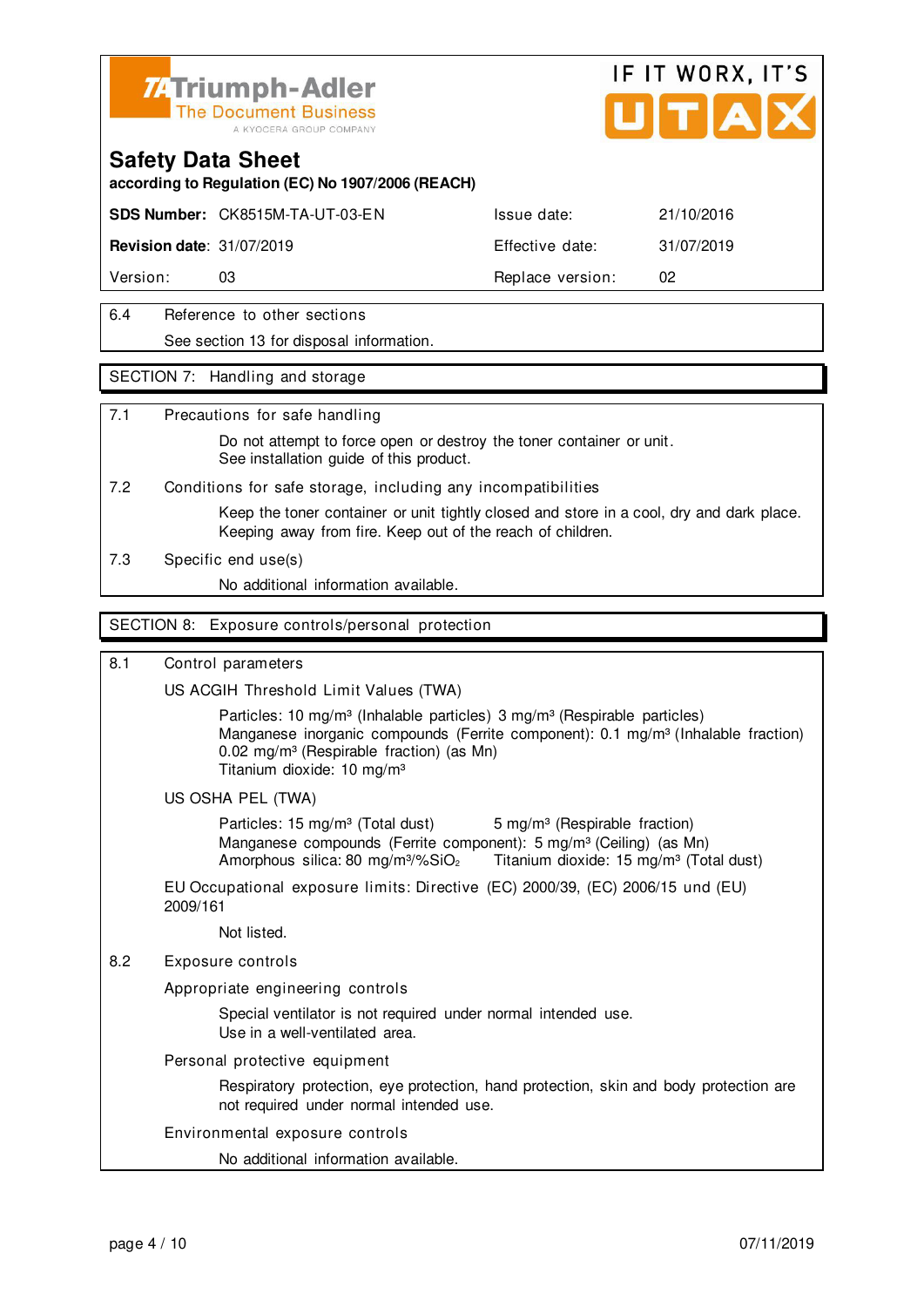

#### **Safety Data Sheet**

**according to Regulation (EC) No 1907/2006 (REACH)**

**SDS Number:** CK8515M-TA-UT-03-EN Issue date: 21/10/2016

**Revision date:** 31/07/2019 **Effective date:** 31/07/2019 Version: 03 **Replace version:** 02

#### SECTION 9: Physical and chemical properties

| 9.1 | Information on basic physical and chemical properties |                            |
|-----|-------------------------------------------------------|----------------------------|
|     | Appearance                                            |                            |
|     | Physical state                                        | Solid (fine powder)        |
|     | Colour                                                | Magenta                    |
|     | Odour                                                 | Odourless                  |
|     | Odour threshold                                       | No data available.         |
|     | pH                                                    | No data available.         |
|     | Melting range [°C]                                    | 100-120 (Toner)            |
|     | Boiling point [°C]                                    | No data available.         |
|     | Flash point [°C]                                      | No data available.         |
|     | Evaporation rate                                      | No data available.         |
|     | Flammability (solid, gas)                             | No data available.         |
|     | Upper flammability or explosive limit                 | No data available.         |
|     | Lower flammability or explosive limit                 | No data available.         |
|     | Vapour pressure                                       | No data available.         |
|     | Vapour density                                        | No data available.         |
|     | Relative density [g/m <sup>3</sup> ]                  | 1.2-1.4 (Toner)            |
|     | Solubility (ies)                                      | almost insoluble in water. |
|     | Partition coefficient: n-octanol/water                | No data available.         |
|     | Auto-ignition temperature [°C]                        | No data available.         |
|     | Decomposition temperature [°C]                        | No data available.         |
|     | <b>Viscosity</b>                                      | No data available.         |
|     | Explosive properties                                  | No data available.         |
|     | Oxidizing properties                                  | No data available.         |

#### 9.2 Other information

 Dust explosion is improbable under normal intended use. Experimental explosiveness of toner is classified into the same rank such kind of powder as flour, dry milk and resin powder according to the pressure rising speed.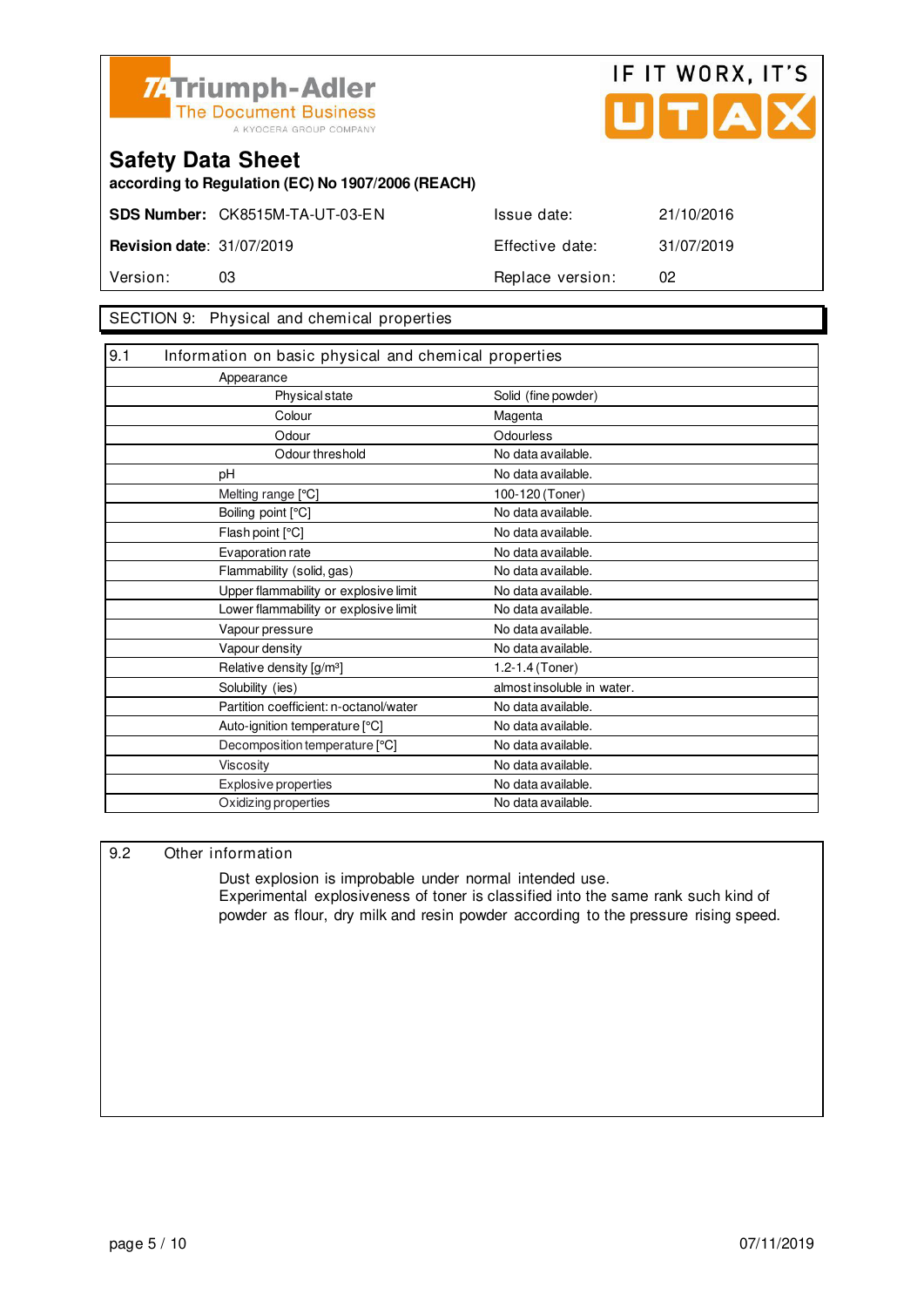

# IF IT WORX, IT'S  $\overline{\phantom{a}}$

## **Safety Data Sheet**

**according to Regulation (EC) No 1907/2006 (REACH)**

**SDS Number:** CK8515M-TA-UT-03-EN Issue date: 21/10/2016

# **Revision date:** 31/07/2019 **Effective date:** 31/07/2019 Version: 03 03 Replace version: 02

### SECTION 10: Stability and reactivity

| 10.1 | Reactivity                                                         |
|------|--------------------------------------------------------------------|
|      | No data available.                                                 |
| 10.2 | Chemical stability                                                 |
|      | This product is stable under normal conditions of use and storage. |
| 10.3 | Possibility of hazardous reactions                                 |
|      | Hazardous reactions will not occur.                                |
| 10.4 | Conditions to avoid                                                |
|      | None specified.                                                    |
| 10.5 | Incompatible materials                                             |
|      | None specified.                                                    |
| 10.6 | Hazardous decomposition products                                   |
|      | Hazardous decomposition products are not to be produced.           |

#### SECTION 11: Toxicological information

| 11.1 |                                                                                | Information on toxicological effects                                |  |
|------|--------------------------------------------------------------------------------|---------------------------------------------------------------------|--|
|      | Based on available data, the classification criteria listed below are not met. |                                                                     |  |
|      | Acute toxicity                                                                 |                                                                     |  |
|      | Oral $(LD_{50})$                                                               | $>$ 2000 mg/kg (rat)* (Toner)<br>>2000 mg/kg (rat)** (Carrier)      |  |
|      | Dermal $(LD_{50})$                                                             | No data available. (Toner)<br>No data available. (Carrier)          |  |
|      | Inhalation $(LC_{50}(4hr))$                                                    | $>5.08$ mg/l (rat)* (Toner)                                         |  |
|      | Skin corrosion/irritation                                                      |                                                                     |  |
|      | Acute skin irritation                                                          | Non-irritant (rabbit)* (Toner)<br>Non-irritant (rabbit)** (Carrier) |  |
|      | Serious eye damage/irritation                                                  |                                                                     |  |
|      | Acute eye irritation                                                           | Mild irritant (rabbit) <sup>*</sup> . (Toner)                       |  |
|      | Respiratory or skin sensitization                                              |                                                                     |  |
|      | Skin sensitization                                                             | Non-sensitizer (mouse)* (Toner)<br>Non-sensitizer** (Carrier)       |  |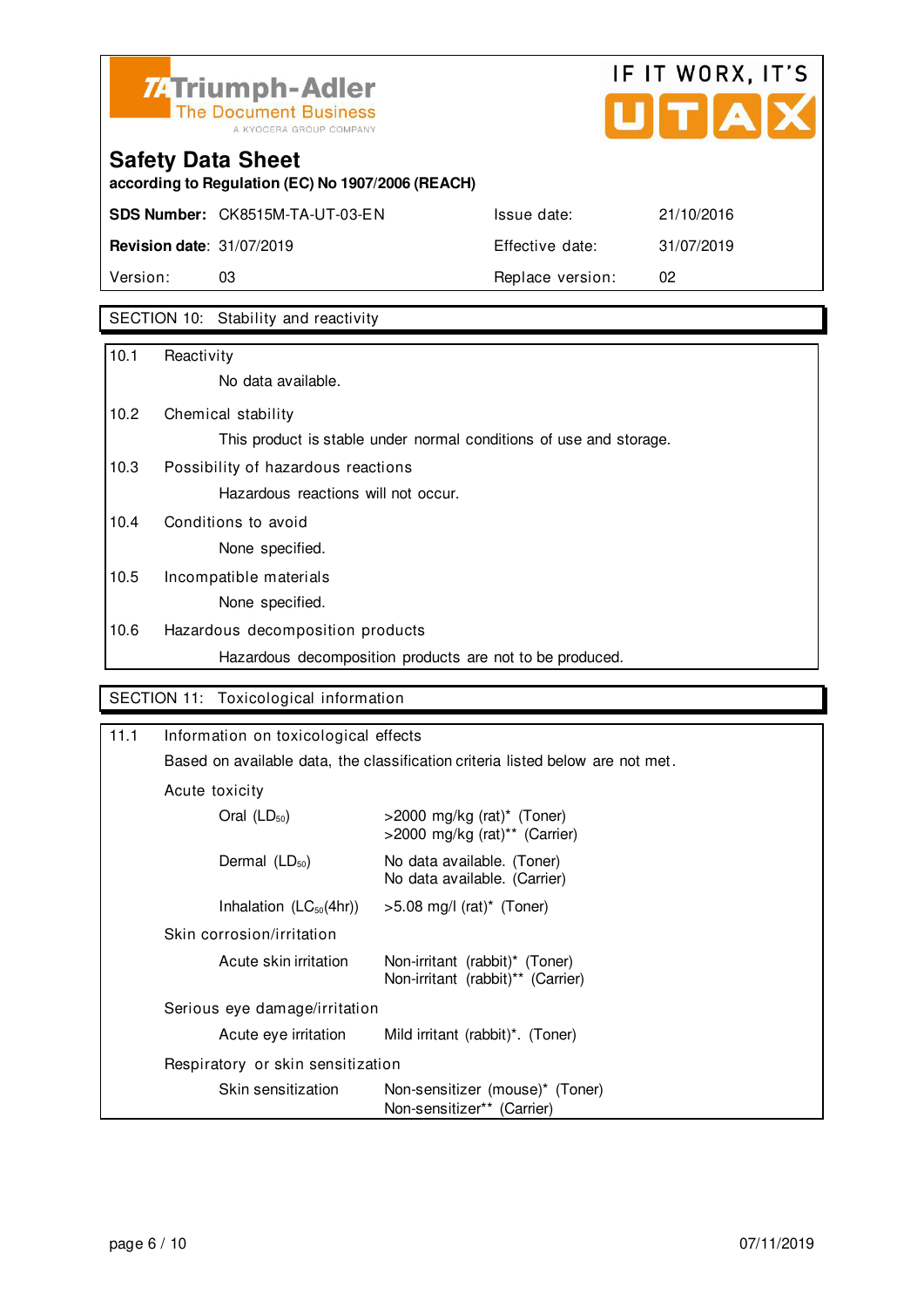

#### **Safety Data Sheet**

**according to Regulation (EC) No 1907/2006 (REACH)**

|                                  | <b>SDS Number: CK8515M-TA-UT-03-EN</b> | Issue date:      | 21/10/2016 |
|----------------------------------|----------------------------------------|------------------|------------|
| <b>Revision date: 31/07/2019</b> |                                        | Effective date:  | 31/07/2019 |
| Version:                         | O3                                     | Replace version: | 02         |
|                                  |                                        |                  |            |

| 11.1 | Germ cell mutagenicity                           | Ames test is negative** (Toner)                                                                                                                                                                                                                                                                                                                                                                                                                                                                                                                                                                                                                                               |
|------|--------------------------------------------------|-------------------------------------------------------------------------------------------------------------------------------------------------------------------------------------------------------------------------------------------------------------------------------------------------------------------------------------------------------------------------------------------------------------------------------------------------------------------------------------------------------------------------------------------------------------------------------------------------------------------------------------------------------------------------------|
|      |                                                  | Ames test is negative** (Carrier)                                                                                                                                                                                                                                                                                                                                                                                                                                                                                                                                                                                                                                             |
|      |                                                  | *(based on test result of similar product)                                                                                                                                                                                                                                                                                                                                                                                                                                                                                                                                                                                                                                    |
|      |                                                  | ** (based on test result of constituent materials)                                                                                                                                                                                                                                                                                                                                                                                                                                                                                                                                                                                                                            |
|      | Information of ingredients:                      |                                                                                                                                                                                                                                                                                                                                                                                                                                                                                                                                                                                                                                                                               |
|      |                                                  | No mutagen according to MAK, TRGS905 und (EC) No 1272/2008 Annex VI.                                                                                                                                                                                                                                                                                                                                                                                                                                                                                                                                                                                                          |
|      | Carcinogenicity                                  |                                                                                                                                                                                                                                                                                                                                                                                                                                                                                                                                                                                                                                                                               |
|      | Information of ingredients:                      |                                                                                                                                                                                                                                                                                                                                                                                                                                                                                                                                                                                                                                                                               |
|      |                                                  | No carcinogen or potential carcinogen (except Titanium dioxide) according to IARC,<br>Japan Association on Industrial Health, ACGIH, EPA, OSHA, NTP, MAK, California<br>Proposition 65, TRGS 905 and (EC) No 1272/2008 Annex VI.                                                                                                                                                                                                                                                                                                                                                                                                                                              |
|      | Titanium dioxide and respiratory tract diseases. | The IARC re-evaluated Titanium dioxide as a Group 2B carcinogen (possibly carcinogenic to<br>humans) as the result of inhalation exposure test in rats. But, oral/skin test does not show<br>carcinogenicity (2). In the animal chronic inhalation studies for Titanium dioxide, the lung<br>tumour was observed only in rats. It is estimated that this is attributed to the overload of rat's<br>lung clearance mechanism (overload phenomenon) (3). The inhalation of excessive<br>Titanium dioxide does not occur in normal use of this product. Also, epidemiological studies to<br>date have not revealed any evidence of the relation between occupational exposure to |
|      | Reproductive toxicity                            |                                                                                                                                                                                                                                                                                                                                                                                                                                                                                                                                                                                                                                                                               |
|      | Information of ingredients:                      |                                                                                                                                                                                                                                                                                                                                                                                                                                                                                                                                                                                                                                                                               |
|      | (EC) No 1272/2008 Annex VI.                      | No reproductive toxicant according to MAK, California Proposition 65, TRGS 905 und                                                                                                                                                                                                                                                                                                                                                                                                                                                                                                                                                                                            |
|      | STOT-single exposure                             | No data available.                                                                                                                                                                                                                                                                                                                                                                                                                                                                                                                                                                                                                                                            |
|      | STOT-repeated exposure                           | No data available.                                                                                                                                                                                                                                                                                                                                                                                                                                                                                                                                                                                                                                                            |
|      | Aspiration hazard                                | No data available.                                                                                                                                                                                                                                                                                                                                                                                                                                                                                                                                                                                                                                                            |
|      | Chronic effects                                  |                                                                                                                                                                                                                                                                                                                                                                                                                                                                                                                                                                                                                                                                               |
|      |                                                  | In a study in rats by chronic inhalation exposure to a typical toner, a mild to moderate degree<br>of lung fibrosis was observed in 92% of the rats in the high concentration (16 mg/m <sup>3</sup> )<br>exposure group, and a minimal to mild degree of fibrosis was noted in 22% of the animal in the<br>middle $(4mg/m3)$ exposure group (1). However, no pulmonary change was reported in the<br>lowest (1mg/m <sup>3</sup> ) exposure group, the most relevant level to potential human exposures.                                                                                                                                                                       |
|      | Other information                                | No data available.                                                                                                                                                                                                                                                                                                                                                                                                                                                                                                                                                                                                                                                            |
|      |                                                  |                                                                                                                                                                                                                                                                                                                                                                                                                                                                                                                                                                                                                                                                               |
|      |                                                  |                                                                                                                                                                                                                                                                                                                                                                                                                                                                                                                                                                                                                                                                               |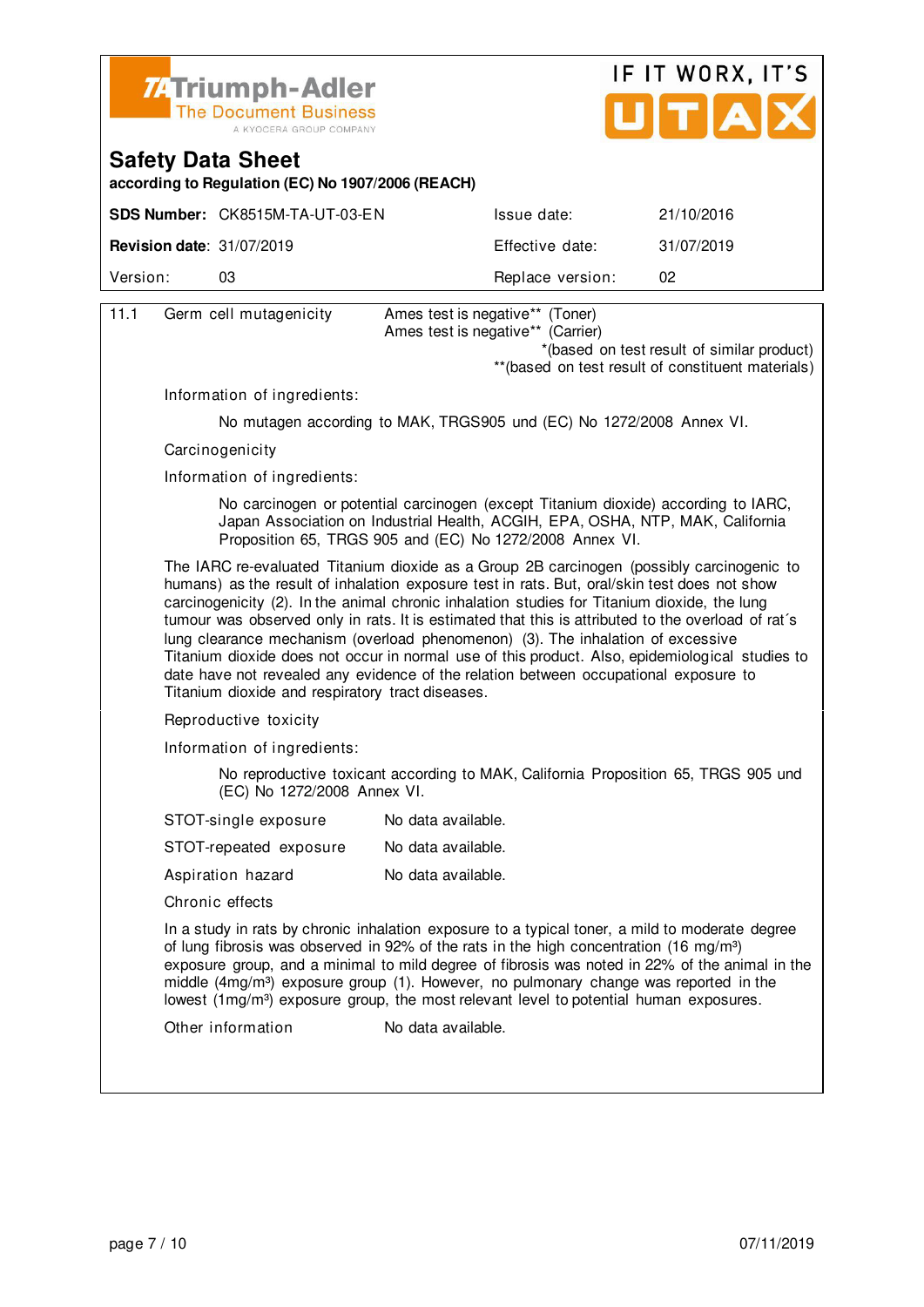

## **Safety Data Sheet according to Regulation (EC) No 1907/2006 (REACH) SDS Number:** CK8515M-TA-UT-03-EN Issue date: 21/10/2016 **Revision date**: 31/07/2019 **Effective date:** 31/07/2019 Version: 03 03 Replace version: 02

### SECTION 12: Ecological information

| 12.1 | Toxicity                             |
|------|--------------------------------------|
|      | No data available.                   |
| 12.2 | Persistence and degradability        |
|      | No data available.                   |
| 12.3 | Bio accumulative potential           |
|      | No data available.                   |
| 12.4 | Mobility in soil                     |
|      | No data available.                   |
| 12.5 | Results of PBT and vPvB assessment   |
|      | No data available.                   |
| 12.6 | Other adverse effects                |
|      | No additional information available. |

#### SECTION 13: Disposal considerations

#### 13.1 Waste treatment methods

 Do not attempt to incinerate the toner container or unit and the waste toner yourself. Dangerous sparks may cause burn. Any disposal practice should be done under conditions , which meet local, state and federal laws and regulations relating to waste (contact local or state environmental agency for specific rules).

#### SECTION 14: Transport information

14.1 UN-number

None.

14.2 UN Proper shipping name

None.

14.3 Transport hazard class(es)

None.

14.4 Packing group

None.

#### 14.5 Environmental hazards

#### None.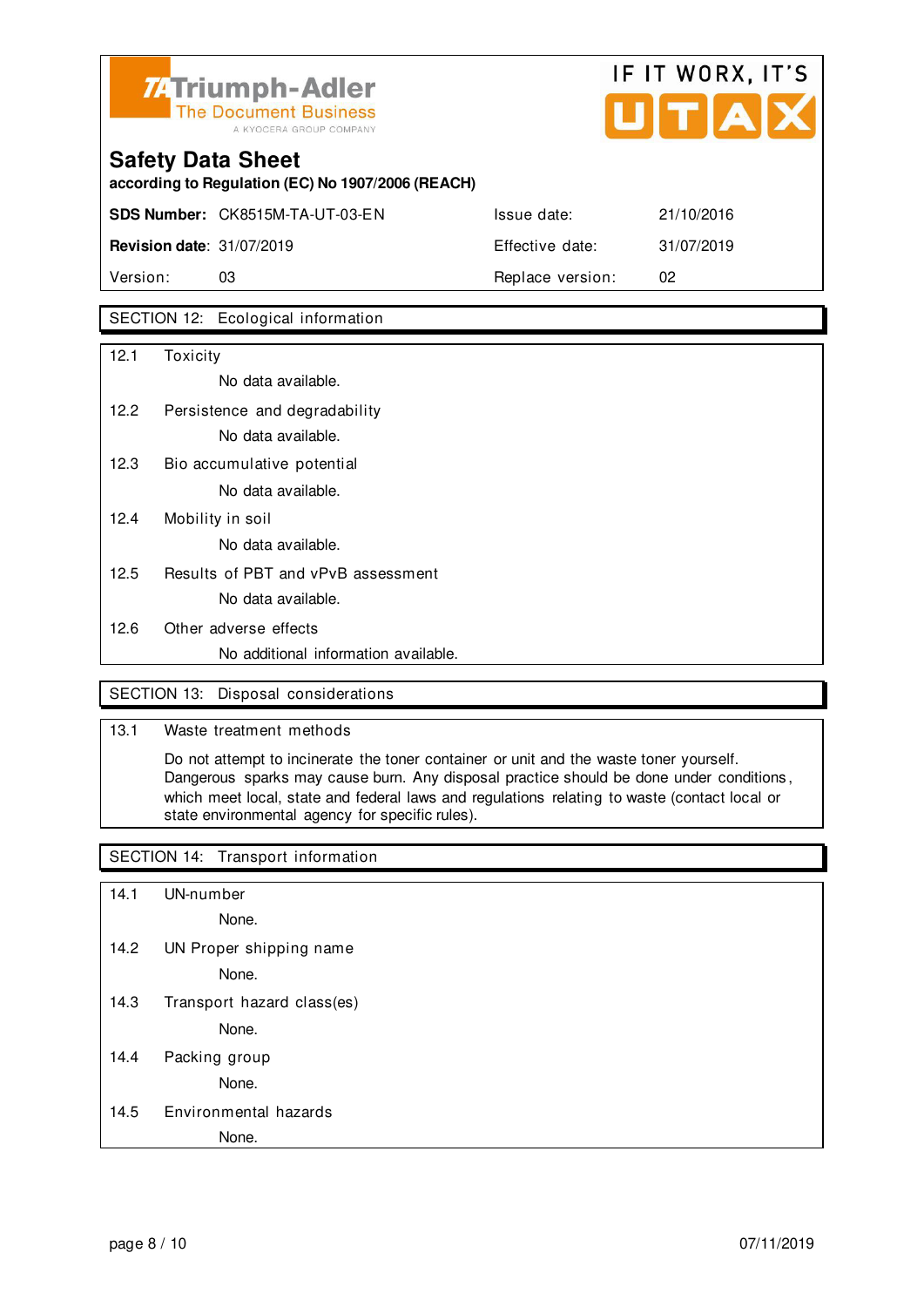



**according to Regulation (EC) No 1907/2006 (REACH)**

| <b>SDS Number: CK8515M-TA-UT-03-EN</b><br>21/10/2016<br>Issue date: |  |
|---------------------------------------------------------------------|--|
| <b>Revision date: 31/07/2019</b><br>31/07/2019<br>Effective date:   |  |
| Version:<br>Replace version:<br>02<br>03                            |  |

#### 14.6 Special precautions for user

No additional information available.

14.7 Transport in bulk according to Annex II of MARPOL73/78 and the IBC Code Not applicable.

SECTION 15: Regulatory information

| Safety, health and environmental regulations/legislation specific for the substance or<br>mixture                     |
|-----------------------------------------------------------------------------------------------------------------------|
| EU-regulations                                                                                                        |
| Regulation (EC) No 1005 / 2009 (on substances that deplete the ozone layer, Annex I and II):                          |
| Not listed.                                                                                                           |
| Regulation (EU) No 850 / 2004 (on persistent organic pollutants, Annex I as amended):                                 |
| Not listed.                                                                                                           |
| Regulation (EU) No 649 / 2012 (concerning the export and import of dangerous chemicals,<br>Annex I and V as amended): |
| Not listed.                                                                                                           |
| Regulation (EC) No 1907 / 2006 REACH Annex XVII as amended (Restrictions on use):                                     |
| Not listed.                                                                                                           |
| Regulation (EC) No 1907 / 2006 REACH Annex XIV as amended (Authorizations):                                           |
| Not listed.                                                                                                           |
| US-regulations                                                                                                        |
| All ingredients in this product comply with order under TSCA.                                                         |
| Canada regulations                                                                                                    |
| This product is not a WHMIS-controlled product, since we consider it as a<br>manufactured article.                    |
| <b>Chemical Safety Assessment</b>                                                                                     |
| No data available.                                                                                                    |
|                                                                                                                       |
|                                                                                                                       |
|                                                                                                                       |
|                                                                                                                       |
|                                                                                                                       |
|                                                                                                                       |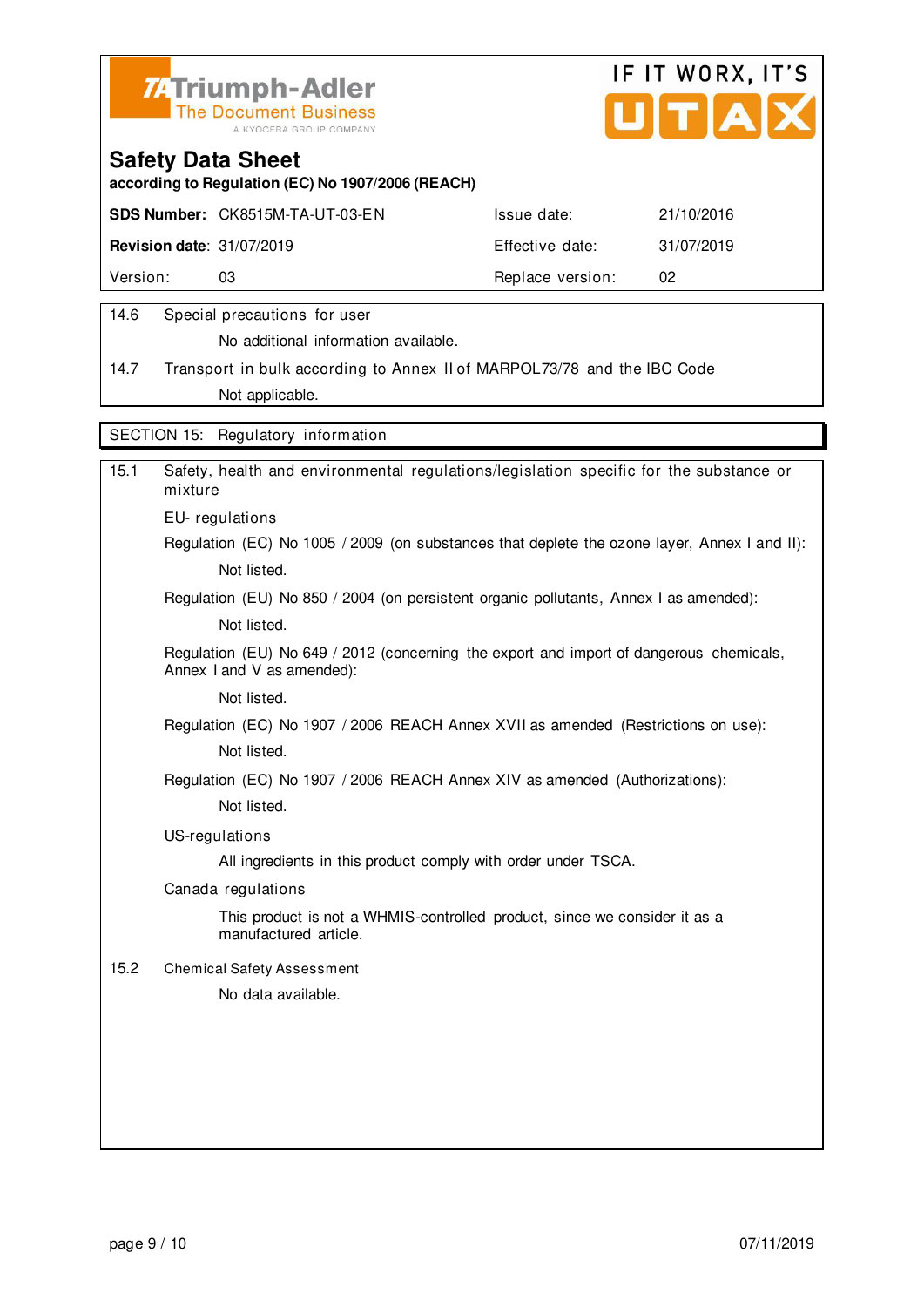

| <b>Safety Data Sheet</b><br>according to Regulation (EC) No 1907/2006 (REACH) |                                 |                  |            |  |
|-------------------------------------------------------------------------------|---------------------------------|------------------|------------|--|
|                                                                               | SDS Number: CK8515M-TA-UT-03-EN | Issue date:      | 21/10/2016 |  |
| <b>Revision date: 31/07/2019</b>                                              |                                 | Effective date:  | 31/07/2019 |  |
| Version:                                                                      | 03                              | Replace version: | 02         |  |
|                                                                               |                                 |                  |            |  |

SECTION 16: Other information

To the best of our knowledge, the information contained herein is accurate. However, we cannot assume any liability whatsoever for the accuracy or completeness of the information contained herein. The contents and format of this SDS are in accordance with Regulation (EC) No 1907/2006, Annex II as amended by Regulation (EU) No 830/2015 with respect to SDSs. Revision information: Product name Full text of H statements under sections 3: Not applicable Abbreviations and acronyms ACGIH American Conference of Governmental Industrial Hygienists (2010)<br>TLVs and BEIs Threshold Limit Values for Chemical Substances and Physical Agen Threshold Limit Values for Chemical Substances and Physical Agents and Biological Exposure Indices CAS Chemical Abstracts Service<br>CLP Requlation (EC) No 1272/20 CLP Regulation (EC) No 1272/2008 on classification, labelling and packaging of substances and mixtures<br>DEG Deutsche Forschungsgemeinschaft DFG Deutsche Forschungsgemeinschaft<br>EPA Environmental Protection Agency (In EPA Environmental Protection Agency (Integrated Risk Information System) (USA) International Agency for Research on Cancer (IARC Monographs on the Evaluations of Carcinogenic Risks to Humans)<br>MAK Maximale A MAK Maximale Arbeitsplatzkonzentration der Deutschen Forschungsgesellschaft (2011) NTP National Toxicology Program (Report on Carcinogens) (USA) OSHA Occupational Safety and Health Administration (29 CFR Part 1910 Subpart Z) Persistent, Bio accumulative and Toxic PEL Permissible Exposure Limits Proposition 65 California, Safe Drinking Water and Toxic Enforcement Act of 1986 REACH Regulation (EC) No 1907/2006 concerning the Registration, Evaluation, Authorization and Restriction of Chemicals STOT Specific target organ toxicity<br>SVHC Substances of Very High Co Substances of Very High Concern TRGS 905 Technische Regeln für Gefahrstoffe (Deutschland) TSCA Toxic Substances Control Act (USA)<br>
TWA Time Weighted Average TWA Time Weighted Average<br>
UN United Nations UN United Nations<br>
vPvB very Persistent very Persistent and very Bio accumulative WHMIS Workplace Hazardous Materials Information System (Canada) Key literature references and sources for data (1) Pulmonary Response to Toner upon Chronic Inhalation Exposure in Rats, H. Muhle et al., Fundamental and Applied Toxicology 17.280-299 (1991) Lung Clearance and Retention of Toner, Utilizing a Tracer Technique, during Chronic

Inhalation Exposure in Rats, B. Bellmann, Fundamental and Applied Toxicology 17.300-313 (1991)

(2) IARC Monograph on the Evaluation of the Carcinogenic Risk of Chemicals to Humans, Vol. 93

(3) NIOSH CURRENT INTELLIGENCE BULLETIN "Evaluation of Health Hazard and Recommendation for Occupational Exposure to Titanium Dioxide DRAFT<br>(4) The contents are in accordance with N

The contents are in accordance with Material Safety Data Sheet "CK8515M-TA-UT-03-EN"; 31/07/2019 of the KYOCERA Document Solutions Inc., 1-2-28 Tamatsukuri, Chuo-ku, Osaka 540-8585, Japan.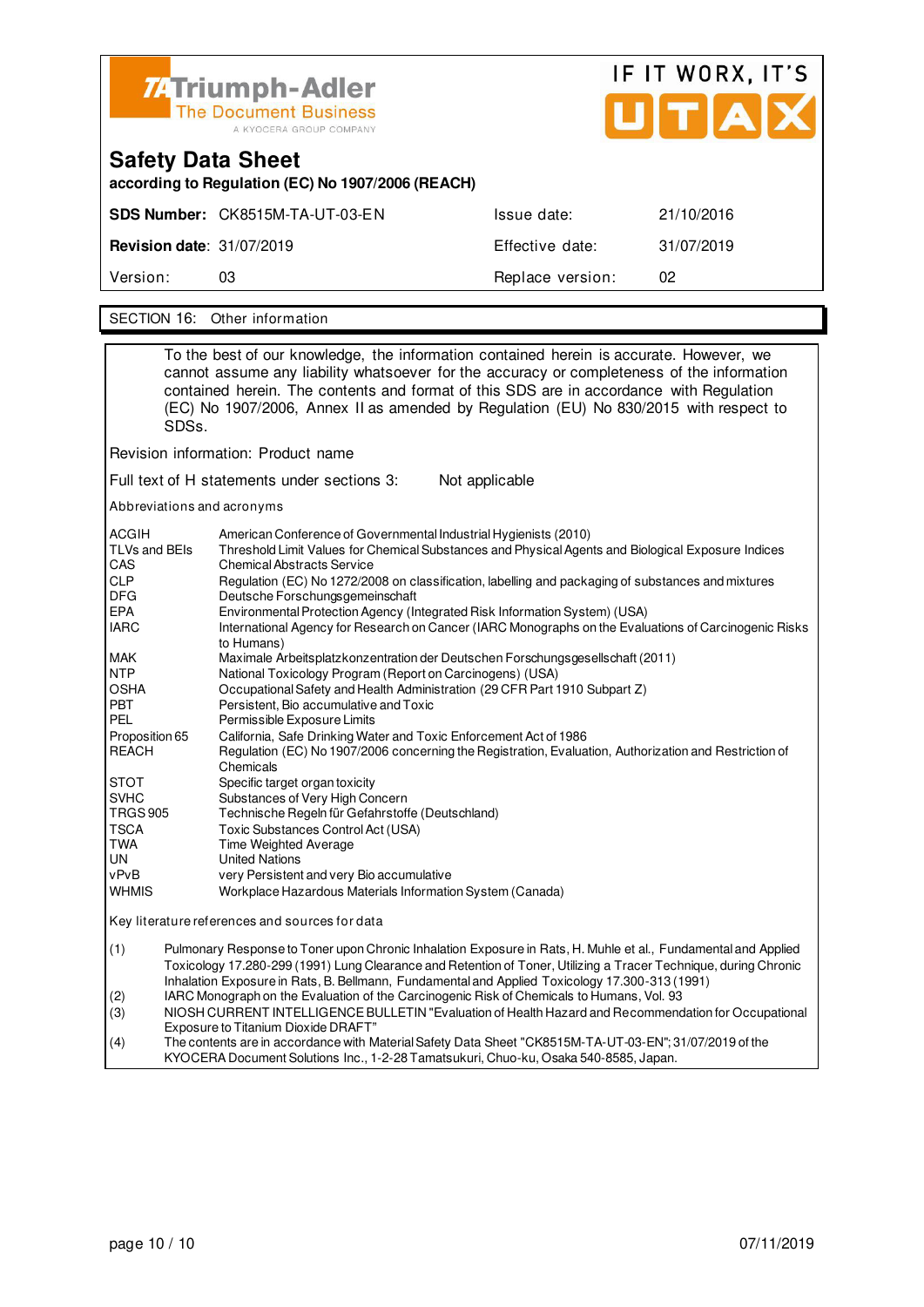



**according to Regulation (EC) No 1907/2006 (REACH)**

**SDS Number:** CK8515Y-TA-UT-03-EN Issue date: 21/10/2016 **Revision date:** 31/07/2019 **Effective date:** 31/07/2019 Version: 03 03 Replace version: 02

**SECTION** 1: Identification of the substance/mixture and of the company/undertaking

| 1.1  | Product identifier         |                                                                                               |
|------|----------------------------|-----------------------------------------------------------------------------------------------|
|      | Product name               | Yellow Toner for                                                                              |
|      |                            | 7006ci, 8006ci, 7307ci, 8307ci                                                                |
|      | Consumable name            | CK-8515Y                                                                                      |
|      | Product form               | Mixture                                                                                       |
| 1.2. |                            | Relevant identified uses of the substance or mixture and uses advised against                 |
|      | Identified uses            | The image formation of our electrophotographic equipments.<br>Other uses are not recommended. |
| 1.3  |                            | Details of the supplier of the safety data sheet                                              |
|      | Manufacturer               | KYOCERA Document Solutions Inc.                                                               |
|      | Address                    | 1-2-28 Tamatsukuri, Chuo-ku, Osaka 540-8585, Japan                                            |
|      | Supplier                   | TA Triumph-Adler GmbH                                                                         |
|      | Address                    | Ohechaussee 235<br>22848 Norderstedt<br>Germany                                               |
| 1.4  | Emergency telephone number | $+49(0)$ 40 / 528490                                                                          |
|      |                            | (This number is available only during office hours)                                           |

#### **SECTION** 2: Hazards identification

| 2.1 | Classification of the substance or mixture                                                                            |
|-----|-----------------------------------------------------------------------------------------------------------------------|
|     | Classification according to Regulation (EC) No 1272/2008 (CLP)                                                        |
|     | Not classified as hazardous mixture.                                                                                  |
| 2.2 | Label elements                                                                                                        |
|     | Labelling according to Regulation (EC) No 1272/2008 (CLP)                                                             |
|     | Not applicable.                                                                                                       |
| 2.3 | Other hazards                                                                                                         |
|     | Assessment of PBT/vPvB                                                                                                |
|     | No data available.                                                                                                    |
|     | See section 4 and 11 for information on health effects and symptoms.<br>See section 9 for dust explosion information. |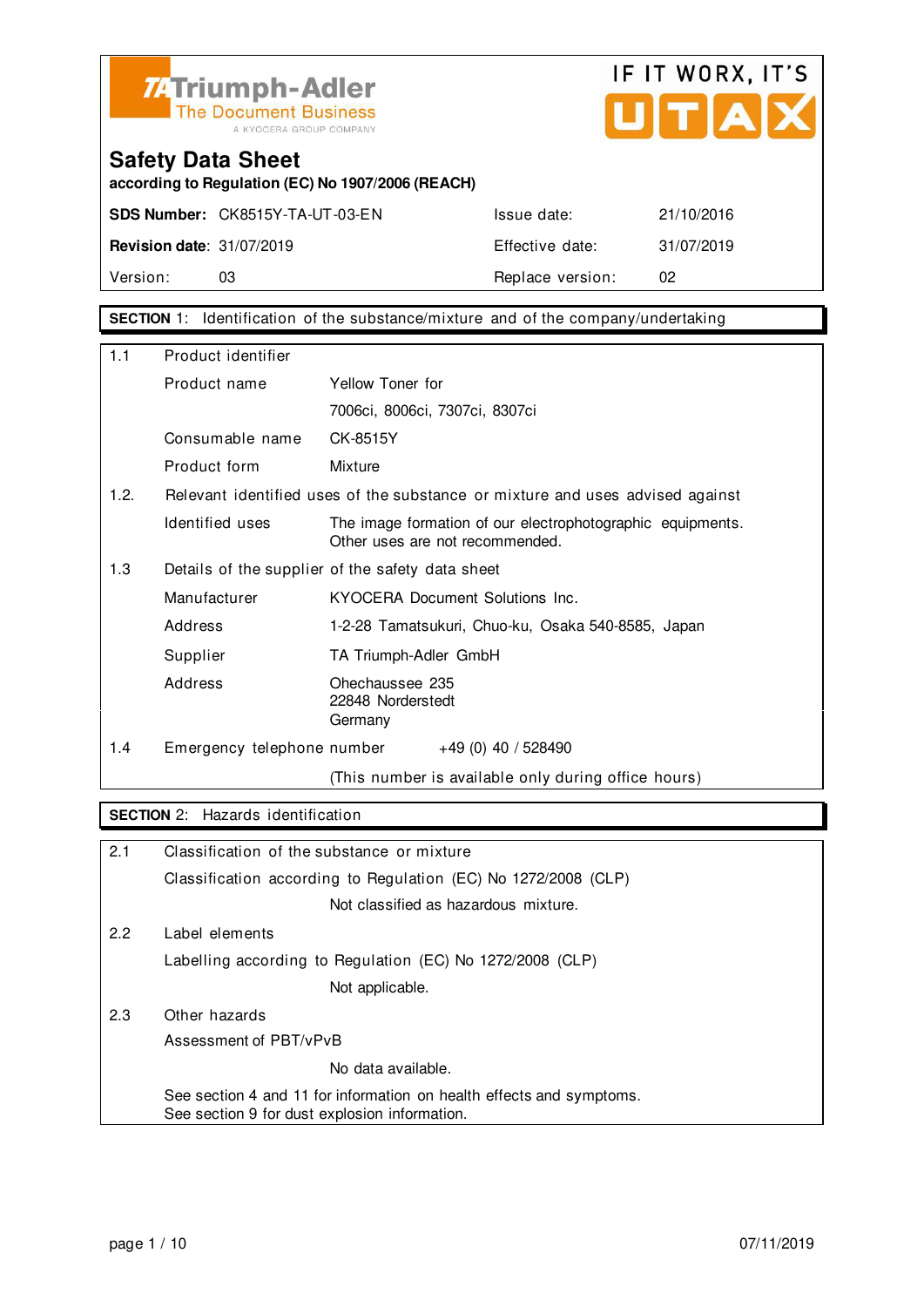

## **Safety Data Sheet according to Regulation (EC) No 1907/2006 (REACH)**

| Version:                                      | 03                                     | Replace version: |            |
|-----------------------------------------------|----------------------------------------|------------------|------------|
| <b>Revision date: <math>31/07/2019</math></b> |                                        | Effective date:  | 31/07/2019 |
|                                               | <b>SDS Number: CK8515Y-TA-UT-03-EN</b> | Issue date:      | 21/10/2016 |

#### **SECTION** 3: Composition/information on ingredients

| 3.2         | <b>Mixtures</b>                                                                                                               |                                                                       |                                                            |
|-------------|-------------------------------------------------------------------------------------------------------------------------------|-----------------------------------------------------------------------|------------------------------------------------------------|
|             | Chemical name                                                                                                                 | CAS-No                                                                | [Weight %]                                                 |
|             | Polyester resin (3 kinds)<br>Ferrite (Ferrite including Manganese)<br>Organic pigment<br>amorphous Silica<br>Titanium dioxide | confidential<br>66402-68-4<br>confidential<br>7631-86-9<br>13463-67-7 | 70-80<br>5-10 (as $Mn: < 2$ )<br>$3-8$<br>$1-5$<br>$1 - 5$ |
|             | Information of ingredients<br>(1) Substance, which present a health or environmental hazard within the meaning of CLP:        |                                                                       |                                                            |
|             | None.                                                                                                                         |                                                                       |                                                            |
|             | (2) Substance, which are assigned Community workplace exposure limits:                                                        |                                                                       |                                                            |
| None.       |                                                                                                                               |                                                                       |                                                            |
|             | (3) Substance, which are PBT or vPvB in accordance with the criteria set out in Annex XIII of<br>REACH:                       |                                                                       |                                                            |
|             | None.                                                                                                                         |                                                                       |                                                            |
|             | (4) Substance, which are included in the list established in accordance with Article 59(1) of<br>REACH (SVHC):                |                                                                       |                                                            |
|             | None.                                                                                                                         |                                                                       |                                                            |
|             | See section 16 for the full text of the H statements declared above.                                                          |                                                                       |                                                            |
|             | SECTION 4: First aid measures                                                                                                 |                                                                       |                                                            |
|             |                                                                                                                               |                                                                       |                                                            |
| $\Lambda$ 1 | Decerintion of first aid measures                                                                                             |                                                                       |                                                            |

| 4.1 | Description of first aid measures |                                                                                                                              |  |
|-----|-----------------------------------|------------------------------------------------------------------------------------------------------------------------------|--|
|     | Inhalation:                       | Remove from exposure to fresh air and gargle with plenty of water. Consult a<br>doctor in case of such symptoms as coughing. |  |
|     |                                   | Skin contact: Wash with soap and water.                                                                                      |  |
|     | Eye contact:                      | Flush with water immediately and see a doctor if irritating.                                                                 |  |
|     | Ingestion:                        | Rinse out the mouth. Drink one or two glasses of water to dilute. Seek medical<br>treatment if necessary.                    |  |
|     |                                   |                                                                                                                              |  |
|     |                                   |                                                                                                                              |  |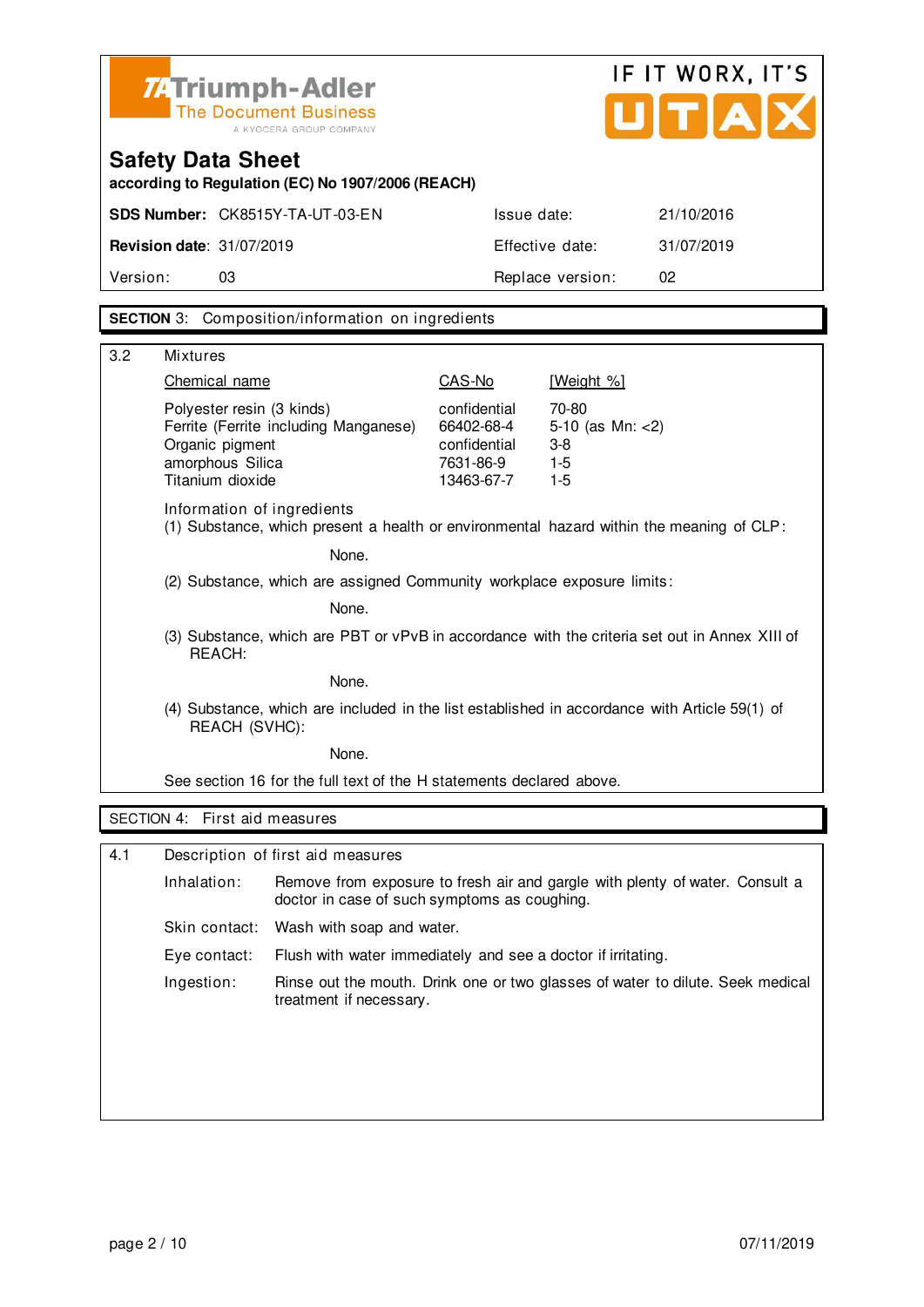



**according to Regulation (EC) No 1907/2006 (REACH)**

|                                  | <b>SDS Number: CK8515Y-TA-UT-03-EN</b> | Issue date:      | 21/10/2016 |
|----------------------------------|----------------------------------------|------------------|------------|
| <b>Revision date: 31/07/2019</b> |                                        | Effective date:  | 31/07/2019 |
| Version:                         |                                        | Replace version: | 02         |

| 4.2                   | Most important symptoms and effects, both acute and delayed                |                                                                                                                                                              |  |
|-----------------------|----------------------------------------------------------------------------|--------------------------------------------------------------------------------------------------------------------------------------------------------------|--|
|                       | Potential health effects and symptoms                                      |                                                                                                                                                              |  |
| Inhalation:<br>dusts. |                                                                            | Prolonged inhalation of excessive dusts may cause lung damage. Use of this<br>product as intended does not result in prolonged inhalation of excessive toner |  |
|                       | Unlikely to cause skin irritation.<br>Skin contact:                        |                                                                                                                                                              |  |
|                       | May cause transient eye irritation.<br>Eve contact:                        |                                                                                                                                                              |  |
|                       | Ingestion:                                                                 | Use of this product as intended does not result in ingestion.                                                                                                |  |
| 4.3                   | Indication of any immediate medical attention and special treatment needed |                                                                                                                                                              |  |
|                       | No additional information available.                                       |                                                                                                                                                              |  |
|                       |                                                                            |                                                                                                                                                              |  |

#### SECTION 5: Firefighting measures

5.1 Extinguishing media

Suitable extinguishing media

Water spray, foam, powder, CO<sub>2</sub> or dry chemical

Unsuitable extinguishing media

None specified.

5.2 Special hazards arising from the substance or mixture

Hazardous combustion products: Carbon dioxide, Carbon monoxide

5.3 Advice for firefighters

 Pay attention not to blow away dust. Drain water off around and decrease the atmosphere temperature to extinguish the fire.

Protection equipment for firefighters

None specified.

SECTION 6: Accidental release measures

| 6.1 | Personal precautions, protective equipment and emergency procedures                                                                        |
|-----|--------------------------------------------------------------------------------------------------------------------------------------------|
|     | Avoid inhalation, ingestion, eye and skin contact in case of accidental release.<br>Avoid formation of dust. Provide adequate ventilation. |
| 6.2 | Environmental precautions                                                                                                                  |
|     | Do not allow to enter into surface water or drains.                                                                                        |
| 6.3 | Methods and material for containment and cleaning up                                                                                       |
|     | Gather the released powder not to blow away and wipe up with a wet cloth.                                                                  |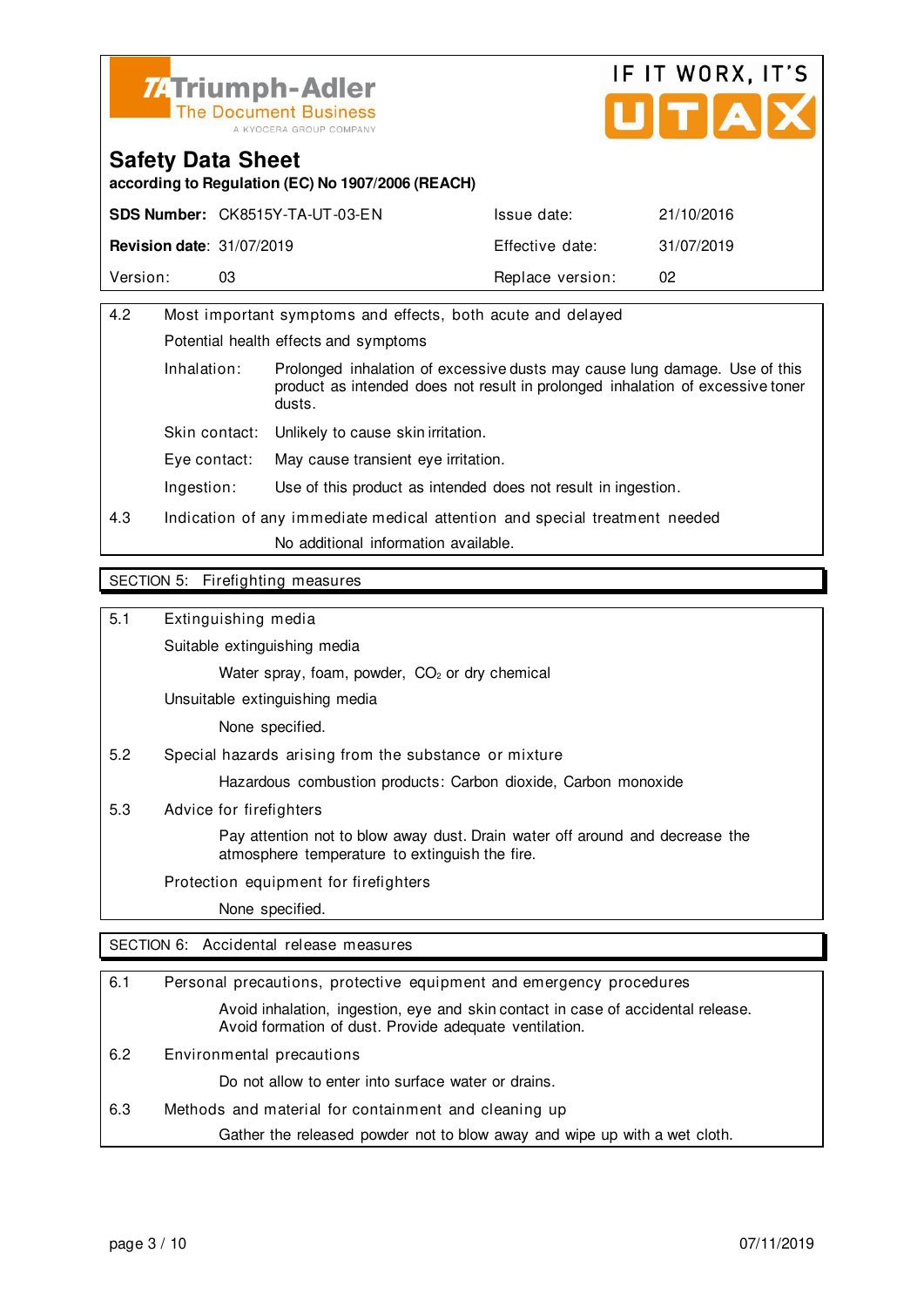

#### **Safety Data Sheet**

**according to Regulation (EC) No 1907/2006 (REACH)**

**SDS Number:** CK8515Y-TA-UT-03-EN Issue date: 21/10/2016

**Revision date:** 31/07/2019 **Effective date:** 31/07/2019

Version: 03 03 Replace version: 02

6.4 Reference to other sections See section 13 for disposal information.

#### SECTION 7: Handling and storage

#### 7.1 Precautions for safe handling

 Do not attempt to force open or destroy the toner container or unit. See installation quide of this product.

7.2 Conditions for safe storage, including any incompatibilities

 Keep the toner container or unit tightly closed and store in a cool, dry and dark place. Keeping away from fire. Keep out of the reach of children.

7.3 Specific end use(s)

No additional information available.

#### SECTION 8: Exposure controls/personal protection

#### 8.1 Control parameters

US ACGIH Threshold Limit Values (TWA)

Particles: 10 mg/m<sup>3</sup> (Inhalable particles) 3 mg/m<sup>3</sup> (Respirable particles) Manganese inorganic compounds (Ferrite component): 0.1 mg/m<sup>3</sup> (Inhalable fraction) 0.02 mg/m<sup>3</sup> (Respirable fraction) (as Mn) Titanium dioxide: 10 mg/m³

#### US OSHA PEL (TWA)

Particles: 15 mg/m<sup>3</sup> (Total dust) 5 mg/m<sup>3</sup> (Respirable fraction) Manganese compounds (Ferrite component): 5 mg/m<sup>3</sup> (Ceiling) (as Mn) Amorphous silica: 80 mg/m $\frac{3}{2}$  Titanium dioxide: 15 mg/m $\frac{3}{2}$  (Total dust)

EU Occupational exposure limits: Directive (EC) 2000/39, (EC) 2006/15 und (EU) 2009/161

Not listed.

8.2 Exposure controls

Appropriate engineering controls

 Special ventilator is not required under normal intended use. Use in a well-ventilated area.

Personal protective equipment

 Respiratory protection, eye protection, hand protection, skin and body protection are not required under normal intended use.

#### Environmental exposure controls

No additional information available.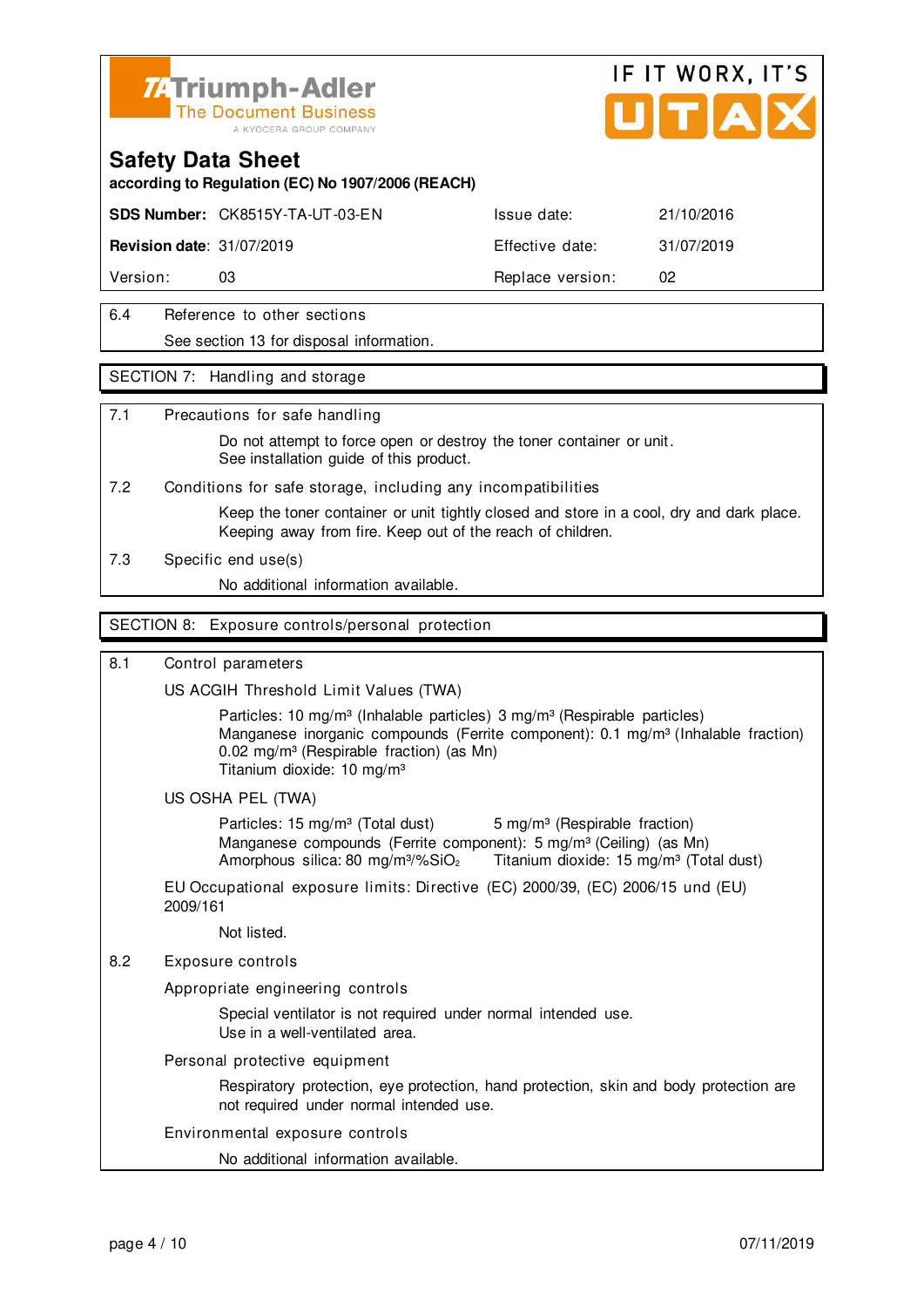



**according to Regulation (EC) No 1907/2006 (REACH)**

|                                  | SDS Number: CK8515Y-TA-UT-03-EN | Issue date:      | 21/10/2016 |
|----------------------------------|---------------------------------|------------------|------------|
| <b>Revision date: 31/07/2019</b> |                                 | Effective date:  | 31/07/2019 |
| Version:                         |                                 | Replace version: | 02         |

#### SECTION 9: Physical and chemical properties

| 9.1 | Information on basic physical and chemical properties |                            |
|-----|-------------------------------------------------------|----------------------------|
|     | Appearance                                            |                            |
|     | Physical state                                        | Solid (fine powder)        |
|     | Colour                                                | Yellow                     |
|     | Odour                                                 | Odourless                  |
|     | Odour threshold                                       | No data available.         |
|     | pH                                                    | No data available.         |
|     | Melting range [°C]                                    | 100-120 (Toner)            |
|     | Boiling point [°C]                                    | No data available.         |
|     | Flash point [°C]                                      | No data available.         |
|     | Evaporation rate                                      | No data available.         |
|     | Flammability (solid, gas)                             | No data available.         |
|     | Upper flammability or explosive limit                 | No data available.         |
|     | Lower flammability or explosive limit                 | No data available.         |
|     | Vapour pressure                                       | No data available.         |
|     | Vapour density                                        | No data available.         |
|     | Relative density [g/m <sup>3</sup> ]                  | 1.2-1.4 (Toner)            |
|     | Solubility (ies)                                      | almost insoluble in water. |
|     | Partition coefficient: n-octanol/water                | No data available.         |
|     | Auto-ignition temperature [°C]                        | No data available.         |
|     | Decomposition temperature [°C]                        | No data available.         |
|     | Viscosity                                             | No data available.         |
|     | Explosive properties                                  | No data available.         |
|     | Oxidizing properties                                  | No data available.         |

#### 9.2 Other information

 Dust explosion is improbable under normal intended use. Experimental explosiveness of toner is classified into the same rank such kind of powder as flour, dry milk and resin powder according to the pressure rising speed.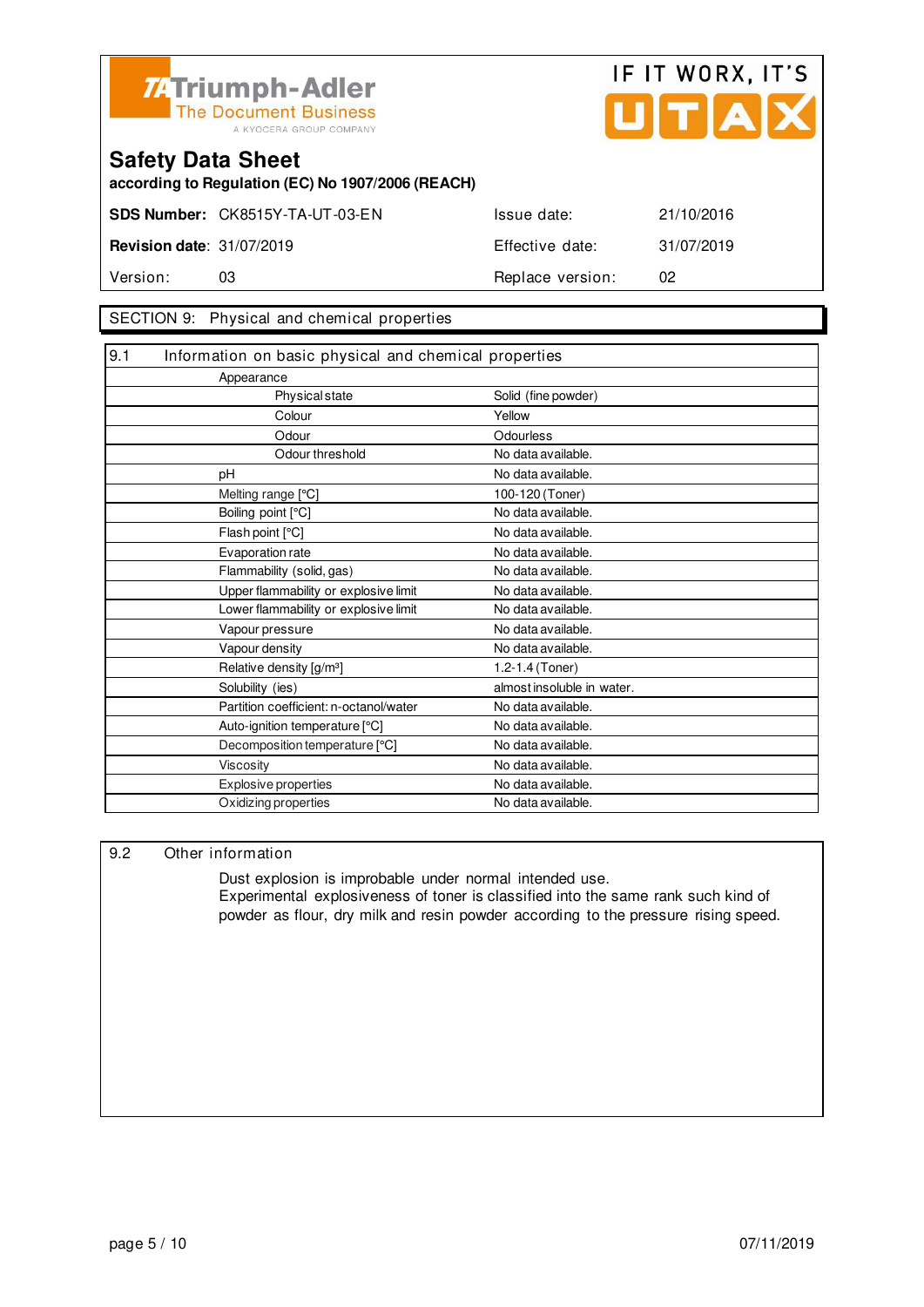

# IF IT WORX, IT'S  $\overline{\phantom{a}}$

## **Safety Data Sheet**

**according to Regulation (EC) No 1907/2006 (REACH)**

**SDS Number:** CK8515Y-TA-UT-03-EN Issue date: 21/10/2016

**Revision date:** 31/07/2019 **Effective date:** 31/07/2019 Version: 03 03 Replace version: 02

### SECTION 10: Stability and reactivity

| 10.1 | Reactivity                                                         |
|------|--------------------------------------------------------------------|
|      | No data available.                                                 |
| 10.2 | Chemical stability                                                 |
|      | This product is stable under normal conditions of use and storage. |
| 10.3 | Possibility of hazardous reactions                                 |
|      | Hazardous reactions will not occur.                                |
| 10.4 | Conditions to avoid                                                |
|      | None specified.                                                    |
| 10.5 | Incompatible materials                                             |
|      | None specified.                                                    |
| 10.6 | Hazardous decomposition products                                   |
|      | Hazardous decomposition products are not to be produced.           |

#### SECTION 11: Toxicological information

| 11.1                                                                           | Information on toxicological effects |                                                                     |  |
|--------------------------------------------------------------------------------|--------------------------------------|---------------------------------------------------------------------|--|
| Based on available data, the classification criteria listed below are not met. |                                      |                                                                     |  |
|                                                                                | Acute toxicity                       |                                                                     |  |
|                                                                                | Oral $(LD_{50})$                     | $>$ 2000 mg/kg (rat)* (Toner)<br>>2000 mg/kg (rat)** (Carrier)      |  |
|                                                                                | Dermal $(LD_{50})$                   | No data available. (Toner)<br>No data available. (Carrier)          |  |
|                                                                                | Inhalation $(LC_{50}(4hr))$          | $>5.10$ mg/l (rat)* (Toner)                                         |  |
|                                                                                | Skin corrosion/irritation            |                                                                     |  |
|                                                                                | Acute skin irritation                | Non-irritant (rabbit)* (Toner)<br>Non-irritant (rabbit)** (Carrier) |  |
|                                                                                | Serious eye damage/irritation        |                                                                     |  |
|                                                                                | Acute eye irritation                 | Mild irritant (rabbit) <sup>*</sup> . (Toner)                       |  |
|                                                                                | Respiratory or skin sensitization    |                                                                     |  |
|                                                                                | Skin sensitization                   | Non-sensitizer (mouse)* (Toner)<br>Non-sensitizer** (Carrier)       |  |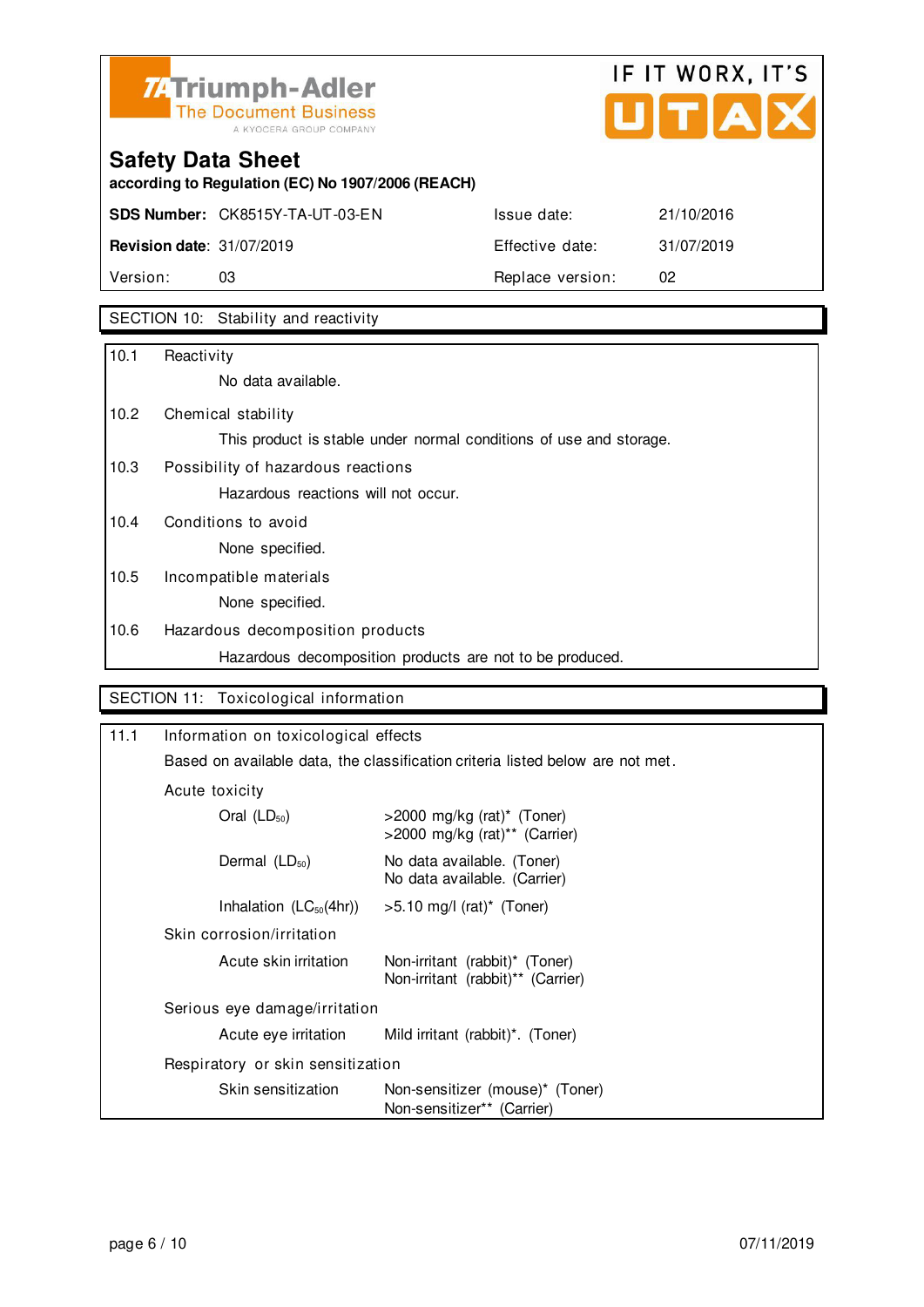



**according to Regulation (EC) No 1907/2006 (REACH)**

|                                  | <b>SDS Number: CK8515Y-TA-UT-03-EN</b> | Issue date:      | 21/10/2016 |
|----------------------------------|----------------------------------------|------------------|------------|
| <b>Revision date: 31/07/2019</b> |                                        | Effective date:  | 31/07/2019 |
| Version:                         | O3                                     | Replace version: | 02         |
|                                  |                                        |                  |            |

| 11.1 | Germ cell mutagenicity                           | Ames test is negative** (Toner)<br>Ames test is negative** (Carrier)                                                                                                                                                                                                                                                                                                                                                                                                                                                                                                                                                                                                          |  |  |  |
|------|--------------------------------------------------|-------------------------------------------------------------------------------------------------------------------------------------------------------------------------------------------------------------------------------------------------------------------------------------------------------------------------------------------------------------------------------------------------------------------------------------------------------------------------------------------------------------------------------------------------------------------------------------------------------------------------------------------------------------------------------|--|--|--|
|      |                                                  | *(based on test result of similar product)                                                                                                                                                                                                                                                                                                                                                                                                                                                                                                                                                                                                                                    |  |  |  |
|      |                                                  | ** (based on test result of constituent materials)                                                                                                                                                                                                                                                                                                                                                                                                                                                                                                                                                                                                                            |  |  |  |
|      | Information of ingredients:                      |                                                                                                                                                                                                                                                                                                                                                                                                                                                                                                                                                                                                                                                                               |  |  |  |
|      |                                                  | No mutagen according to MAK, TRGS905 und (EC) No 1272/2008 Annex VI.                                                                                                                                                                                                                                                                                                                                                                                                                                                                                                                                                                                                          |  |  |  |
|      | Carcinogenicity                                  |                                                                                                                                                                                                                                                                                                                                                                                                                                                                                                                                                                                                                                                                               |  |  |  |
|      | Information of ingredients:                      |                                                                                                                                                                                                                                                                                                                                                                                                                                                                                                                                                                                                                                                                               |  |  |  |
|      |                                                  | No carcinogen or potential carcinogen (except Titanium dioxide) according to IARC,<br>Japan Association on Industrial Health, ACGIH, EPA, OSHA, NTP, MAK, California<br>Proposition 65, TRGS 905 and (EC) No 1272/2008 Annex VI.                                                                                                                                                                                                                                                                                                                                                                                                                                              |  |  |  |
|      | Titanium dioxide and respiratory tract diseases. | The IARC re-evaluated Titanium dioxide as a Group 2B carcinogen (possibly carcinogenic to<br>humans) as the result of inhalation exposure test in rats. But, oral/skin test does not show<br>carcinogenicity (2). In the animal chronic inhalation studies for Titanium dioxide, the lung<br>tumour was observed only in rats. It is estimated that this is attributed to the overload of rat's<br>lung clearance mechanism (overload phenomenon) (3). The inhalation of excessive<br>Titanium dioxide does not occur in normal use of this product. Also, epidemiological studies to<br>date have not revealed any evidence of the relation between occupational exposure to |  |  |  |
|      | Reproductive toxicity                            |                                                                                                                                                                                                                                                                                                                                                                                                                                                                                                                                                                                                                                                                               |  |  |  |
|      | Information of ingredients:                      |                                                                                                                                                                                                                                                                                                                                                                                                                                                                                                                                                                                                                                                                               |  |  |  |
|      | (EC) No 1272/2008 Annex VI.                      | No reproductive toxicant according to MAK, California Proposition 65, TRGS 905 und                                                                                                                                                                                                                                                                                                                                                                                                                                                                                                                                                                                            |  |  |  |
|      | STOT-single exposure                             | No data available.                                                                                                                                                                                                                                                                                                                                                                                                                                                                                                                                                                                                                                                            |  |  |  |
|      | STOT-repeated exposure                           | No data available.                                                                                                                                                                                                                                                                                                                                                                                                                                                                                                                                                                                                                                                            |  |  |  |
|      | Aspiration hazard                                | No data available.                                                                                                                                                                                                                                                                                                                                                                                                                                                                                                                                                                                                                                                            |  |  |  |
|      | Chronic effects                                  |                                                                                                                                                                                                                                                                                                                                                                                                                                                                                                                                                                                                                                                                               |  |  |  |
|      |                                                  | In a study in rats by chronic inhalation exposure to a typical toner, a mild to moderate degree<br>of lung fibrosis was observed in 92% of the rats in the high concentration (16 mg/m <sup>3</sup> )<br>exposure group, and a minimal to mild degree of fibrosis was noted in 22% of the animal in the<br>middle (4mg/m <sup>3</sup> ) exposure group (1). However, no pulmonary change was reported in the<br>lowest (1mg/m <sup>3</sup> ) exposure group, the most relevant level to potential human exposures.                                                                                                                                                            |  |  |  |
|      | Other information                                | No data available.                                                                                                                                                                                                                                                                                                                                                                                                                                                                                                                                                                                                                                                            |  |  |  |
|      |                                                  |                                                                                                                                                                                                                                                                                                                                                                                                                                                                                                                                                                                                                                                                               |  |  |  |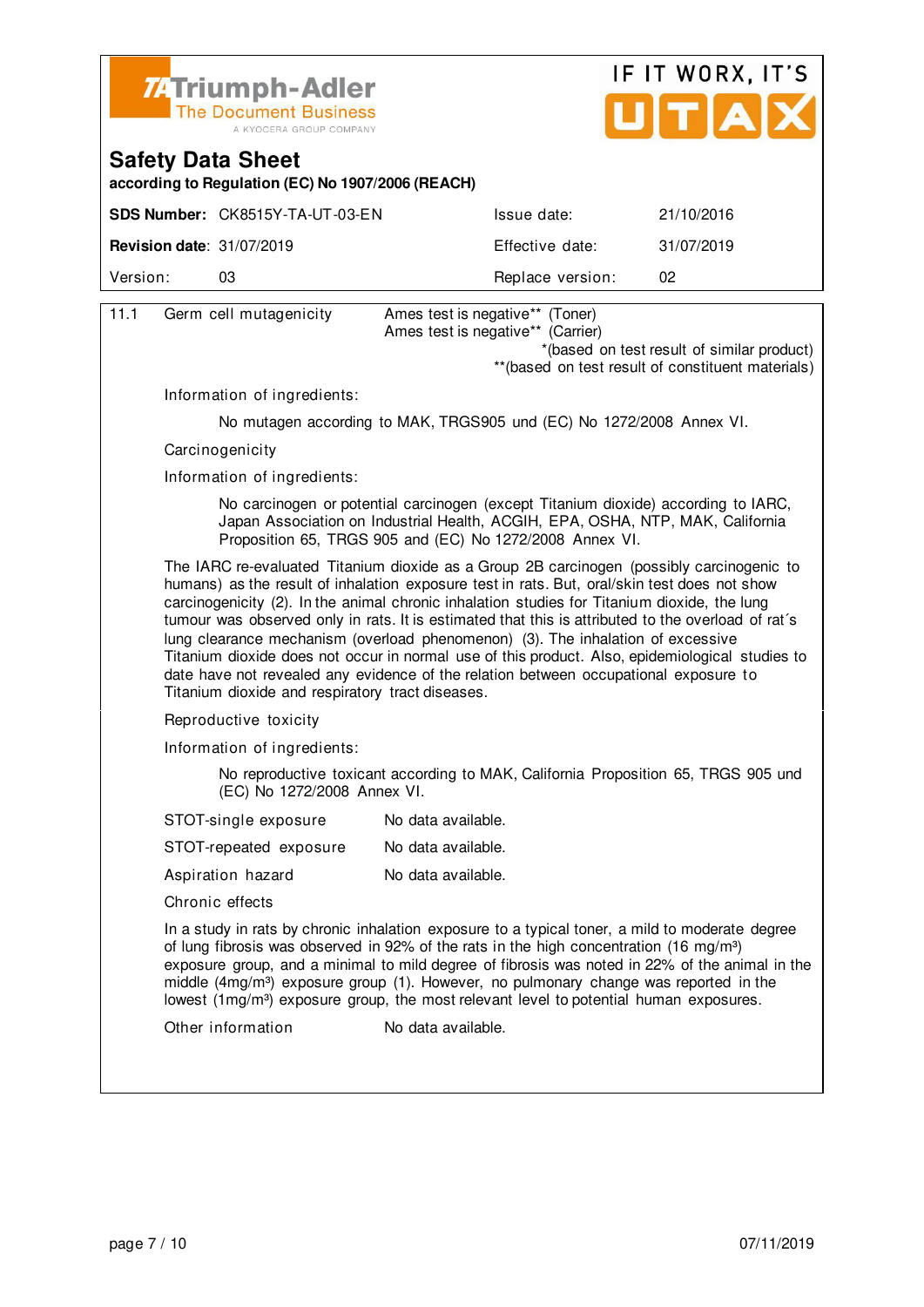

# **Safety Data Sheet according to Regulation (EC) No 1907/2006 (REACH) SDS Number:** CK8515Y-TA-UT-03-EN Issue date: 21/10/2016 **Revision date:** 31/07/2019 **Effective date:** 31/07/2019

Version: 03 **Replace version:** 02

#### SECTION 12: Ecological information

| 12.1 | Toxicity                             |
|------|--------------------------------------|
|      | No data available.                   |
| 12.2 | Persistence and degradability        |
|      | No data available.                   |
| 12.3 | Bio accumulative potential           |
|      | No data available.                   |
| 12.4 | Mobility in soil                     |
|      | No data available.                   |
| 12.5 | Results of PBT and vPvB assessment   |
|      | No data available.                   |
| 12.6 | Other adverse effects                |
|      | No additional information available. |

#### SECTION 13: Disposal considerations

#### 13.1 Waste treatment methods

 Do not attempt to incinerate the toner container or unit and the waste toner yourself. Dangerous sparks may cause burn. Any disposal practice should be done under conditions , which meet local, state and federal laws and regulations relating to waste (contact local or state environmental agency for specific rules).

#### SECTION 14: Transport information

14.1 UN-number

None.

14.2 UN Proper shipping name

None.

14.3 Transport hazard class(es)

None.

14.4 Packing group

None.

#### 14.5 Environmental hazards

#### None.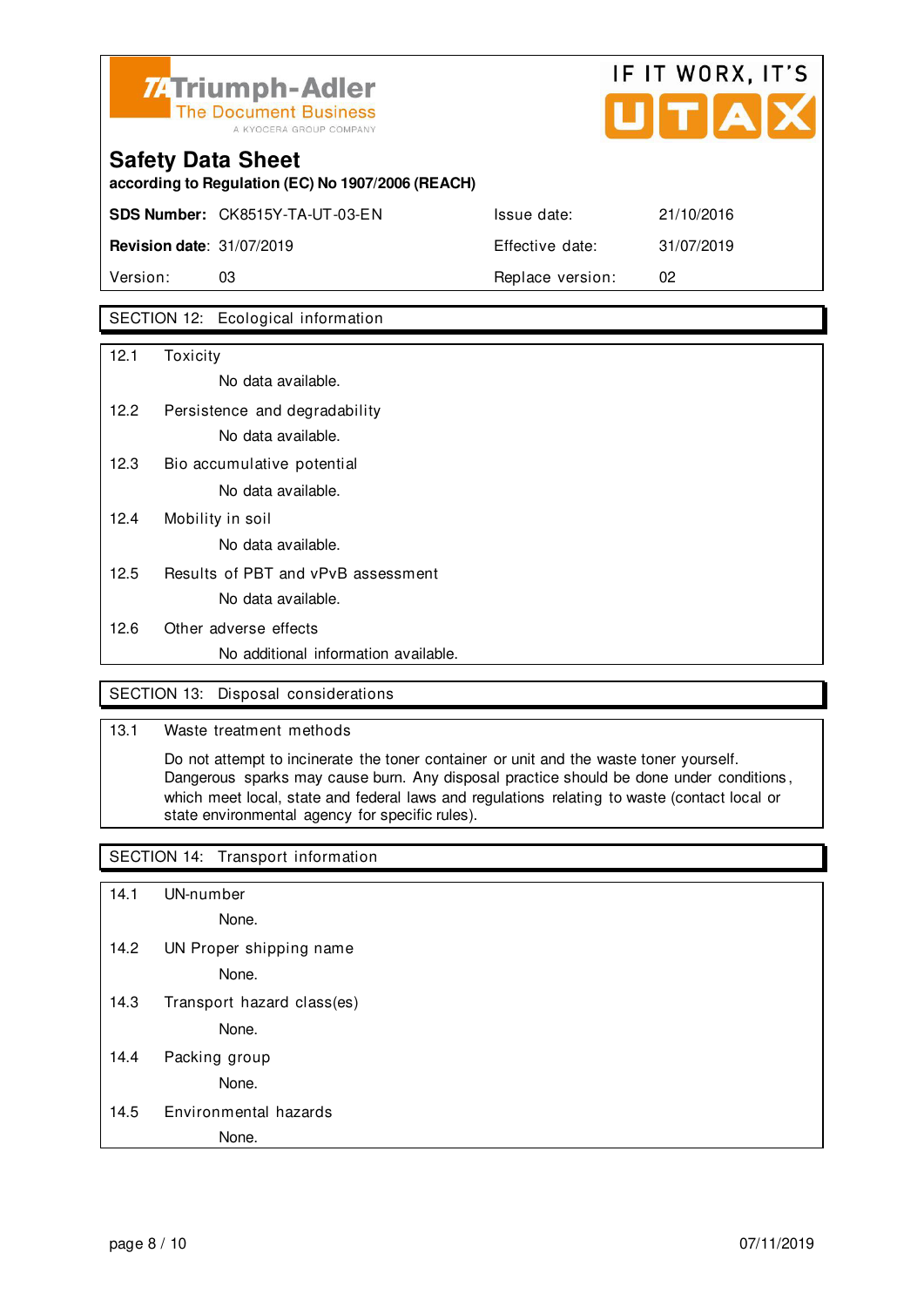



**according to Regulation (EC) No 1907/2006 (REACH)**

|                                  | <b>SDS Number: CK8515Y-TA-UT-03-EN</b> | Issue date:      | 21/10/2016 |
|----------------------------------|----------------------------------------|------------------|------------|
| <b>Revision date: 31/07/2019</b> |                                        | Effective date:  | 31/07/2019 |
| Version:                         | 03                                     | Replace version: | 02         |
|                                  |                                        |                  |            |

#### 14.6 Special precautions for user

No additional information available.

14.7 Transport in bulk according to Annex II of MARPOL73/78 and the IBC Code Not applicable.

SECTION 15: Regulatory information

| 15.1 | Safety, health and environmental regulations/legislation specific for the substance or<br>mixture                     |
|------|-----------------------------------------------------------------------------------------------------------------------|
|      | EU-regulations                                                                                                        |
|      | Regulation (EC) No 1005 / 2009 (on substances that deplete the ozone layer, Annex I and II):                          |
|      | Not listed.                                                                                                           |
|      | Regulation (EU) No 850 / 2004 (on persistent organic pollutants, Annex I as amended):                                 |
|      | Not listed.                                                                                                           |
|      | Regulation (EU) No 649 / 2012 (concerning the export and import of dangerous chemicals,<br>Annex I and V as amended): |
|      | Not listed.                                                                                                           |
|      | Regulation (EC) No 1907 / 2006 REACH Annex XVII as amended (Restrictions on use):                                     |
|      | Not listed.                                                                                                           |
|      | Regulation (EC) No 1907 / 2006 REACH Annex XIV as amended (Authorizations):                                           |
|      | Not listed.                                                                                                           |
|      | US-regulations                                                                                                        |
|      | All ingredients in this product comply with order under TSCA.                                                         |
|      | Canada regulations                                                                                                    |
|      | This product is not a WHMIS-controlled product, since we consider it as a<br>manufactured article.                    |
| 15.2 | <b>Chemical Safety Assessment</b>                                                                                     |
|      | No data available.                                                                                                    |
|      |                                                                                                                       |
|      |                                                                                                                       |
|      |                                                                                                                       |
|      |                                                                                                                       |
|      |                                                                                                                       |
|      |                                                                                                                       |